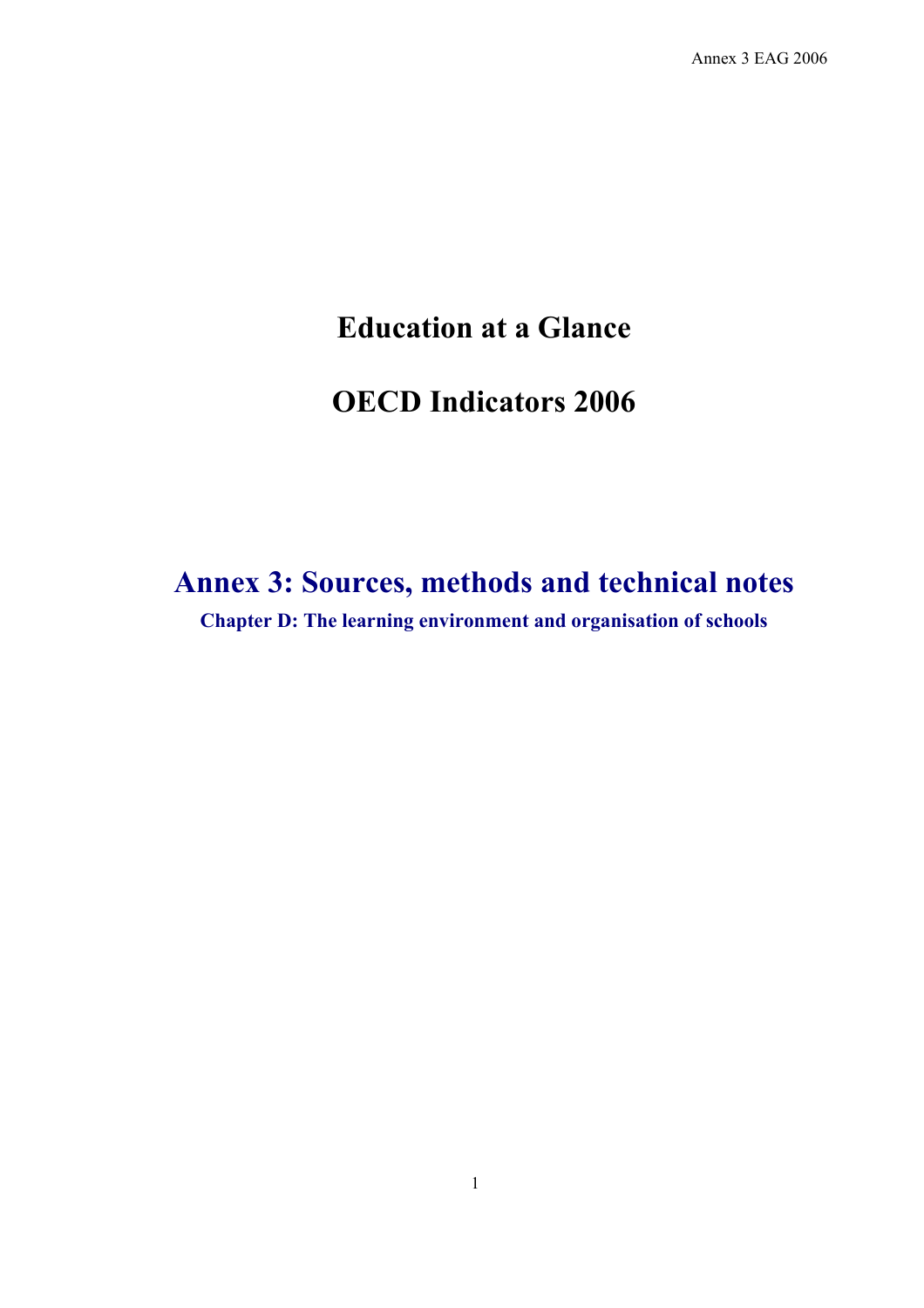## **TABLE OF CONTENTS**

| <b>CHAPTER D: THE LEARNING ENVIRONMENT AND ORGANISATION OF</b> |
|----------------------------------------------------------------|
|                                                                |

| ■                                                                           |  |
|-----------------------------------------------------------------------------|--|
|                                                                             |  |
|                                                                             |  |
|                                                                             |  |
|                                                                             |  |
| INDICATOR D2: Average class size and ratio of students to teaching staff 16 |  |
|                                                                             |  |
|                                                                             |  |
| ■                                                                           |  |
|                                                                             |  |
|                                                                             |  |
|                                                                             |  |
|                                                                             |  |
|                                                                             |  |
|                                                                             |  |
|                                                                             |  |
| ■                                                                           |  |
|                                                                             |  |
|                                                                             |  |
|                                                                             |  |
| ٠                                                                           |  |
|                                                                             |  |
|                                                                             |  |
|                                                                             |  |
|                                                                             |  |
|                                                                             |  |
| INDICATOR D6: Teachers' age and gender and staff employed in education  52  |  |
|                                                                             |  |
| ■                                                                           |  |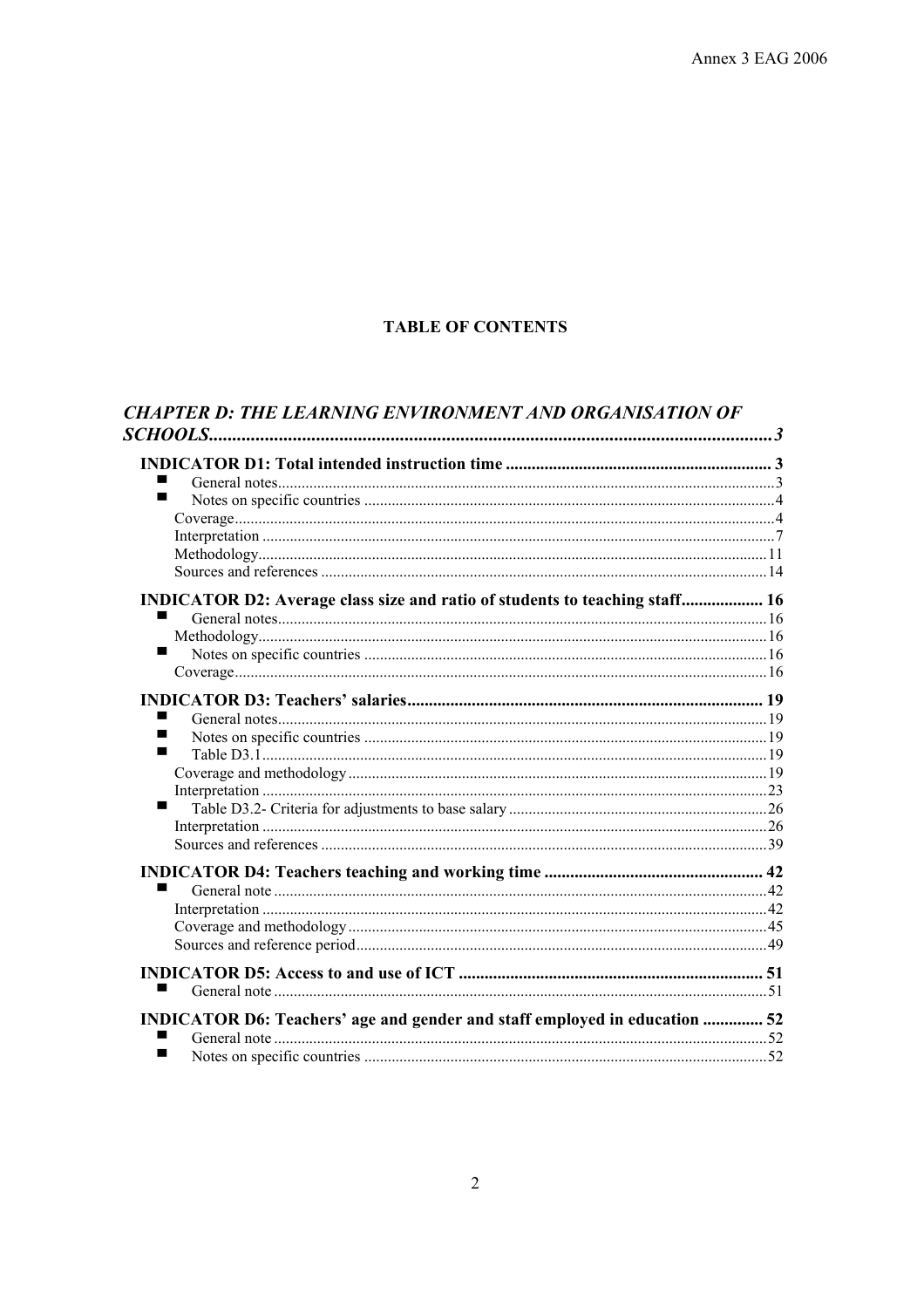# **CHAPTER D: THE LEARNING ENVIRONMENT AND ORGANISATION OF SCHOOLS**

#### **INDICATOR D1: Total intended instruction time**

#### ■ **General notes**

#### *Methodology*

Instruction time in Indicator D1 refers to intended instruction timed based on policy documents (*e.g.* curricula) in countries where a formal policy exists. In countries, where such formal policies do not exist, the number of hours was estimated from survey data. Data are based on countries' responses to questionnaire CURR 1 of the system level annual data collection of INES Network C Survey of Teachers and the Curriculum. Data were collected on classroom sessions per year in public institutions, by subject in the modal grades of students age 7 to 15 for the referenced school year 2003/2004. Hours lost when schools were closed for festivities and celebrations, such as national holidays, were excluded. Intended instruction time does not include non-compulsory time outside the school day, homework, individual tutoring, or private study done before or after school.

List of study areas (subjects) used in the questionnaire:

*Reading, writing, and literature:* reading and writing, (and literature) in the mother tongue, reading and writing (and literature) in the language of instruction, reading and writing in the tongue of the country (region) as a second language (for non natives), language studies, public speaking, literature.

*Mathematics:* mathematics, mathematics with statistics, geometry, algebra, etc.

*Science:* science, physics, physical science, chemistry, biology, human biology, environmental science, agriculture/horticulture/forestry.

*Social studies:* social studies, community studies, contemporary studies, economics, environmental studies, geography, history, humanities, legal studies, studies of the own country, social sciences, ethical thinking, philosophy.

*Modern foreign languages:* languages different from the language of instruction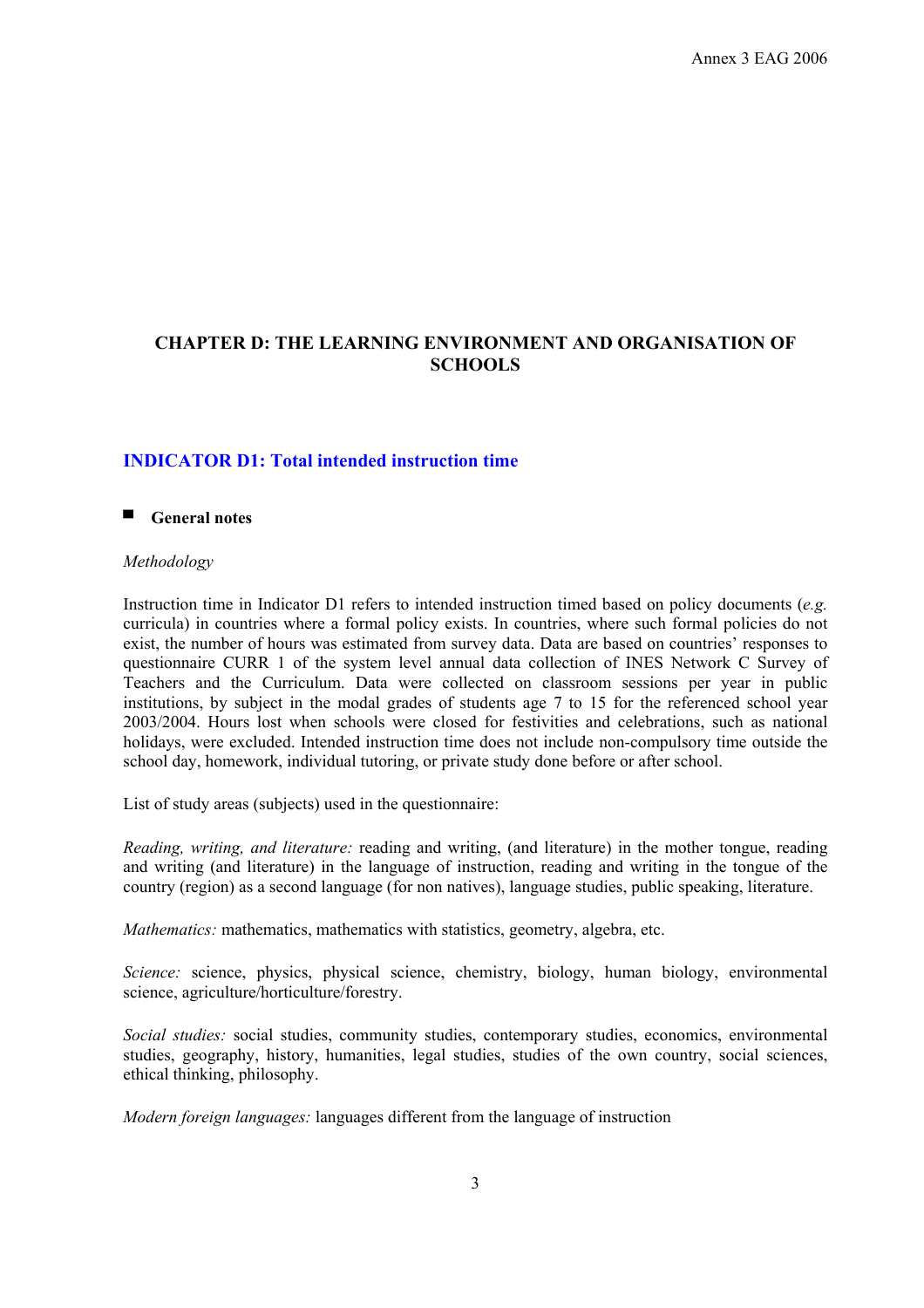*Technology:* orientation in technology, including information technology, computer studies, construction/surveying, electronics, graphics and design, keyboard skills, word processing, workshop technology / design technology

*Arts:* arts, music, visual arts, practical art, drama, performance music, photography, drawing, creative handicraft, creative needlework.

*Physical education:* physical education, gymnastics, dance, health

*Religion:* religion, history of religions, religion culture, ethics

*Practical and vocational skills:* vocational skills (preparation for specific occupation), technics, domestic science, accountancy, business studies, career education, clothing and textiles, driving, home economics, polytechnic courses, secretarial studies, tourism and hospitality, sloyd (handicraft).

*Other:* Subjects that cannot be classified under one of the above headings.

#### ▀ **Notes on specific countries**

#### *Coverage*

**Austria:** For 11 to 14-year-olds a weighted mean of the general secondary school (Hauptschule) and the lower branch of the academic secondary schools (AHS) was calculated on basis of the distribution of the students enrolled in these two programmes. For the typical program of the 15 year-olds the upper branch of the general academic schools was used. For the least demanding program of the 15 year-olds the pre-vocational year at secondary schools was taken under consideration.

Modern foreign languages, for 7- and 8-year-olds: 32 classroom sessions per year are devoted to "modern foreign languages" and are integrated into other subjects (except reading and writing own language). Practical and vocational skills for 7- to 10-year-olds: 10 classroom sessions per year are devoted to "behaviour in traffic" and are integrated into other subjects. Modern foreign languages for 15-year-olds: in some schools Latin can be chosen additionally to a modern language.

**Czech Republic:** Optional subjects may be introduced in grade 7, but must be included in grades 8 and 9. Each optional subject is taught for at least one semester. They include foreign languages, conversation in a foreign language, computer science, technical education, technical drawing, introduction to economics and accounting, seminar from social sciences, seminar and practical work from geography, seminar and practical work from natural sciences, administrative services and home economics. This list of optional subjects may be extended by the school head in accordance with the facilities and staffing available at the school and the interests of the pupils, as long as they observe the Basic Educational Standard.

**Denmark:** Modern foreign languages: English is compulsory for all students from grade 3 on. For grades 7, 8 and 9 (13 to 15-year-olds) it is compulsory to choose German or French if students are going to have access to general upper secondary education. Only 10 per cent of these students do not choose German or French. In that case it is compulsory to choose another subject.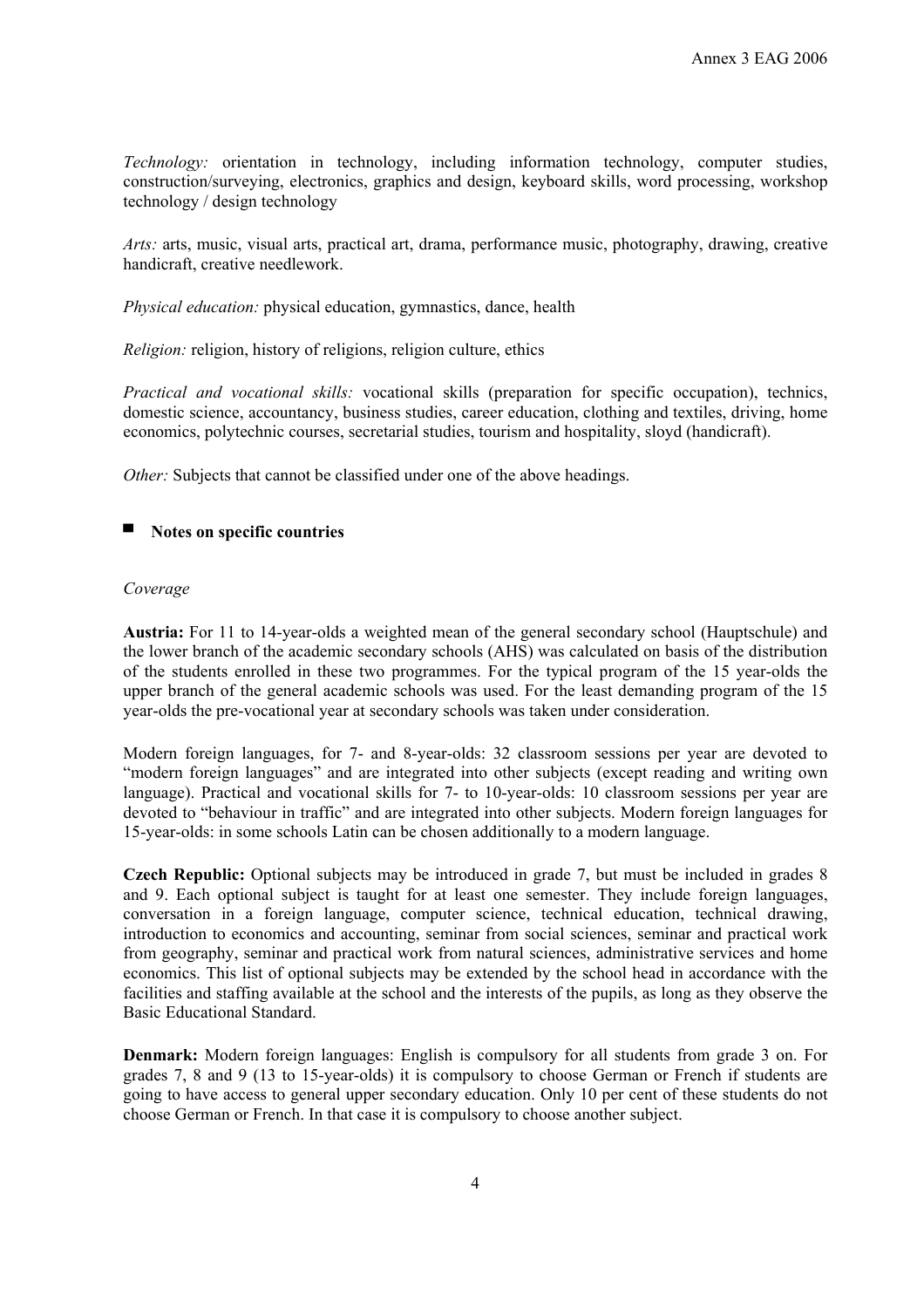**England:** *Other* includes: PSHE (Personal, Social and Health Education), Citizenship, Sex and Relationships.

**Finland:** Science includes geography. Physical education includes health. Practical and vocational skills include student counselling and home economics. Optional language is possible in the  $5<sup>th</sup>$  and  $6<sup>th</sup>$ class (11 and 12-year-olds). At the upper stage (13-year-olds and up) schools may provide the following subjects as elective subjects (non-compulsory curriculum): applied and advanced studies in common subjects, interdisciplinary modules, languages and subjects related to information technology. These elective subjects are not defined by the national time allocation. They have a total maximum however, but as it is not possible to give an estimation as they are coded as 'm' in the tables.

**Greece:** For students aged 10 and 11 years, *Other* includes the subject 'civil education' (one hour per week). For students aged 12, 13, 14 and 15, *Other* includes the subjects ancient Greek literature (Grade 7: four hours per week, Grade 8: four hours per week, Grade 9: four hours per week, Grade 10: four hours per week), civil education (Grade 9: two hours per week) and domestic economics (Grade 7: one hour per week, Grade 8: two hours per week).

**Hungary:** Geography is divided between science and social studies.

**Iceland:** All 15-year-olds are following the mainstream program in compulsory education so there is no entry in the 'Age 15 minimum required programme' column.

**Ireland:** The curriculum for primary schools is an integrated curriculum and envisages an integrated learning experience for children. The learning experiences organised for children should facilitate cross-curricular activity. To assist schools in planning the implementation of the curriculum, a time framework is suggested that allocates a minimum time to each of the curriculum areas. Four hours each day must be set aside for secular instruction. A period of two hours per week of 'discretionary time' is allowed in order to accommodate different school needs and circumstances, and to provide for the differing aptitudes and abilities of the pupils. This is included under 'compulsory flexible curriculum'.

Time allocation is based on the following weekly framework for a 36.6-week school year in primary education: English (4.5 hours), Irish (3 hours), mathematics (3 hours), social, environment and scientific education (3 hours, divided between Science and Social Sciences), social, personal and health education (0.5 hours, included in *Other*), physical education (1 hour), arts education (3 hours), discretionary curriculum time (2 hours), religious education (2.5 hours), assembly/ roll call (2.5 hours, included in *Other*) and small breaks (0.8 hours, included in *Other*). Total 25.8 hours. Recreation (typically 2.5 hours) is not included in the curriculum tables.

The whole curriculum in primary education is obligatory for all pupils except those with special educational needs. Learning support measures are available for such pupils. Children are granted exemption from religious instruction at the request of their parents or guardians. The figures on 'Other' include social, personal and health education, assembly time, roll call and small breaks.

The Curriculum for the 12-to-15-year-olds age group consists of compulsory subjects and approved subjects. The compulsory subjects are Irish, English, mathematics and social studies (includes history, geography and civic, social and political Education). In TablesD1.2a and D1.2b (available on the internet only for 2005), the total compulsory part of the curriculum includes English and Irish,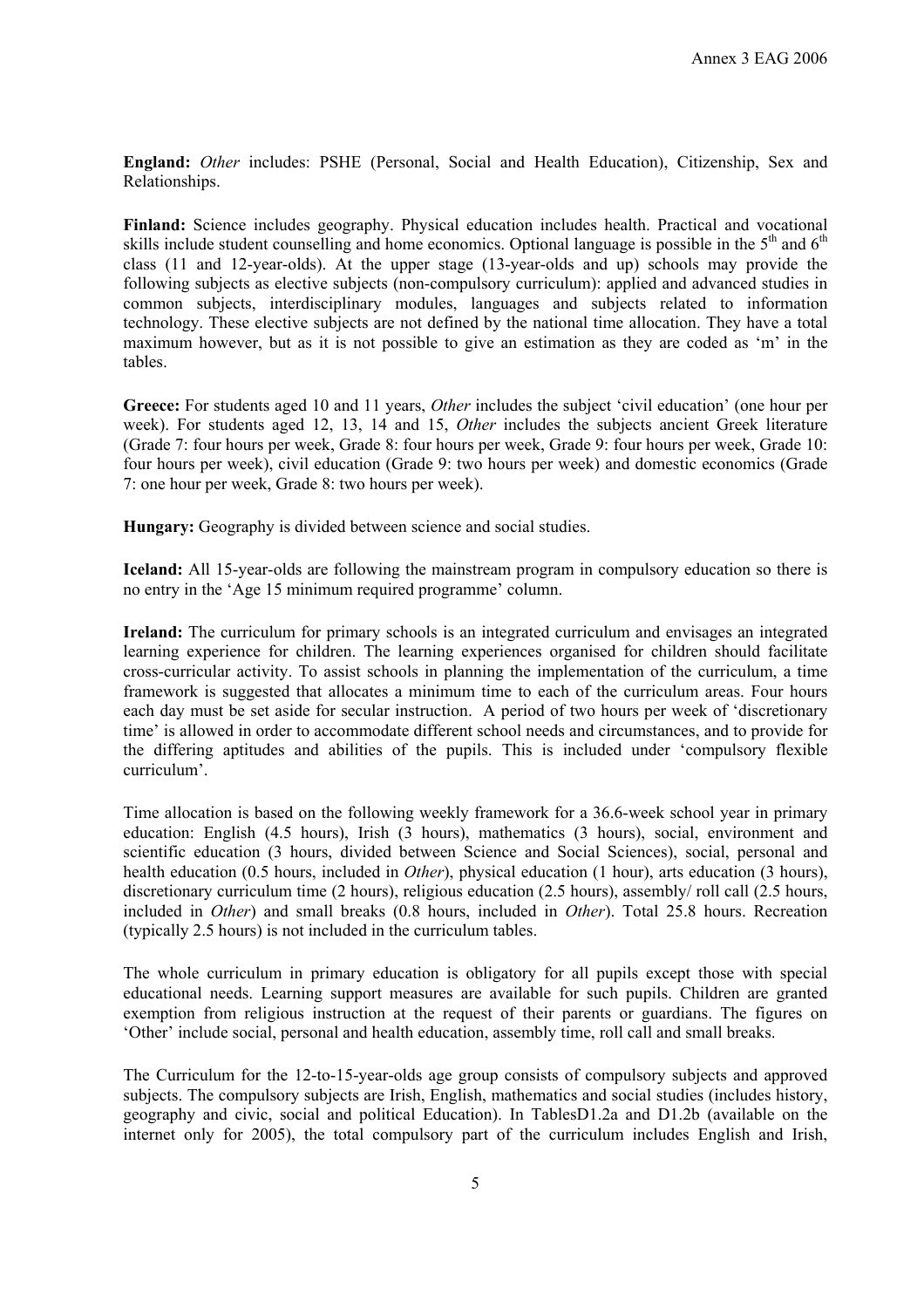mathematics and social studies (history, geography, and civics, social and political education). Students must also take two subjects from the following list of approved subjects: Latin, Greek, Spanish, Italian, French, German, science, technology, home economics, music, art/craft/design, materials technology, metalwork, technical graphics, business studies, typewriting and environmental studies. In practice, most schools offer and take three rather than two of the above list of approved subjects. Because most students take science and at least one foreign language from the list of approved subjects, these two subjects have been entered in the data as compulsory subjects and the third subject taken by most students has been entered under non-compulsory curriculum. It is intended that religion and physical education should form part of the curriculum in all schools. There are no regulations governing the precise amount of time to be spent each year on teaching the individual subjects of the curriculum.

**Italy:** In primary education, schools and teachers have a large flexibility in the curriculum table. Religion is optional for students. In lower secondary education, within the 30 lesson periods per week, Religion is optional but followed by most students.

**Japan:** In elementary schools 2<sup>nd</sup> grade (7 years old) Life study is divided into "science" and "social studies". "Technology" consists of the technology field in the subject technology/ home economics in lower secondary school 1<sup>st</sup>-3<sup>rd</sup> grade (12 to 14-year-olds). "Arts" consists of music and craft (in elementary school) or music and fine art (in secondary school). "Other" consists of home economics (in elementary school  $5<sup>th</sup>$ -6<sup>th</sup> grade; 10 to 11-year-olds), home economic field (as part of technology / home economics), moral education, class activities in special activities and period of integrated study.

**Korea:** The data reflect the education curriculum implemented in 2004. For 7-year-olds, only the total amount of annual instruction time is reported because the national education curriculum was designed to be interdisciplinary for this age group, which makes it very hard to partition the total instruction hours by subject matters except reading, writing and literature and mathematics.

**Luxembourg:** The mother tongue of the students is the Luxembourg language (Letzebuergesch). This language is also used and taught in pre-primary education. From Primary education onwards, the language of instruction is German, whereas French is taught as a foreign language. In primary education 1 hour per week is spent on Luxembourg language (Letzebuergesch). 'Reading, writing and literature' includes both Letzebuergesch and German, although in Luxembourg German is considered to be a foreign language.

**Netherlands:** The duration of one classroom session may vary in primary education (*i.e.* for students aged 9 to 11).

**Norway:** Although the compulsory curriculum is shown in Table D1.2 (available on the internet only for 2005) as entirely core, there is in practice some flexibility for schools *i.e.* for pupils aged 6 to 12, 38 lessons are compulsory flexible curriculum and for the lower secondary stage 152 lessons are compulsory flexible curriculum.

**Poland:** "Geography" is covered by "Science".

**Portugal:** Grades 5 and 6 (10 and 11-year-olds): The time allocated to 'Reading, writing and literature', 'Social Sciences' and 'Foreign Languages', as well as the time allocated to 'Mathematics' and 'Science' is flexible and depends on the priorities schools define. E.g. in grade 5 the number of class sessions can range from 70.4 to 88 in Math and from 35.2 to 52.8 in Science.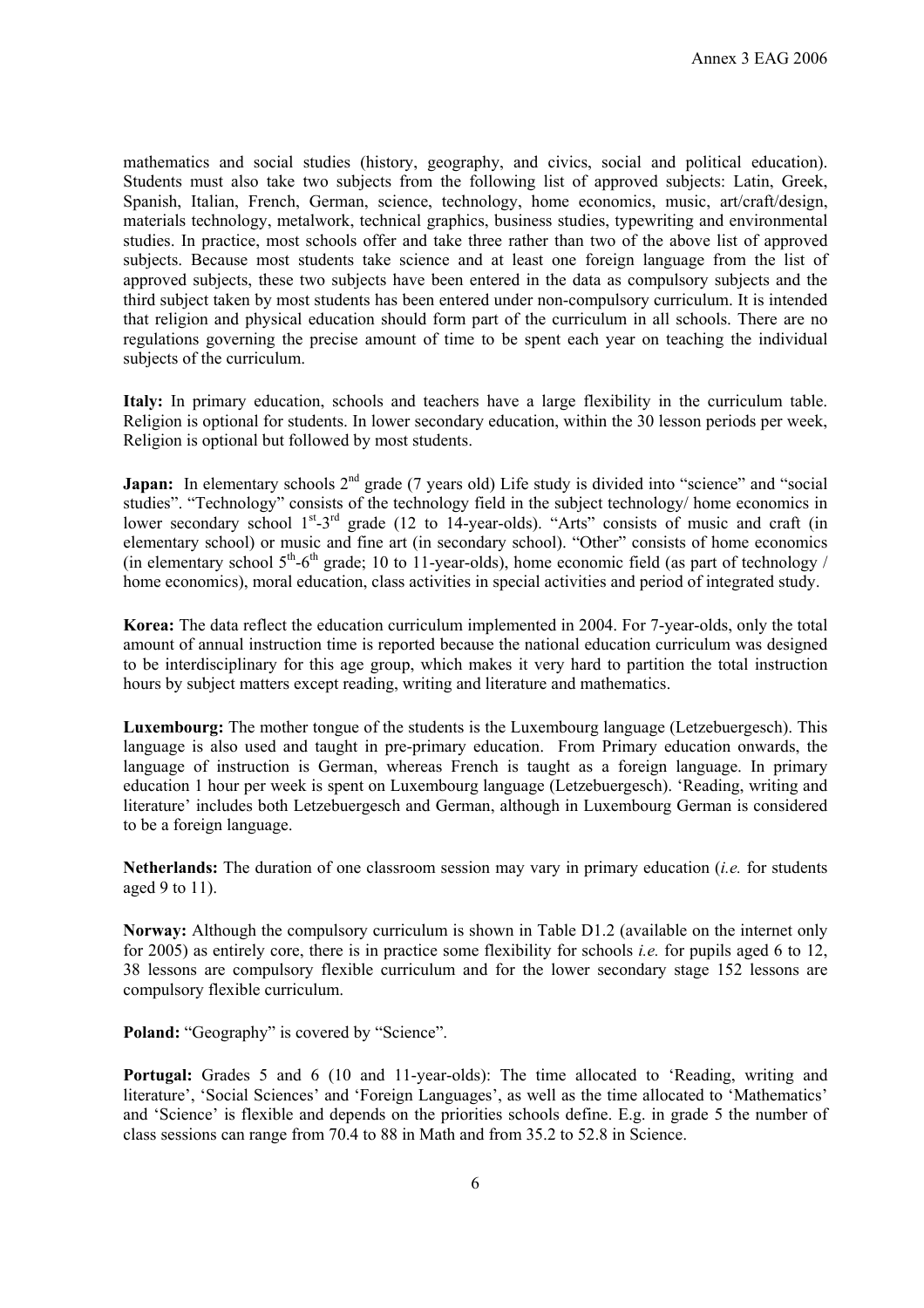Grade 9 (14-year-olds): In the compulsory flexible curriculum students can choose between a  $2<sup>nd</sup>$ Foreign Language, Technology Education or Musical Education.

Grade 10 (15-year-olds in typical programme): In the compulsory flexible curriculum students in the Humanistic and Arts branches can choose between Mathematics and Quantitative Methods.

Religion: This school year, the option between Religion and Social and Personal Development was compulsory in grades 9 and 10 (typical programme). In the other grades it was attended on a volunteer basis.

**Scotland:** In primary schools, 15 per cent of instruction time is allocated to environmental studies, which refers to science, social subjects (history, modern studies etc.), technical education and home economics. Fifteen per cent of instruction time is allocated to 'expressive arts', which refers to music, art, physical education and drama. Other categories contain personal and social development and health education. In lower secondary education, 30 per cent of instruction time is allocated to environmental studies, 15 per cent of instruction time is allocated to 'expressive arts' and 15 per cent of time is allocated to 'Religious and Moral Education'

**Spain**: 'Reading, writing and reading' includes both Spanish language and the language of the community, in those communities with another official language besides the Spanish.

For all age groups, the category 'Other' refers to the subject matter 'Tutorial'; it consists of a class where the tutor teacher can work with the group in a wide variety of aspects as those related to social skills, class climate, effective study techniques, career counselling, civics, drugs prevention, etc. according to a plan designed together with the Department of Counselling.

The non-compulsory curriculum consists of a non-compulsory elective subject that students are entitled to above the compulsory hours of teaching. This possibility is negligible in all Autonomous **Communities** 

15-year-old students in the typical programme must choose two subjects out of Natural Sciences, Plastic and Visual Arts, Music and Technology. As it is a students' choice, the time devoted to this subjects was considered as compulsory flexible curriculum.

The less demanding programme for 15-year-olds consists of the same programme with the same objectives as for the general students but with some relevant adaptations of the curriculum contents and methodology and smaller groups. It is devoted to those students who have presented learning difficulties or problems to follow the normal classes. The possibilities to choose among the different subjects of the compulsory core curriculum are higher, being this decision made by the teachers. This programmes lead to the same certification as the regular programme.

#### *Interpretation*

**Australia:** The non-compulsory curriculum estimate should be taken as a minimum. Non-compulsory activities are more likely to be instigated by individual schools than regional bodies. The Australian States and Territories education systems have for some time moved to an outcomes-based system, and therefore the flexible part of the curriculum has increased, while the compulsory core subject times have decreased. The data included in the "Compulsory Core Curriculum" are indicative only.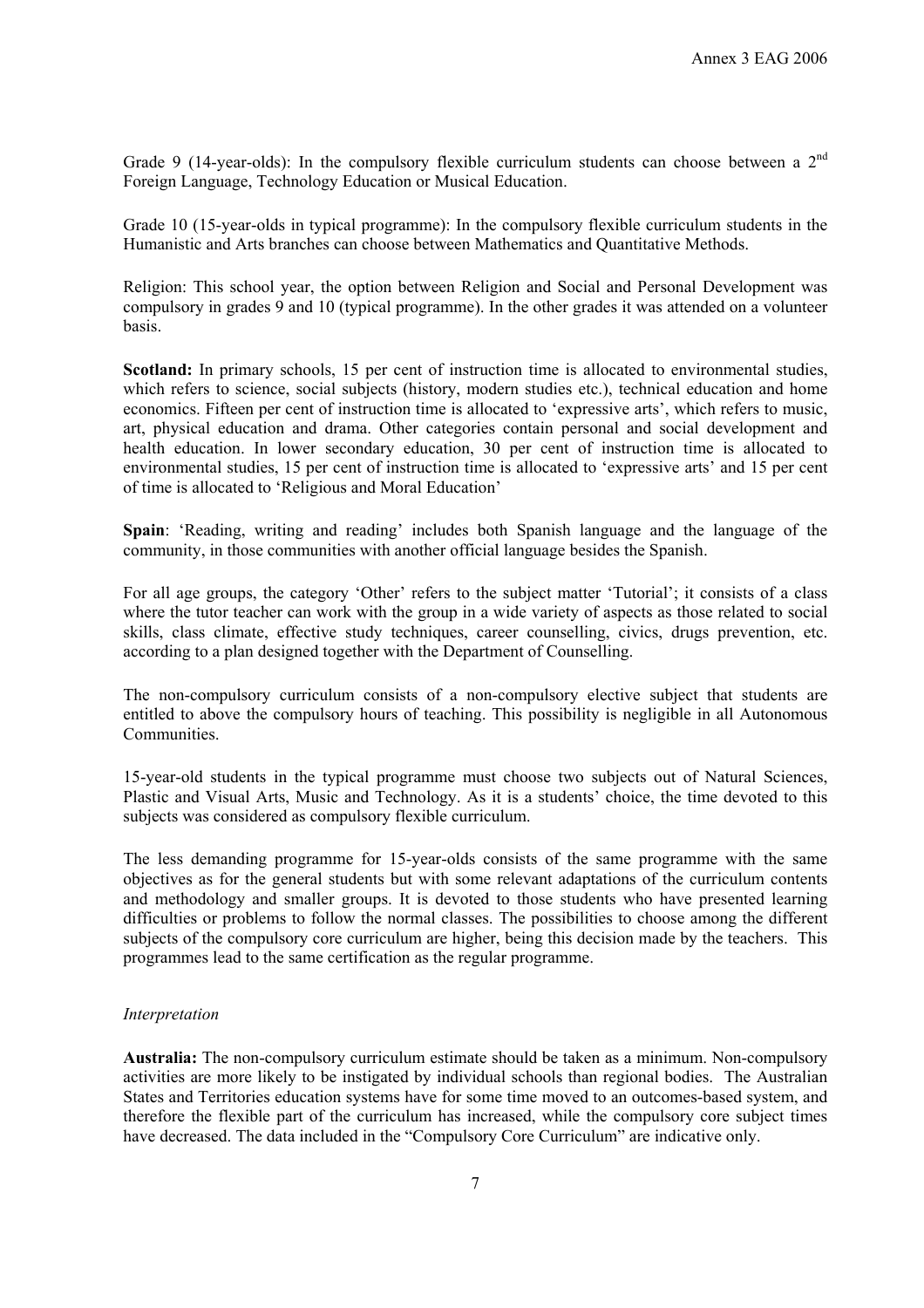**Austria:** Considering the distribution of the different subjects within the compulsory curriculum the figures can be seen as typical (schools have some flexibility). However, the total sum of the compulsory curriculum must not be exceeded and is therefore a maximum. For the non-compulsory curriculum the figures can be considered as typical (electives and remedial courses).

**Belgium (Flemish Community):** In the Flemish Community of Belgium, the government prescribes the attainment targets that must be strived for and reached by the majority of pupils in the level and the discipline they are in. The teaching methods, the curricula and the timetables are the responsibility of the organising bodies of the schools. The curricula, however, have to include the (subject-related) attainment targets whilst timetables in secondary education must respect a basic training composed of a certain number of general subjects. This part of the study package, the common part, is equal for all pupils of the same year. In addition, pupils can select several specific subjects, depending on line of study; this is the optional part.

The hours spent on the (compulsory/not compulsory) subjects are not specified but the time allocated must be sufficient to meet curriculum requirements. It is therefore not possible to provide data concerning the curriculum.

Number of lesson periods (of 50 minutes each) per week: Pre-primary and primary (up to 11-yearolds): 28. Secondary (12-year-olds and up): 33.8.

Age 15 years in minimum required programme: the law of 29 June 1983 relating to compulsory education provided for the creation of part-time vocational secondary education (DBSO). In DBSO, the timetable is reduced to 14.8 lesson periods of 50 minutes weekly (socialgeneral/technical/vocational training). Part-time secondary education is provided by Centres for Parttime Vocational Education (Centra voor Deeltijds Beroepsonderwijs), of which there are 46 in the Flemish Community. They are linked to secondary schools that offer technical and vocational education. Pupils can also attend courses organised by the Flemish Institute for Entrepreneurship (Vlaams Instituut voor Zelfstandig Ondernemen) (VIZO). From the age of at least 15 years old on, young people may enter an apprenticeship contract with an employer-instructor. The student gets the opportunity to learn the profession in the day-to-day practice of the enterprise, four days a week. The apprentice spends the fifth day in a VIZO training centre, where the pupil obtains an additional vocational training and a general and social education course.

**Belgium (French Community):** In primary education, teaching is organised in cycles of two to three years of which each is characterized by competences to work or study. Every provider has autonomy outside of the hours reserved for physical training, religion or to a foreign language.

Age 15 typical programme: the indicated number of hours corresponds to the obligatory maximum periods.

**Czech Republic:** The number of lessons for all subjects and their organisation in grades 6 to 9 (11 to 14-year-olds) is determined by the school head in agreement with the teachers so that all subjects in the curriculum are taught in the given year. The minimum number of lessons per subject must be respected, as well as the stipulated number of lessons per week.

Age 15 in typical programme (grade 10): School heads are allowed to deviate from the official documents. They may alter their curriculum observing certain rules, usually by no more than10 per cent of the total number of hours. The curriculum in individual subjects may be altered by up to 30 per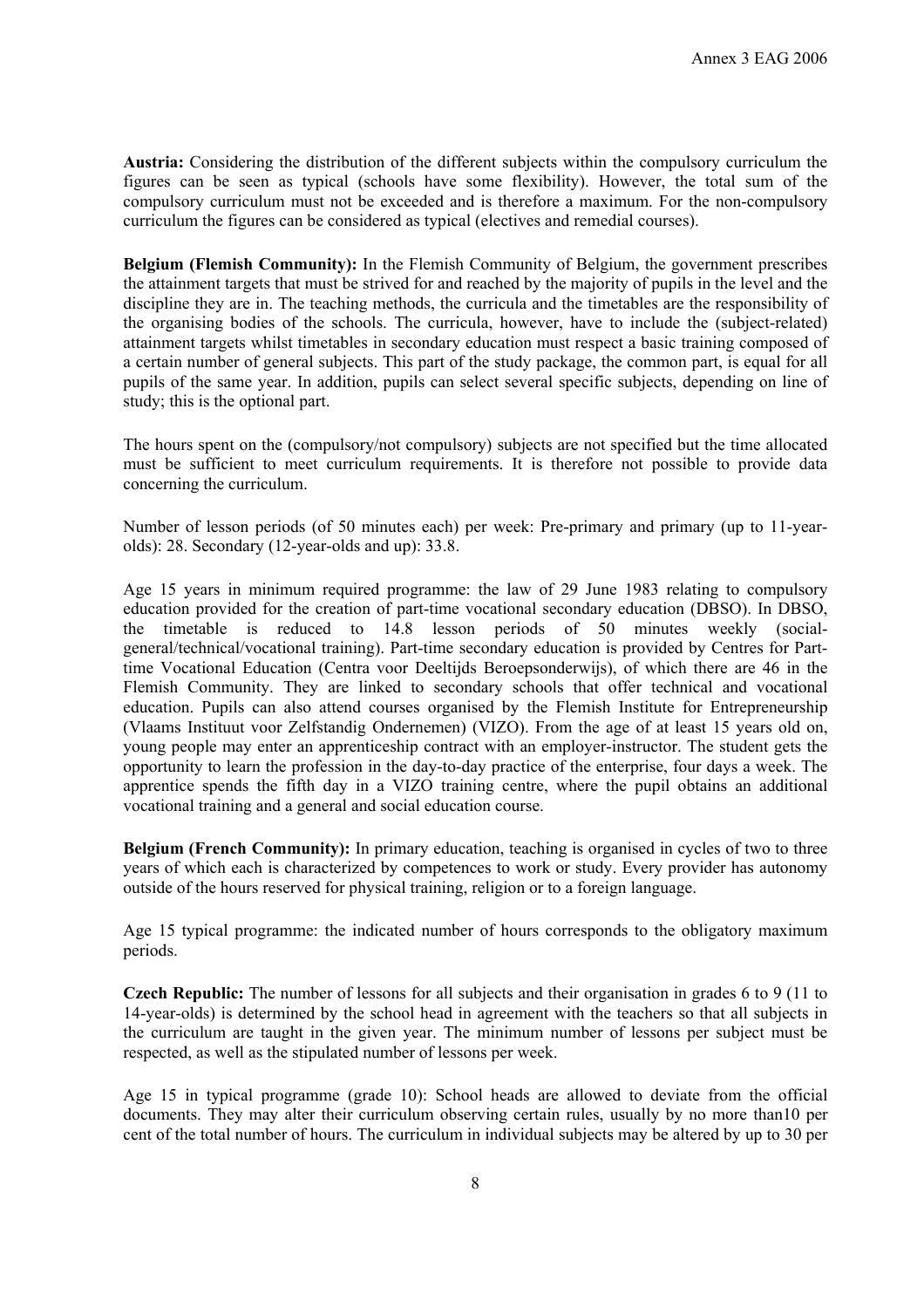cent of the total number of teaching hours. Schools may form their own curricula that can be used after an approval by the Ministry of Education.

Age 15 years in least demanding programme (grade 10): in vocational educational programmes, pupils learn 26 lessons per week (total 1004.4 hours in this year), including 18 work-based learning lessons per week. The work-based lessons are excluded from the instruction time in Table D1.1.

**Denmark:** The minimum number of lessons for each grade is regulated by law, but not the number of lessons for each subject, which is decided at the municipal level. The breakdown of figures in the table follows the national guidelines for the distribution of lessons. The national guidelines are made for the public schools (Folkeskolen) but generally speaking the guidelines are followed also by the private schools.

From school year 2003/2004 to school year 2005/2006 the number of lesson periods will be gradually increased, for grades 1, 2 and 3 respectively. Compared to school year 2002/2003, in school year 2003/2004, 1 further lesson a week (=30 hours a year) in Danish and 1 further lesson in Mathematics has been introduced for grade 1 (7-year-olds)

**Finland:** National regulations define the minimum number of hours of instruction for compulsory subjects at the lower and upper stages of comprehensive school. Within these limits schools decide themselves how to distribute them during the six years at the lower stage and three years at the upper stage. The upper three years of the comprehensive school curriculum include a considerable amount of flexibility in the form of elective subjects.

**France:** For 2003/2004, there is a new compulsory core curriculum for CM1 students (9-year-olds), as follow-up on the new curriculum for 8-year-olds in 2002/2003.

**Greece:** The figures on instruction time are derived from estimates of the average duration of one classroom session. For 15-year-olds the total number of compulsory, flexible and intended instruction hours per year is available. The first grade of upper secondary education (at the age of 15-year-olds) is a grade of programme orientation, which will generally include lessons with total duration of 30 instructional hours per week and optional lessons as well. From the optional lessons the student is obliged to choose one two-hour duration lesson per week. That is, the students of the first grade of upper secondary education will attend compulsory lessons which will have 32 hours duration per week. Additionally, every student, if s/he wants, can attend one more two-hour lesson per week of his choice (Ministerial Decision Γ2/5410/27-12-2000 and Γ2/4685/7-9-2001).

**Hungary:** The National Core Curriculum 1995 and the Decree on Frame Curriculum 2000 were in force simultaneously in the reference year (Frame Curricula are only recommended from 2002 on). In 2003 new (also recommended). Frame Curricula were introduced for grades 5, 9 and 10 (11, 15 and 16-year-olds respectively).

**Iceland:** 10 years of compulsory schooling, starting at age 6.

**Israel:** The data in Table D1.1 of last years' EAG (EAG 2005) were wrong. They should have been multiplied by 0.75.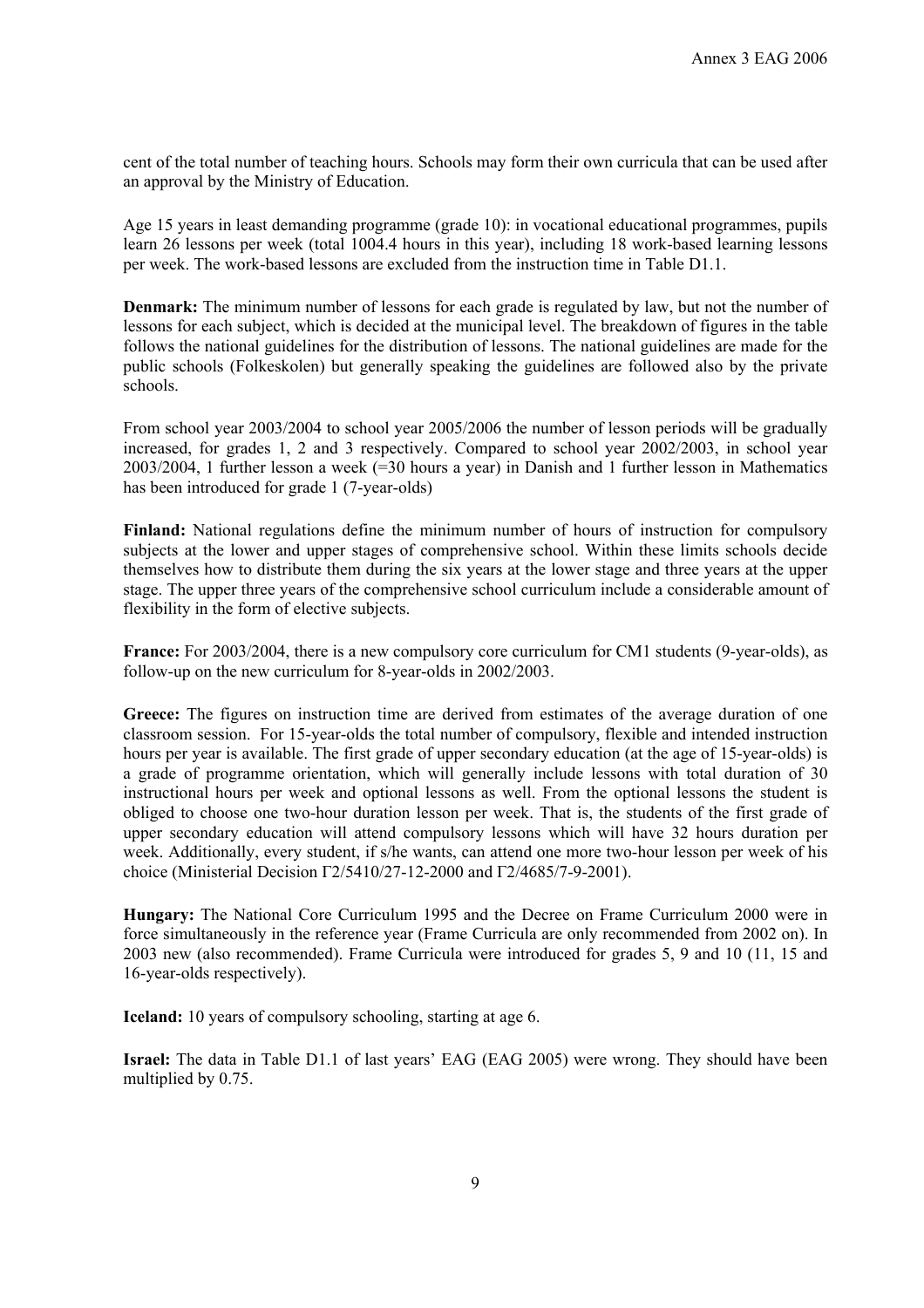**Italy:** Although data on total numbers of hours and on non-compulsory curriculum are different from the data reported in previous years, the situation did not change. This is only caused by a different translation from a more complex system to the simplified tables as reported by the OECD.

**Netherlands**: 40 per cent of 14- and 15-year-olds follow vocational education. These students were excluded.

**New Zealand:** In New Zealand all decisions about the allocation of time for curriculum (national or local curriculum) is decided at the level of the individual school, and this information is not collected centrally.

The national curriculum is specified through seven learning area statements. State and state integrated schools are required to provide programmes of learning based on the statements of all students in years 1-10. However how the schools do this is not prescribed either in terms of time allocations or programme/timetable arrangements.

In Year 11 (typically aged 15), 12 and 13 there is no compulsory curriculum. Generally students will set their own policies concerning compulsory subjects. These are typically English (or te Reo Maori) and mathematics and in many cases science and physical education.

**Poland**: The curriculum for the first 3 years in primary school is an integrated curriculum. The school is obliged to provide 54 sessions (each session is 45 minutes) plus 6 sessions of religion in a 3 year instruction period. The teachers allocate the number of hours per particular study area. Compulsory flexible curriculum is at the discretion of the head teacher.

All 15-year-olds follow the mainstream programme in compulsory education.

**Portugal:** The curricular reform of lower secondary education in 2002/2003 addresses grades 7 and 8 (12 and 13-year-olds). A new curriculum was designed, new priorities were set and time was reallocated in a different way. Data applies to schools providing the regular curricula irrespective to their types.

**Scotland:** It is impossible to calculate the number of class sessions undertaken by students at each stage every year, as this is not prescribed in any documentation. It is up to individual schools and educational authorities how they divide their lessons. Guidance is provided on the minimum percentage of the curriculum that should be given to subject areas. In primary education this is 20% language, 15% mathematics, 15% environmental studies, 15% expressive arts, 15% religious and moral education and 20% left for flexibility. For lower secondary schools, the guidance is 20% language, 10% mathematics, 30% environmental studies, society, science and technology, 15% expressive arts, 5% religious and moral education and 20% left for flexibility.

**Spain**: Through official regulations, the Ministry of Education establishes the national minimum core curriculum, which must be implemented in the Autonomous Communities (55-65 % of instruction time). The rest up to 100 per cent of instruction time is regulated by each Autonomous Community, according to their own priorities. The foreign language in the first two years of primary education has been experimentally introduced in some Autonomous Communities. Regarding lower secondary education, the Ministry of Education changed the national minimum core curriculum by the end of the year 2000, which made the Autonomous Communities reorganize their own timetables in order to incorporate the changes at national level.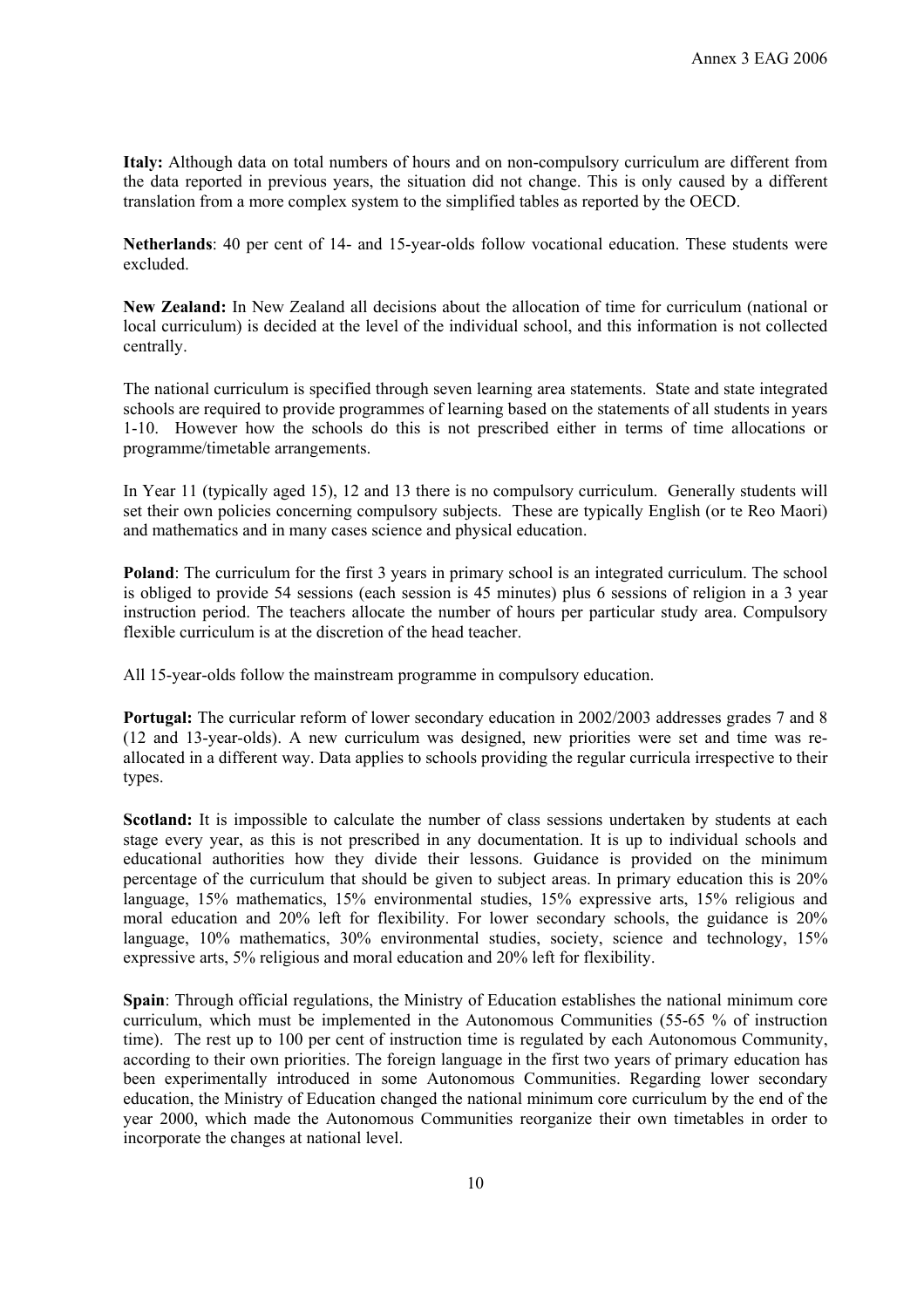**Sweden:** Intended instruction time per year for each school subject as well as the duration of one classroom session is not regulated nationally in Sweden, but decided on locally The data on Sweden has been estimated (for more details see the methodology section).

#### *Methodology*

**Australia:** The data are based on weighted averages of State and Territory responses, which derive the data from relevant industry awards. The weights are based on the number of public school enrolments for each State or Territory. For the duration of one class session, missing data are excluded from the calculation and weights are based on States or Territories who responded to the particular question. For curriculum estimates are based on a weighted average of all States/Territories.

**Austria:** One year is calculated as  $37$  weeks of instruction  $(37$  weeks =  $38$  weeks minus 6 days schools are closed for festivities).

**Belgium (French Community):** The data concern the schools financed by the French Community. Private teaching or teaching organised by international institutions is not included.

**England:** Data are collected in a National Sample Survey, the Monitoring Curriculum and Assessment Project, Autumn 2003, Spring 2004

**France:** Data are based on national statistics.

**Finland:** All the figures are estimates based on theoretical average.

**Germany:** Data are based on weighted means.

**Greece:** The number of lessons is based on 40 teaching weeks in primary education and 38 teaching weeks in secondary education (ISCED 2 and 3).

**Iceland:** Number of lessons per week multiplied by 35 weeks. Minimum numbers of sessions and weeks according to law and regulations.

**Ireland:** In primary education, the duration of one lesson may vary. The average lesson unit is of 30 minutes duration. In lower secondary education, the allocation of instruction time represents an estimation of what is the general practice in schools, based on an average individual class unit of 40 minutes duration. The yearly figures are calculated with reference to the Rules and Programme for Secondary Schools and on an estimate of their application in a typical school of 700/800 students. The flexible compulsory part of the curriculum is calculated by assuming that all schools offer two additional subjects from the list of approved subjects and allocate four teaching periods of 40 minutes to each of these subjects.

For purposes of this data collection, the total compulsory part of the curriculum includes English and Irish, Mathematics, Social Studies (History, Geography, and Civics, Social and Political Education. Schools, which are administered by Vocational Education Committees, may substitute one or more practical subjects for History and Geography as part of the core curriculum.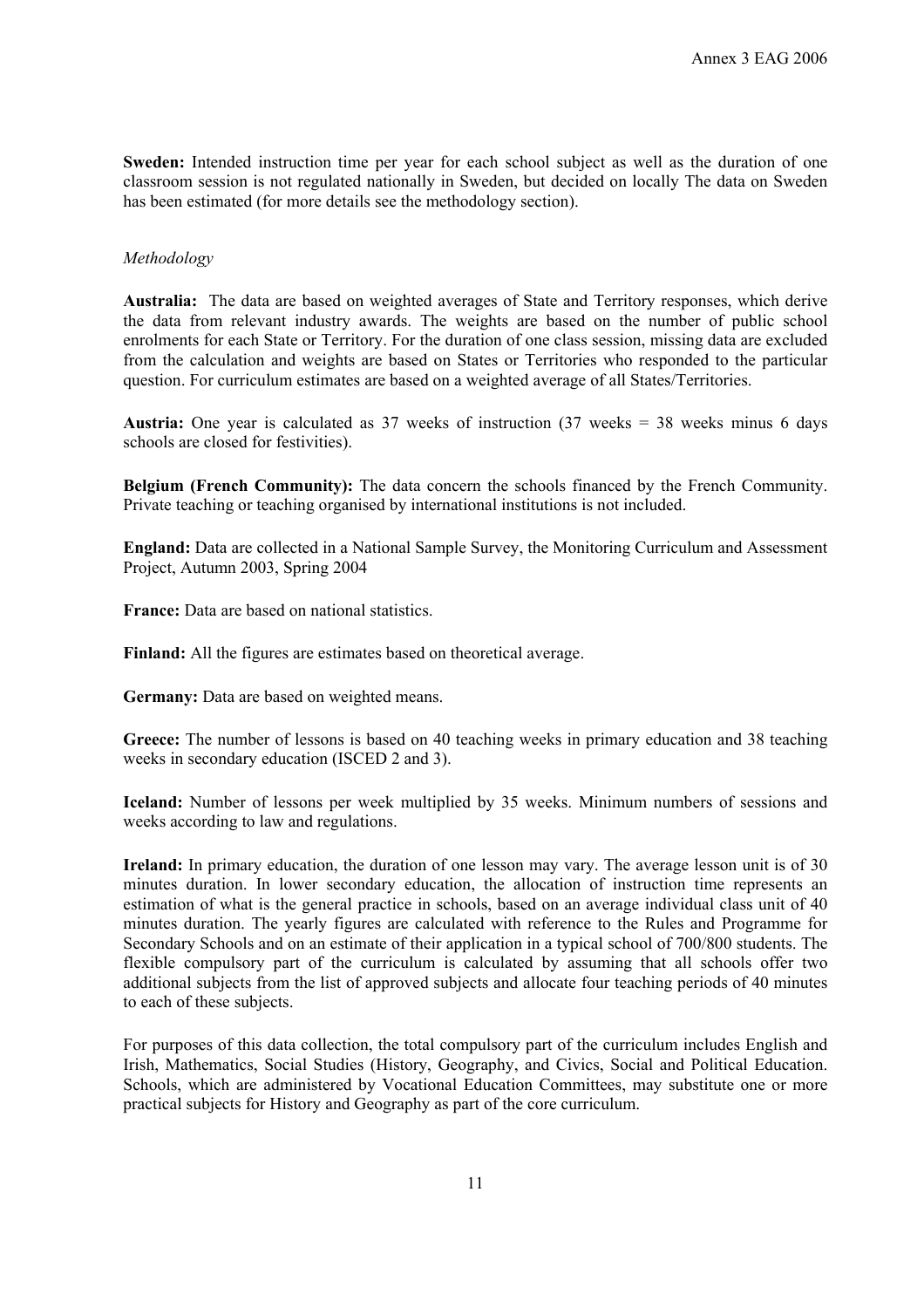A major review of the curriculum of the curriculum by the Statutory Curriculum and Assessment Board has been ongoing for almost ten years. New and revised syllabi have been adopted and are gradually introduced following in-service training programs.

**Israel:** Only official education is included.

**Italy**: In primary education the data reported are based on 33 weeks per year and 27 hours per week, which optimally may be extended with 3 hours per week for a foreign language in the first cycle. Timetables are based on 33 weeks/year and 30 hours/week in the second cycle. In most schools the weekly hours are spread over 6 week days, in others over 5 week days. Some schools offer a timetable called 'tempo pieno', which is based on 40 hours a week spread over 5 week days, but which includes transport and canteen services. These schools are attended by 23 per cent of the students and are not included in the reported curriculum tables.

In lower secondary education, the data reported are based on 33 weeks per year and 30 hours per week. In some schools the weekly hours are spread over 5 week days, in others over 6 week days. Some schools offer a timetable called 'tempo prolungato', which is based on 36-40 hours a week and includes canteen service. These schools are attended by 29 per cent of the students and are not included in the reported curriculum tables.

For upper secondary education, it is not possible to estimate the exact number of hours as students are allowed to choose among various school types.

**Japan:** The instruction time allocated for "Compulsory flexible curriculum" for 12-to-14-year-olds can be decided by each school in the allowable range specified by Chugakko-Gakushu-Shido-Yoryo (The Course of Study in Lower Secondary Schools 2002). The instruction time for "Compulsory flexible curriculum" for 12-to-14-year-olds is an average of the minimum and maximum hours.

The instruction time allocated for "special activities" other than "class activities" is estimated from survey data this year since it is not specified in the courses of study and schools can allocate appropriate instruction time.

Instruction time for the period of integrated study for lower secondary school  $1<sup>st</sup> - 3<sup>rd</sup>$  grade (12 to 14year-olds) is an average of the minimum and maximum hours.

**Poland**: The number of class sessions by grade per week was calculated on the basis of a 3 year instruction period for each subject. There are such 3 year instruction periods regulations for grades 1-3 of primary education, grades 4-6 of primary education and grades 1-3 of lower secondary education.

**Portugal:** The number of classroom sessions per year was calculated on a basis of 35.2 weeks of intended instruction time, except for the students aged 15 (attending the least demanding programme), where 37 compulsory weeks were considered.

**Spain:** All figures represent averages of the number of hours per year devoted to each subject in each Autonomous Community in 2003/2004, weighted by the number of students in each Community in the respective ISCED level. In the Autonomous Communities of Navarra and the Basque Country, there are different educational "models" depending on the dominating teaching language. In these models the number of hours devoted to Spanish language and the Basque language vary, and consequently, so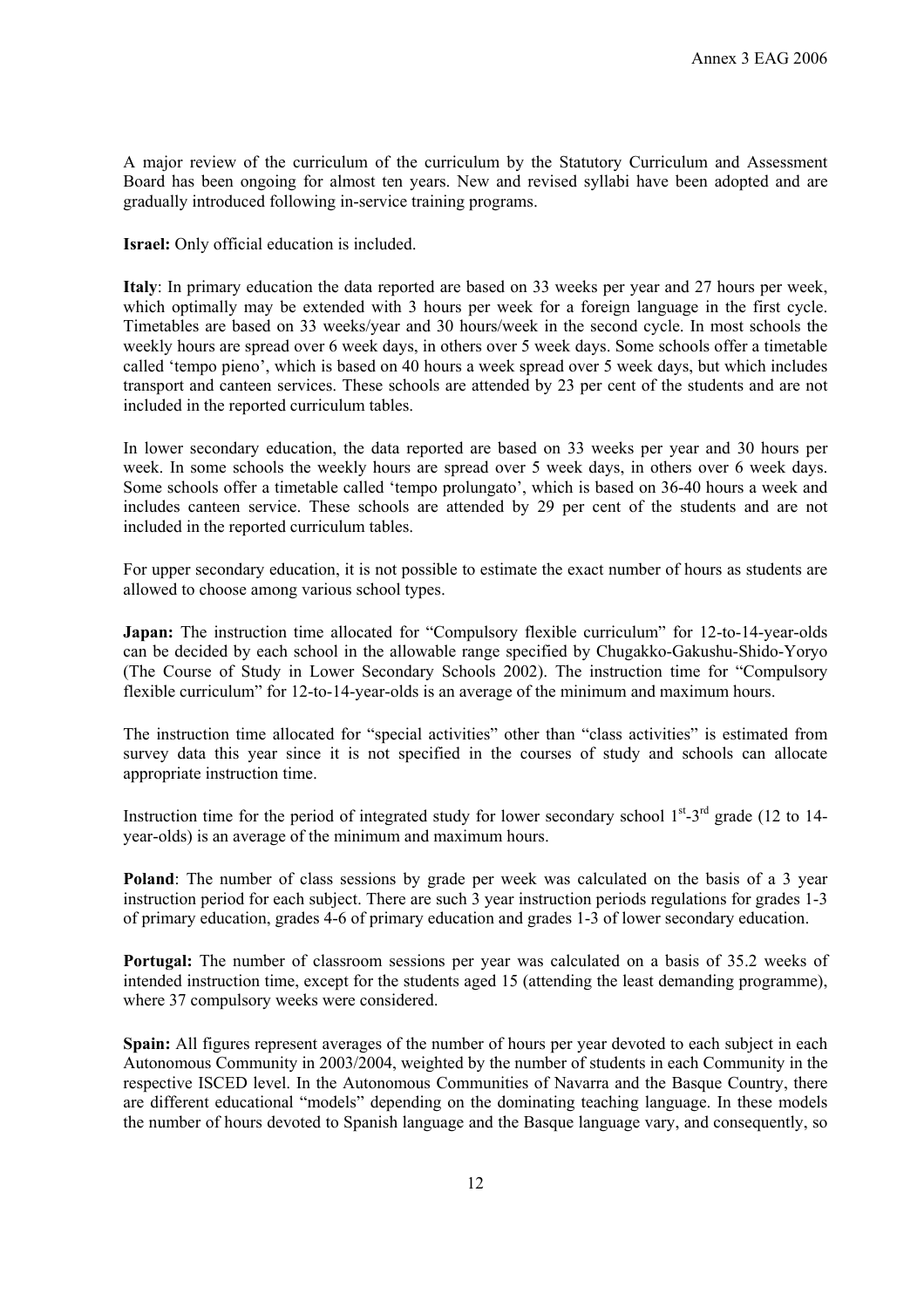do the number of hours for some other subjects. Here the models in which the majority of students participate are considered.

**Sweden:** Intended instruction time per year for each school subject is not regulated nationally and the duration of one classroom session may vary. It is decided locally. Thus, intended instruction time for students aged 7 to 15 has been estimated by dividing the total number of hours per required school subject over the nine years of compulsory education. This may mean that in a given year, the intended instruction time for certain school subjects may be overestimated (*e.g.* reading and writing in Mother tongue or in Arts) and underestimated in other grades and subjects (*e.g.* science).

**Turkey**: The data presented are the average of social specified subject programmes and science specified subject programmes for 10th grade.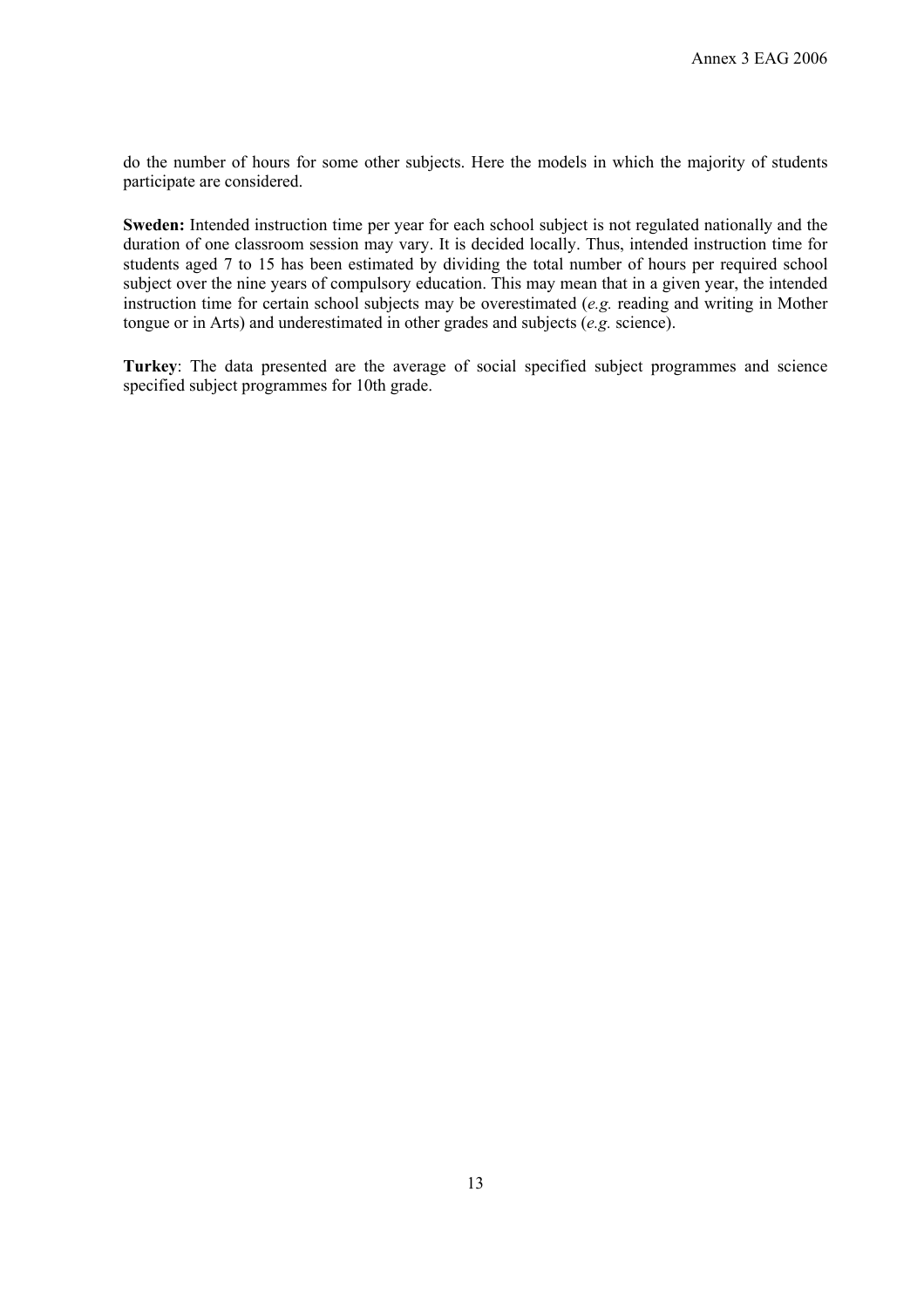# *Sources and references*

# **Indicator D1- Instruction time: sources and references**

| Country                               | Source and reference period                                                                                                                                                                                                                                                                                                                                                                                                                                                                                                                                                       |
|---------------------------------------|-----------------------------------------------------------------------------------------------------------------------------------------------------------------------------------------------------------------------------------------------------------------------------------------------------------------------------------------------------------------------------------------------------------------------------------------------------------------------------------------------------------------------------------------------------------------------------------|
| Australia<br>Austria<br>Belgium (Fl.) | State and Territory Education Departments. Year: 2004. Age reference is 30/06/04<br>Law or policy document based on law ("Lehrplan"). School year: 2003/2004.<br>Decrees and resolutions. School year: 2003/2004.                                                                                                                                                                                                                                                                                                                                                                 |
| Belgium (Fr.)                         | Circulaire no 65 (horaire des élèves et des eiseignants) - Décret de la Communauté française du 13 juillet 1998,<br>Directives pour l'année scolaire 2003-2004 : organisation, stuctures, encadrement, Ministère de la Communauté<br>française, Direction générale de l'enseignement obligatoire. School year: 2003/2004.                                                                                                                                                                                                                                                         |
| Czech Republic<br>Denmark<br>England  | Curriculum specification documents, National statistics (data on enrolments). School year: 2003/2004.<br>Act on the <i>folkeskole</i> . School year: 2003/2004.<br>Monitoring Curriculum and Assessment Project. School year: 2003/2004                                                                                                                                                                                                                                                                                                                                           |
| Finland                               | Basic Education Act (1998/628); Decree (1998/852); The Council of State Decision (1993/834) on the comprehensive<br>school distribution of lesson hours; National Board of Education: Framework Curriculum for the Comprehensive<br>school (1994); Ministry of Education: Education in Finland, Basic Education. School year: 2003/2004.                                                                                                                                                                                                                                          |
| France<br>Germany                     | Law and policy documents based on law. <i>School year</i> : 2003/2004.<br>Secretariat of the Standing Conference of the Ministers of Education and Cultural Affairs of the Länder in the Federal<br>Republic of Germany. School year: 2003/2004.                                                                                                                                                                                                                                                                                                                                  |
| Greece                                | Law and policy documents (data based on formal arrangements). School year: 2003/2004.                                                                                                                                                                                                                                                                                                                                                                                                                                                                                             |
| Hungary                               | Public Education Act 1993, The Amendment of the Public Education Act 1996, 1999, 28/2000. Ministerial decree on<br>the Frame Curriculum., 10/2003. School year: 2003/2004.                                                                                                                                                                                                                                                                                                                                                                                                        |
| Iceland                               | Act on Compulsory Education no. 66/1995 and Regulation on Enforcement of National Curriculum in Compulsory<br>Schools no. 43/1996. School year: 2003/2004<br>Department of Education and Science statistical reports and circulars; Primary School Curriculum - Introduction;                                                                                                                                                                                                                                                                                                     |
| Ireland<br>Israel                     | Rules and programme for Secondary Schools. School year: 2003/2004.<br>Data are based on formal arrangements, by the Ministry of Education. School year 20032-2004.                                                                                                                                                                                                                                                                                                                                                                                                                |
| Italy <sup>1</sup>                    | Law and policy documents based on law. Testo Unico, D.lgs n. 297 of 14.4.1994. School year: 2003-2004.                                                                                                                                                                                                                                                                                                                                                                                                                                                                            |
| Japan                                 | Shogakko-Gakushu-Shido-Yoryo (The Course of Study in Elementary Schools 2002), and Chugakko-Gakushu-Shido-<br>Yoryo (The Course of Study in Lower Secondary Schools 2002, Ministry of Education, Science, Sports and Culture.<br>School year: 2003/2004.                                                                                                                                                                                                                                                                                                                          |
| Korea                                 | The 7th Primary School Curriculum (1997), by the Ministry of Education. School year: 2004.                                                                                                                                                                                                                                                                                                                                                                                                                                                                                        |
| Luxembourg                            | Ministry of Education. Plan d'Etudes, Horaires et Programmes. School year: 2003/2004.                                                                                                                                                                                                                                                                                                                                                                                                                                                                                             |
| Mexico                                | Law and policy documents based on law. Secretaría de Educación Pública, Normas de inscripción, reinscripción,<br>regularización y certificación para escuelas primarias oficiales y particulares incorporadas al sistema educativo<br>nacional periodo escolar 2002/2003, Agosto 2002, México. Secretaría de Educación Pública, Normas de inscripción,<br>reinscripción, regularización y certificación para escuelas secundarias oficiales y particulares incorporadas al sistema<br>educativo nacional periodo escolar 2000-20001, Agosto 2000, México. School year: 2003/2004. |
| Netherlands                           | Primary education is based on empirical data (PRIMA cohort) and lower secondary education is based on law (WVO).<br>School year: 2003/2004.                                                                                                                                                                                                                                                                                                                                                                                                                                       |
| New Zealand                           | School year: 2004.                                                                                                                                                                                                                                                                                                                                                                                                                                                                                                                                                                |
| Norway                                | The Curriculum for the 10-year compulsory school in Norway. School year: 2003/2004.                                                                                                                                                                                                                                                                                                                                                                                                                                                                                               |
| Poland                                | Laws and regulations. School year 2003-2004.                                                                                                                                                                                                                                                                                                                                                                                                                                                                                                                                      |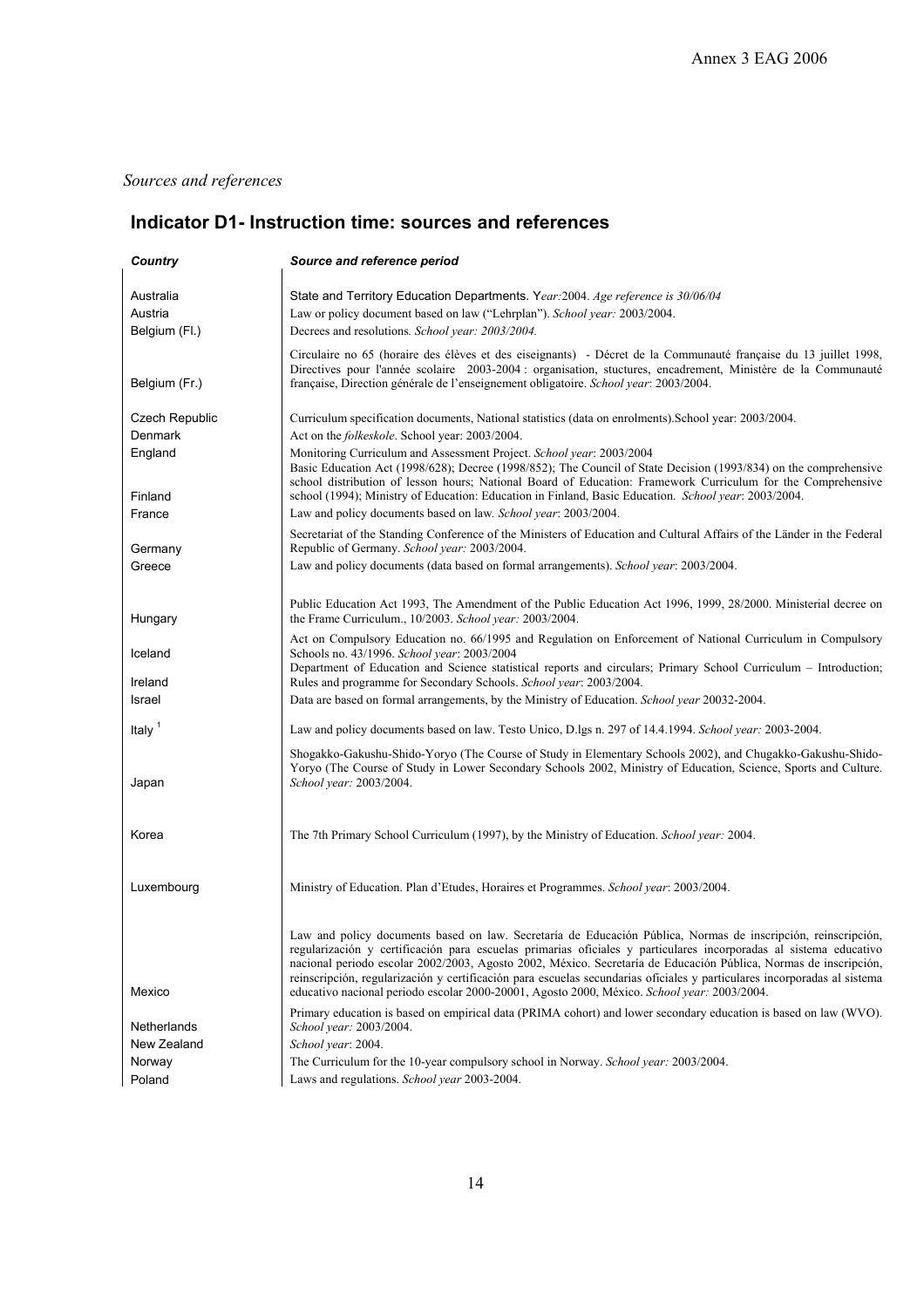| Portugal | Law/Policy document: i) Despacho Conjunto nº 25/SERE/SEAM/88, Despacho Normativo nº 24/2000, Despacho nº<br>12 110/2000, Despacho nº 13 859/2002 - Organization of the School Year; ii) Decreto-Lei nº 286/89, Basic and<br>Secondary National Curricula Decreto-Lei 6/2001 (Reform of basic education), Despacho 13 779/2001, Despacho<br>Conjunto $665/2001$ ( $10th$ grade vocational programme). <i>School year</i> : 2003/2004.                                                                                                                                                                                                                                                                                                                                                                                                                                                                                                                                               |
|----------|------------------------------------------------------------------------------------------------------------------------------------------------------------------------------------------------------------------------------------------------------------------------------------------------------------------------------------------------------------------------------------------------------------------------------------------------------------------------------------------------------------------------------------------------------------------------------------------------------------------------------------------------------------------------------------------------------------------------------------------------------------------------------------------------------------------------------------------------------------------------------------------------------------------------------------------------------------------------------------|
|          | The structure and balance of the Curriculum 5-14. Curriculum Design for the Secondary Stages: Guidelines for                                                                                                                                                                                                                                                                                                                                                                                                                                                                                                                                                                                                                                                                                                                                                                                                                                                                       |
| Scotland | schools. School year: 2003/2004.<br>The national Royal Decrees establishing the national core curriculum are: Royal Decree 1006/1991, of June $14th$ ,<br>which sets the minimum core curriculum for primary education, Royal decree $3473/2000$ , of December $29th$ , which<br>modifies the Royal Decree 1007/1991, of June $14th$ , which sets the minimum core curriculum for lower secondary<br>education. Each Autonomous Community publishes, in the respective bulletins, their own official regulations<br>regarding instruction time in primary and lower secondary education based on the above-mentioned Royal Decrees. In<br>2002 was approved the ORGANIC LAW 10/2002, of December $23rd$ , for the Quality of Education (LOCE), which<br>modifies the past ORGANIC LAE 1/1990, of October $3rd$ , of the General Ordination of the Educational System<br>(LOGSE). Nevertheless, this law was quickly paralysed by the new administration in government in May 2004, |
| Spain    | although it has been partially implemented by some Autonomous Communities. <i>School year:</i> 2003/2004.                                                                                                                                                                                                                                                                                                                                                                                                                                                                                                                                                                                                                                                                                                                                                                                                                                                                          |
| Sweden   | Law or policy document based on law (data on formal arrangements). <i>School year</i> : 2003/2004.                                                                                                                                                                                                                                                                                                                                                                                                                                                                                                                                                                                                                                                                                                                                                                                                                                                                                 |
|          | Regulations of Primary Education Institutions, 1992; Primary School Lesson Table weekly, 1998; General High<br>Schools Lesson Tables weekly, 1998; Instructions and Regulations of Secondary Education, 2002 Institutions. School                                                                                                                                                                                                                                                                                                                                                                                                                                                                                                                                                                                                                                                                                                                                                  |
| Turkey   | vear: 2003/2004.                                                                                                                                                                                                                                                                                                                                                                                                                                                                                                                                                                                                                                                                                                                                                                                                                                                                                                                                                                   |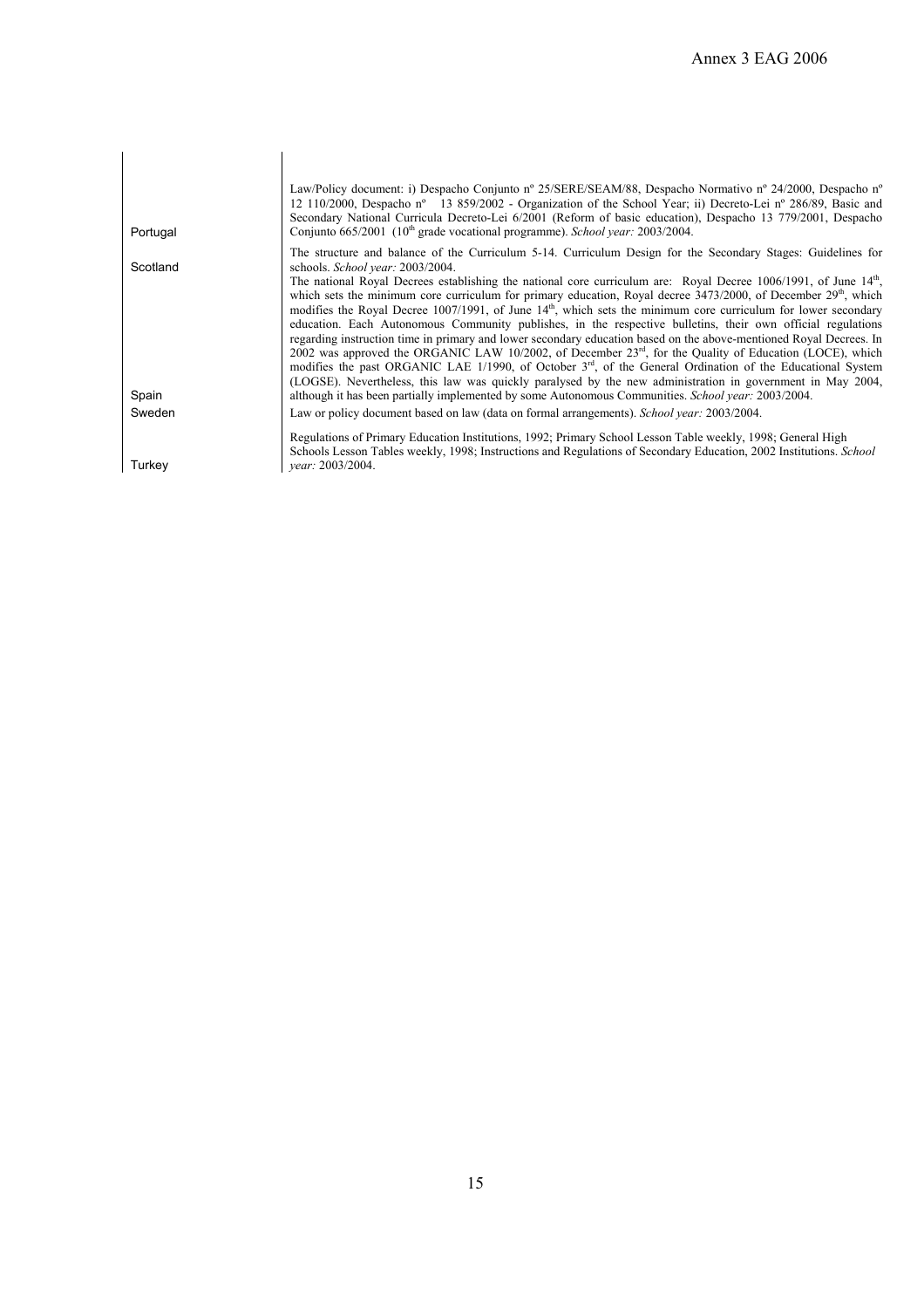## **INDICATOR D2: Average class size and ratio of students to teaching staff**

#### ■ **General notes**

#### *Methodology*

*The ratio of students to teaching staff* is calculated by dividing student numbers in full-time equivalents by the number of teaching staff in full-time equivalents. Teaching staff refers to professional personnel directly involved in teaching students (and whose primary function is teaching) but excludes Teachers' aides and teaching/research assistants.

#### ▀ **Notes on specific countries**

#### *Coverage*

**Austria**: Data on trainers in the work-based element of combined school and work-based programmes are not available. Therefore the number of students in combined school and work-based programmes is converted using a factor of 0.3 in the calculation of the ratio of students to teaching staff.

**Belgium:** Data concerning personnel working in secondary education refer to all secondary education (including personnel from ISCED levels 2 and 3) and post-secondary non-tertiary education (ISCED level 4). In the case of personnel working in "hogescholenonderwijs" (non-university tertiary education) it is not possible to make a distinction between type 5A and type 5B programmes (in both the Flemish and French Communities). However, all "hogescholenonderwijs" personnel are included in the total for higher education.

Data exclude students and teachers from the German-speaking Community whose distribution by level of education is not possible. Data relating to the French Community exclude teachers and students from social advancement education that are not reported in ISCED levels 2, 3 and 5.

**Finland:** Upper secondary education *includes* teachers in all vocational and technical programmes. Teachers at post-secondary non-tertiary and tertiary-type B levels (ISCED 4 and 5B), and teachers in vocational programmes at tertiary-type A level (ISCED 5A), are included in upper secondary education. However, the number of tertiary-type A and B students in these programmes is negligible.

**Germany**: As data on the work-based element of combined school and work-based programmes are not available, the number of students in combined school and work-based programmes is converted using a factor of 0.4 (e.g. Dual System) in the calculation of the ratio of students to teaching staff. The factor of 0.4 corresponds to the share of the week usually spent at school.

Data on teaching staff for Vocational Academies (ISCED 5B) are not available. Data on advanced research programmes (ISCED 6) are not included in Table D2.2.

**Iceland**: Students in multi-grade classes are included but were excluded previously to EAG 2005.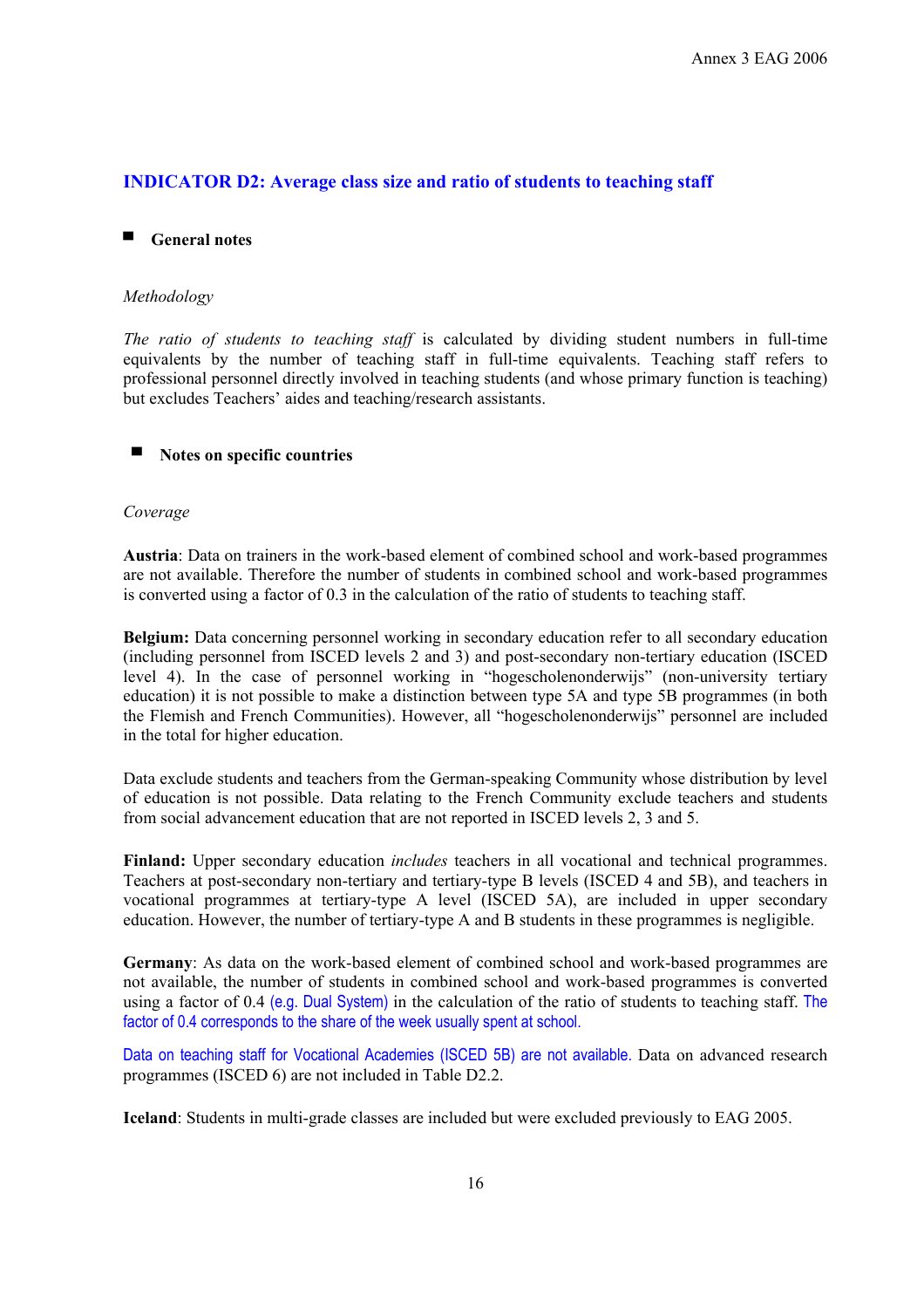**Ireland:** Programmes at lower secondary, upper secondary and post-secondary non-tertiary levels are generally provided in the same institutions (*i.e.* secondary schools) and are taught by personnel who teach at more than one level and in many cases at all three levels. It is therefore not feasible to provide a breakdown for teachers by level of education. Thus, the distribution of teachers by age group in upper secondary education *includes* teachers in lower secondary and post-secondary non-tertiary education.

**Italy:** Teaching staff *excludes* teachers working in regional vocational education (Formazione professionale regionale) and those in tertiary type-B private institutions. The coverage of personnel in ISCED level 5B programmes has increased by 95% in comparison to previous year, leading to a decrease of the student to teaching staff ratio at this level of about 40%.

**Mexico**: In the ratio of students to teaching staff in table D2.2, teaching staff includes instructional personnel whose primary function is teaching, whereas in EAG 2004, it also included personnel whose primary function is not teaching but have some teaching responsibilities - at least 0.25 FTE (only their teaching activities where included). This change has led to a decrease of the teaching staff included in the ratio as in Mexico, management personnel in rural schools have teaching responsibilities too. As a consequence, the ratio increased by 27%.

**Norway**: The breakdown of classroom teachers between ISCED levels 1 and 2 is estimated (67.8 % are distributed to ISCED 1 and the remaining 32.2 % are distributed to ISCED 2). This estimation results in the same values at ISCED levels 1 and 2 for the age distribution of teachers (table D6.1) and the gender distribution of teachers (table D6.2).

**Portugal**: As in EAG 2005, class size in table D2.1 excludes data from the regions Azores and Madeira

**Sweden:** Data on class sizes are not collected on a national level in Sweden.

**Switzerland**: The breakdown of teachers working at more than one level of education between ISCED levels 0, 1, 2, 3 and 4 has been estimated on the basis of the distribution of students enrolled in these levels of education. For cantons which did not deliver data for the school year 2003/04, the number of missing teachers and full-time equivalents are estimated on the basis of the cantonal ratio students/teachers' full-time equivalents calculated at the end of the 90's (*i.e.* last known ratios).

For *pre-primary* education, the estimated teachers amount to 24% of the total. The estimated full-time equivalents amount to 24% of the total.

For *primary* education, the estimated teachers amount to 18% of the total. The estimated full-time equivalents amount to 22% of the total.

For *lower secondary* education, the estimated teachers amount to 16% of the total. The estimated fulltime equivalents amount to 23% of the total.

For *upper secondary* education (general programmes), the estimated teachers amount to 30% of the total. The estimated full-time equivalents amount to 26% of the total.

Special education teachers are not included.

**United Kingdom:** Students to teaching staff ratios at secondary level only refer to secondary general education. Upper secondary vocational (further education) student data are based on a "whole-year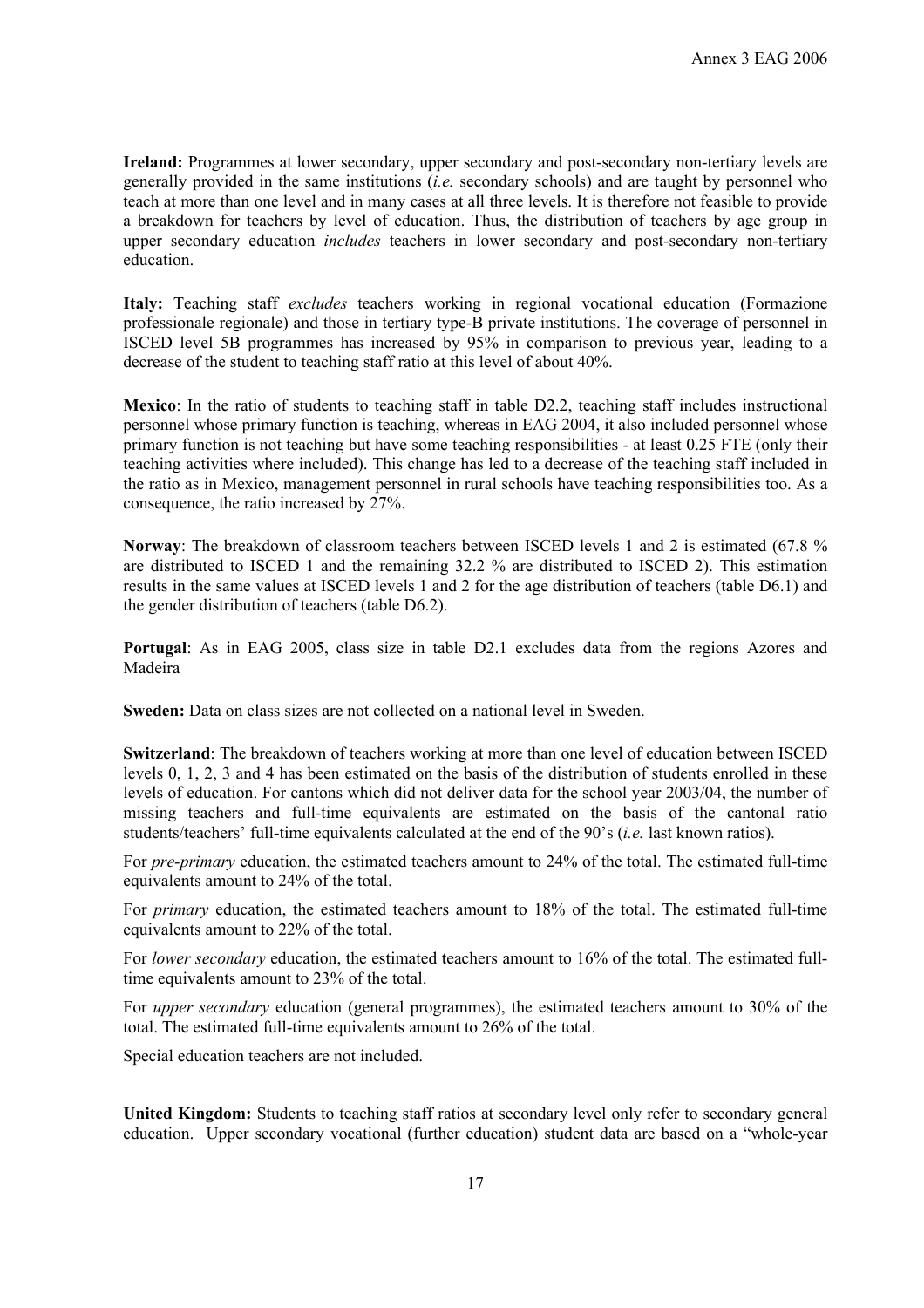count" (of students enrolled at any point in the year). Students enrolled for only part of the year, on "short courses" lasting a few weeks or months, are included in the further education student count. Including these students would distort calculations of students to teaching staff ratios at secondary level.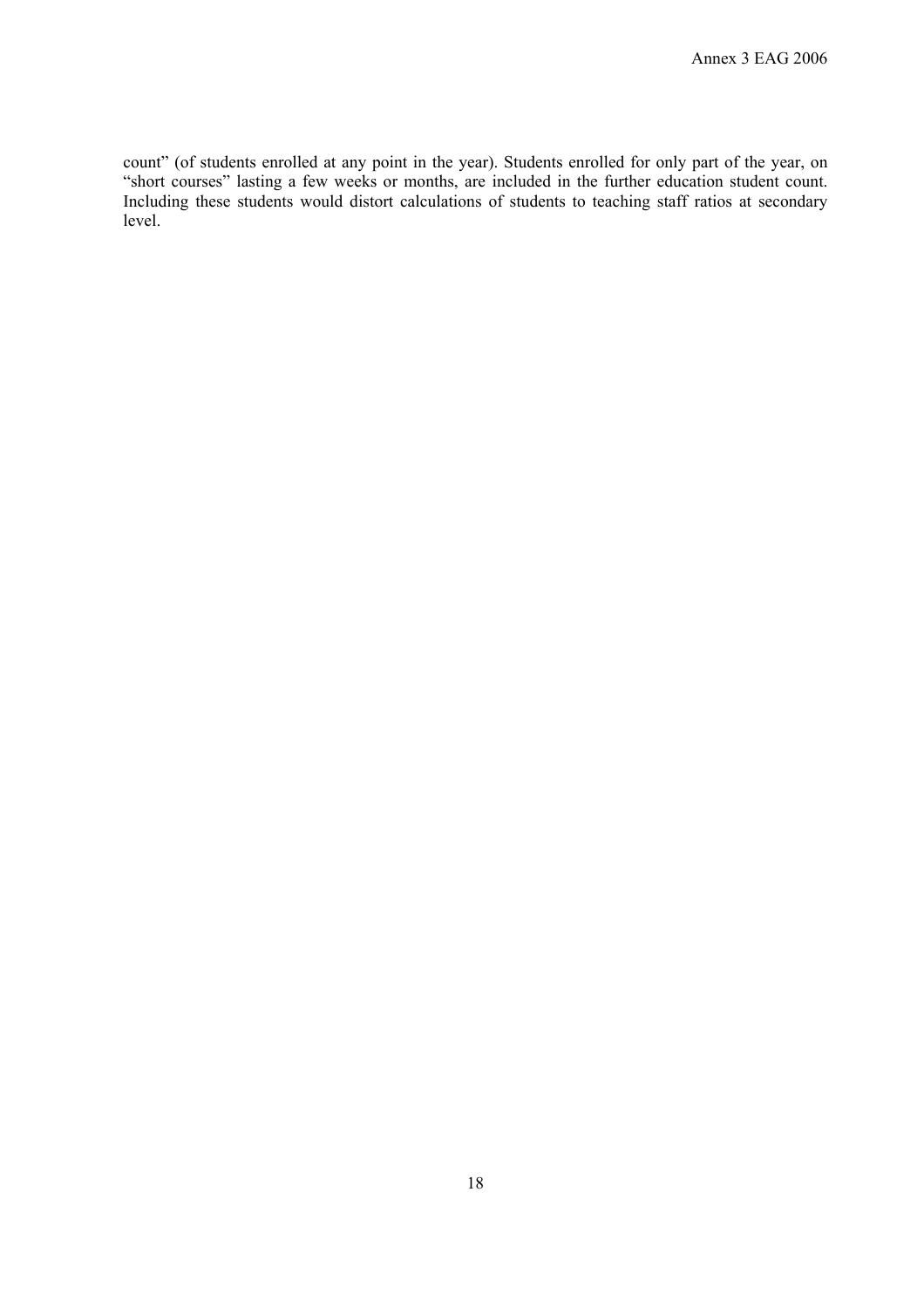## **INDICATOR D3: Teachers' salaries**

#### ■ **General notes**

The indicator draws on data from the system level data collection of Network C on Teachers and the Curriculum datasheets

CURR 3: Annual statutory teacher compensation by level of education, programme orientation and number of years and level of teaching experience

CURR 4: Years to grow from minimum to maximum salary, by level of education and programme

CURR 5: Criteria for additional bonuses in public institutions

#### ▀ **Notes on specific countries**

■ Table D3.1

#### *Coverage and methodology*

**Australia:** The data are based on weighted averages of State and Territory responses, which derive the data from relevant industry awards. The weights are based on the number of public school enrolments for each State or Territory. Weights are based on States or Territories who responded to the particular question.

**Austria:** At the beginning of their service Austrian teachers are allocated to remuneration or pay groups on the basis of their level of qualifications. For Austrian teachers six different remuneration groups are stipulated which differ in the level of compensation. To obtain reasonable figures, weighted means were determined for the respective ISCED-levels using the distribution of teachers on the existing remuneration groups. For teachers with maximum qualifications only the highest possible pay group was considered.

To obtain figures for the school year 2003/2004 weighted means of the 2003 and 2004 salaries were calculated (1/3  $*$  salary 2003 + 2/3  $*$  salary 2004).

**Belgium (French and Flemish Communities):** PPP and GDP per capita for the whole Belgium have been used for calculations relating to both the French Community and the Flemish Community.

**Belgium (Flemish Community):** The Flemish Community decided not to include the 'haard- en standplaatsvergoeding' ('home and local allowance') in the gross salaries. These allowances are awarded under certain conditions if the index-linked gross salary does not exceed a fixed sum. Only the index-linked gross salaries of teachers in pre-primary, primary and lower secondary education at the beginning of their teaching careers are below the fixed sum. Consequently, only those teachers can receive a 'haard- en standplaatsvergoeding'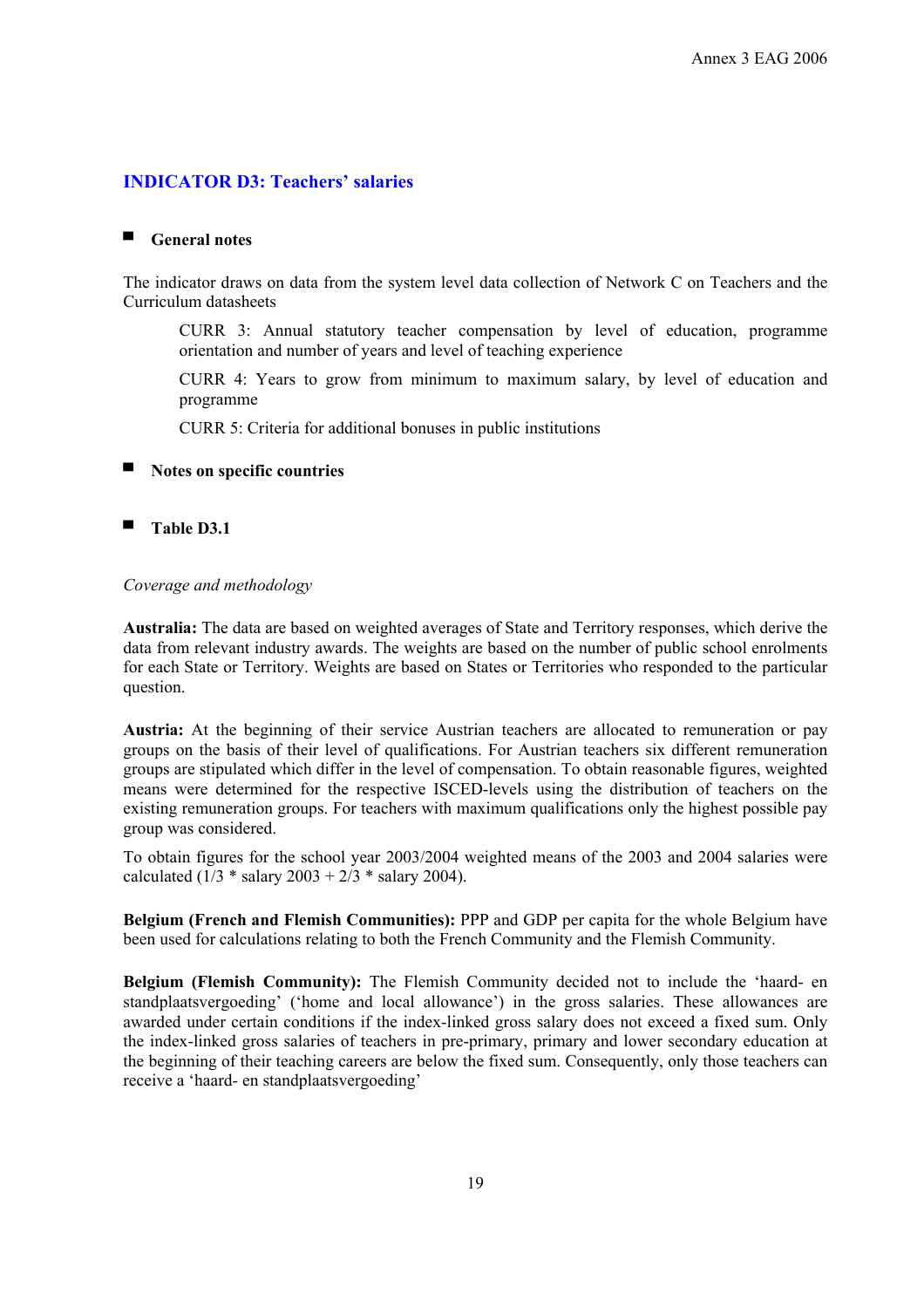**Belgium (French community):** The salaries are calculated on the basis of the scales which are applied at the beginning of the school year. Additional amounts for holiday and end of year allowances are included.

**Czech Republic:** Average instead of maximum amount is given for additional bonuses.

**Denmark:** Data on salaries include the teacher's contribution to the pension fund, deducted by the employer, which is 5.4 per cent of the salary. The employer's contribution to the teachers' pension, which is 10.8 per cent of the salary, is excluded. In addition to the salary, which is given in accordance with the general salary scale as a part of the collective agreements, each teacher can have – and often will have – personal bonuses given and decided on at the school level or by the local authorities. In accordance with the collective agreements, the personal bonuses have increased as a portion of the total salary of teachers.

**England:** Teachers can get different types of bonus and in different combinations so it is not possible to give a typical bonus or even a meaningful maximum. The various types of bonus are as follows: for working in inner London, £3417 (there are smaller amounts for outer London and the so-called London fringe); the maximum management allowance is £10,572; there is recruitment and retention allowance of £5415 and £3312 for teaching special needs children. Obviously few beginning teachers would get all these. For teachers at the top of the main pay scale there is, in addition, an "upper pay scale" where access and progress up the scale are partly dependent on performance rather than being automatic. The upper pay scale starts at £28,668 and goes up to £33,150. Most teachers at the top of the main pay scale get some type of management allowance so the 15 yrs/top of scale are lower than most teachers would receive in practice. Also, almost all teachers who are at the top of the main scale do move to the upper scale.

Qualified classroom teachers start on a six-point main scale and normally move yearly to the next point on the scale. On reaching the top of the main scale teachers may apply for access to the 3-point upper scale. If they succeeded, as most teachers do, they would move up this scale every two years to the next point. So teachers reach the top of the main scale after 5 years and those teachers admitted to the upper scale need at least another 5 years  $(1+2+2)$ , for at least 10 years in total to reach the top of the upper scale. The reported data on 'years to grow from minimum to maximum salary' refer to the main scale only.

**Germany:** The data are based on weighted averages. The salary has decreased because extra payments (vacation payment, Christmas allowance) have been reduced.

**Greece:** According to the Reform Act 2470/1997 salaries at various ISCED levels are the same from 1 January, 2000 onwards.

**Hungary:** Data are averages based on a yearly survey. The survey on teachers' earnings covers all institutions in the public sector. The survey covers all employees in educational institutions maintained by municipality, and it is also representative of employees in institutions belonging directly to the central administration (Ministry). As the overwhelming majority of public educational institutions belong to municipalities the "sample" is nearly 100 per cent for the public sector. Following the nearly 50 per cent average increase in the scheduled wages in September 2002, reflected in data for calendar year 2003 included in last years' report, there were no scheduled wage increases in 2004.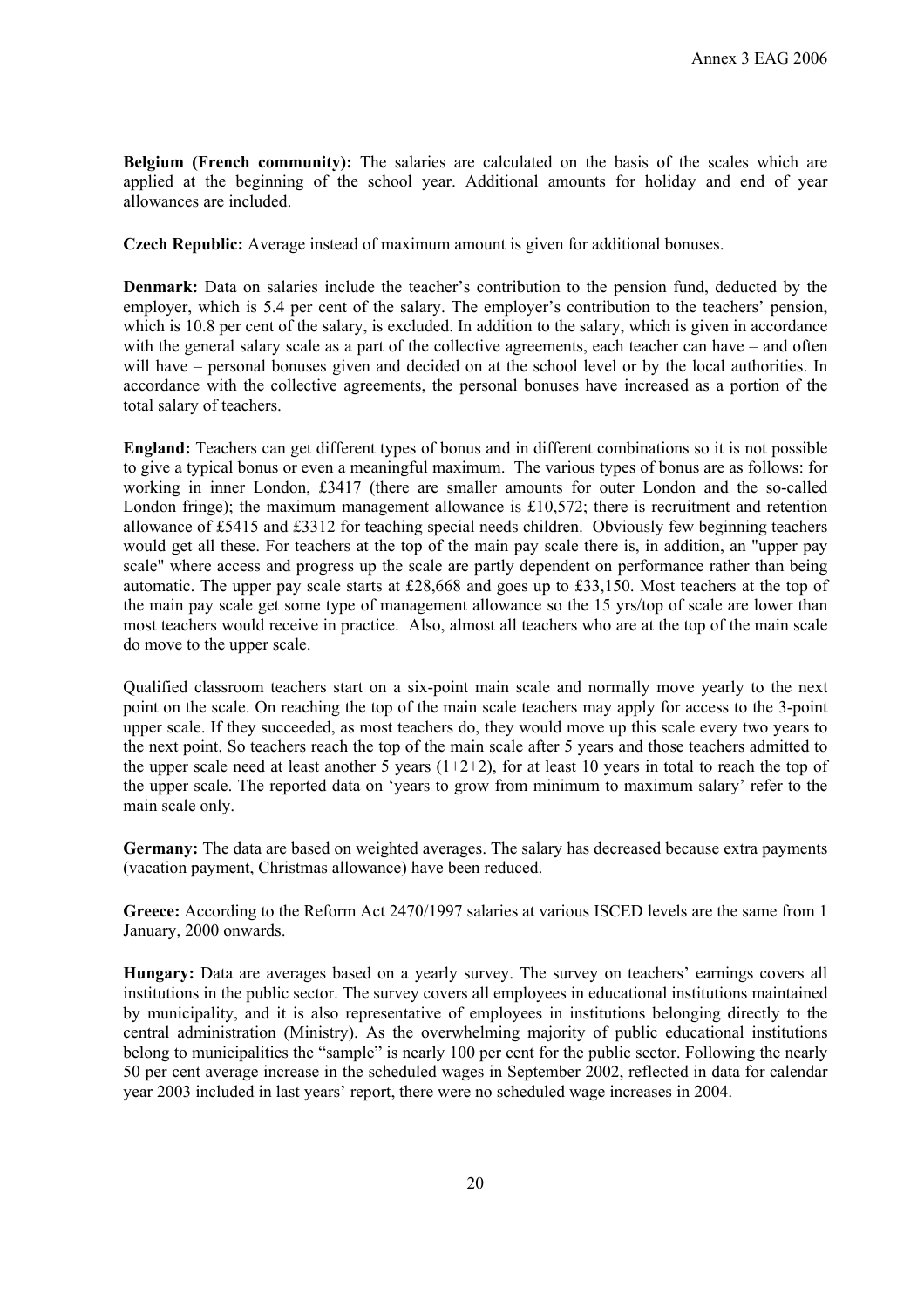**Iceland:** Salary per month multiplied by 12. Not including any bonuses or possible extra payments. All figures are based on basic salaries only, in accordance with the salary scales in the wage contracts for appropriate unions in January 2001. Additional bonuses can vary.

**Ireland**: Teachers with 2 years full-time pre-service training start on the first point of a 25-point scale, those with 3 years full-time training on the 2nd point (typical for ISCED 0 and 1); those with 4 years full-time training on the 3rd point (typical for ISCED 2 and 3 teachers who require a 1-year professional course on top of a 3-year primary degree to be eligible for appointment as a teacher).

There is no difference between minimum and maximum levels of training/qualifications in the common basic scale used for teachers across ISCED levels 0-3 inclusive. Qualifications held that exceed the minimum required for eligibility to be recognised as a teacher are compensated for as additional bonuses to base salaries of which only 2 from a menu may be held simultaneously at one time.

**Israel:** Salary data do not include reimbursed expenses for administrative responsibilities, salary for counselling, incentive payments or salary as a special education teacher or a teacher of gifted pupils. Teachers who have a Ph.D. degree are included in the maximum qualifications category. The salaries provided do not include a reduction of the work load due to age, level of education or supplementary payments to teachers preparing students for matriculation exams. Salary related to in-service training included in the category "Maximum additional bonuses to base salary".

**Italy:** The minimum level of training for ISCED 3 means that teachers have "upper secondary school diploma" and they are assistants in laboratories, etc. (in Italian: insegnanti tecnico-pratici)

Additional bonuses are calculated per hour and for activities outside the official teaching time. The amount per hour is  $\epsilon$ 28 for teaching activities.

**Japan:** The gross annual salaries include a general bonus, equivalent to 4.4 months' salary.

**Luxembourg:** The salaries include a 13<sup>th</sup> month bonus salary. Pre-primary and primary teachers are in the same category of salaries. Lower and upper secondary teachers are in the same category of salaries. Maximum qualifications are considered as "typical" and minimum level of training refers to starting teachers. The salaries after 15 years of experience are based on estimated averages.

As salaries are a result of combined in-service training years and age, the number of years to grow from minimum to maximum salary is undefined. An average value might be 20 to 25 years.

**Mexico**: Bonuses are included in the gross salary amounts. For ISCED 0 and ISCED 1 the salaries correspond to 40 hours per week. For ISCED 2 the salaries correspond to 25 hours per week.

**Netherlands:** The salaries include the monthly salary, the 8% holiday allowance and  $4.17\% + \text{\textsterling}100$ single payment at the end of the year. Teachers at top of salary scale get  $\epsilon$  306 gratification, which is also included in the reported salaries. It is possible for the School Board to deviate from this pattern: a teacher can get an extra increment, during the career, or at the top of the scale.

**New Zealand:** Additional 'bonuses' are calculated on the basis of the maximum additional salary available under the terms of the relevant employment agreement. The additional bonuses for teachers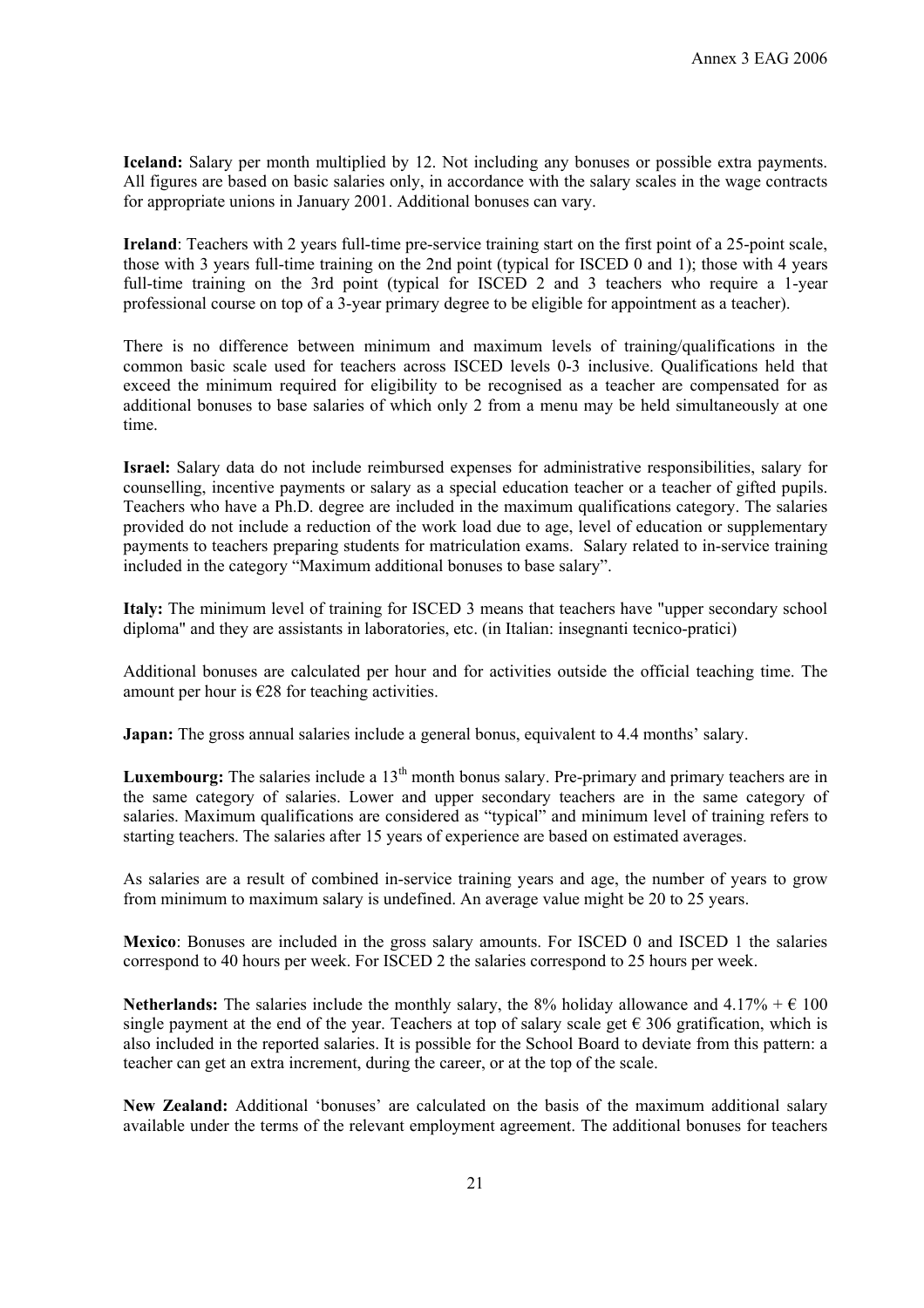include a notional maximum of 6 units for primary and 9 units for secondary based on a review of the highest number of units allocated to individual teachers in the respective sectors.

**Poland:** The basic salary does not depend only on the level of education, but is determined on the basis of educational qualification and professional experience. The data on teachers' salaries don't include any bonuses or additional payments. Additional bonuses are granted by local self-government entities (school governing authority).

Teachers with basic qualifications (of all levels of education) need a minimum of 10 years to reach the maximum salary which depends on teachers' professional qualifications. There are four grades of teacher professional classification. To be promoted (and thus to get a salary increase) the teacher is obliged to fulfil specific requirements: to undertake teaching practice (9-33 months), to get a positive assessment of his/her professional skills and achievements and to pass an exam before the appointed board.

**Portugal:** Annual salaries comprise 14 equal payments: four months plus Christmas in 2003 + eight months plus Summer Holidays in 2004. The salary amounts are lower than the reported amounts for the previous year, because for the previous year the amounts referred to classroom teachers who hold Principal duties as well, and not merely classroom teachers.

**Scotland**: Salaries of unpromoted primary and secondary teachers are contained on a common scale, which is why the salaries for the two sectors are the same. Salary increments do not depend on training. The figure of £28,707 is the maximum point on the common scale: there are no additional incremental points beyond this figure.

Teachers in Scotland are on a seven-point incremental salary scale (Points 0-6). Teachers start on point 0 and remain on this salary point until the completion of their probationary period. This is normally one academic session, although it can take longer. Assuming a teacher completes his probation within the normal timescale, it would take a teacher starting on point 0 of the scale 6 years to reach the maximum.

**Spain:** Since 2001, every Autonomous Community in Spain establishes its teachers' salaries and pays salaries to teachers from their own Community Budget. They do this within the basic general guidelines for teachers' salaries given in the National General Budget, which set the common base salaries and 'trienios' for all civil servants at different professional levels all over the country. Apart from the base salary, there are "general" and "teaching" salary supplements whose amounts vary in the different Autonomous Communities in such a way that the variations in final teachers' salaries between the different Communities are, in many cases, quite substantial.

For the salaries in public education, the average teachers' salaries for Spain have been calculated as weighted means of the salaries in the different Autonomous Communities according to the number of teachers in each Community by level of education. The salary for lower secondary teachers is a weighted mean of the Autonomous Communities and also of primary and secondary education teachers because some primary education teachers also teach at the first two years of lower secondary education (25 per cent of teachers teaching in lower secondary education are primary education teachers). Calculation method: Salary at lower secondary education = (salary of primary education teachers teaching at ISCED  $2 * 0.25$  + (salary of lower and upper secondary teachers  $* 0.75$ ).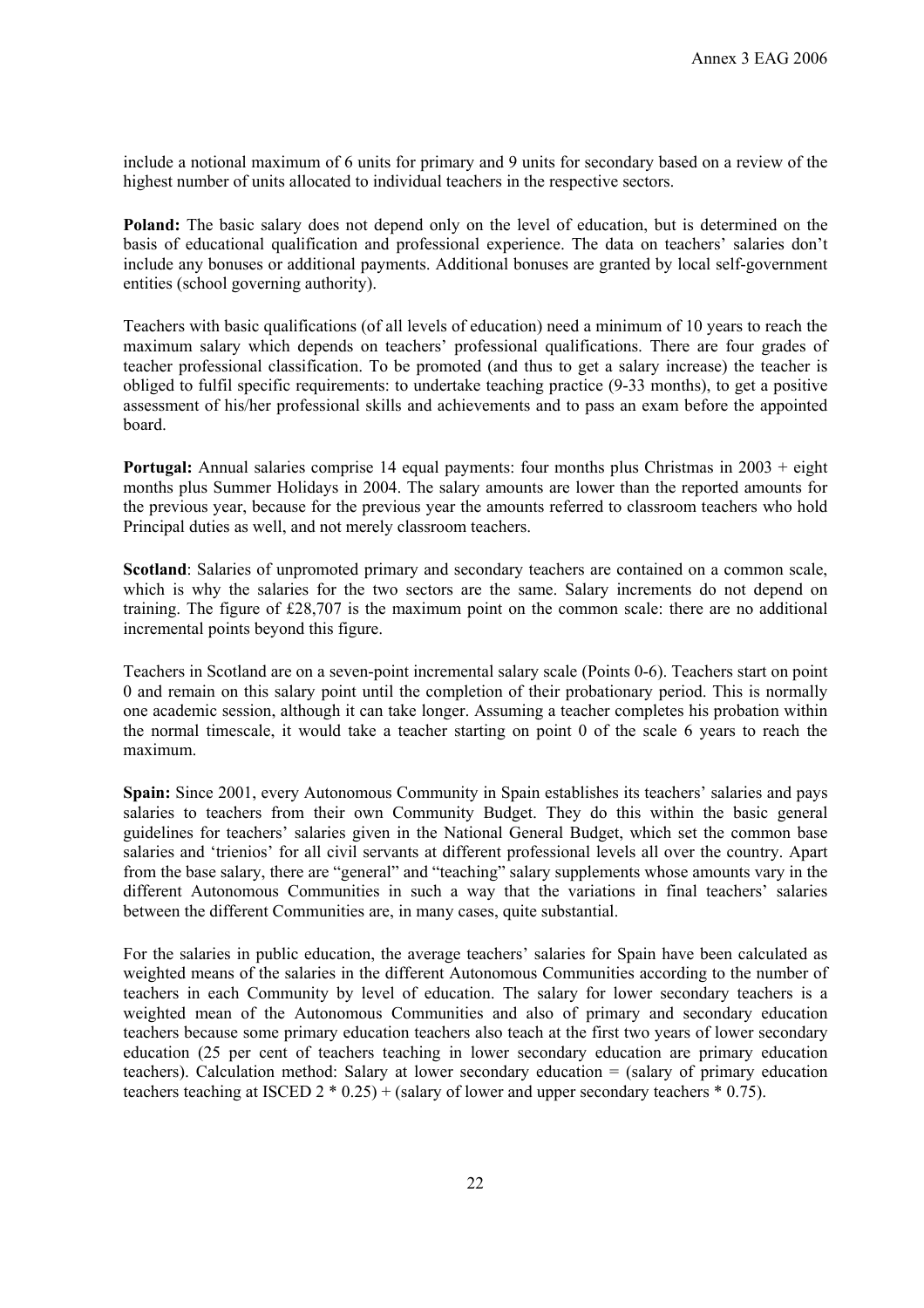The gross annual salaries include the end-of-year and holiday bonuses and – deviating from the definition as used by the OECD – it includes also the employers' contribution to retirement as well as social insurance programmes.

**Sweden:** The figures reported are actual average salaries. Data on "maximum qualifications" are not available for Sweden. Data are not reliable enough to be reported yet due to the fact, that registers only contain the extent of studies included in degrees from 1995 onwards.

*Comments on years from minimum to maximum salary:* No data available on a national level since salaries are regulated in local agreements and on an individual basis.

**Switzerland:** Teacher with minimum level of training and 15 years of experience: the available data refer to the 11th year of experience, not to the 15th

Special education teachers are not included.

Data are weighted national averages of cantonal data. For Cantons which did not provide data for the school year 2003/2004, the number of full-time teachers is estimated on the basis of the cantonal ratio 'students/ full-time equivalent of a teacher' calculated at the end of the 90's (i.e. last known ratios).

**Turkey:** Salaries calculation based on Law and Regulation. In addition, because of the differences in salaries between classroom teachers (1-5 grade) and subject matter teachers (6-8 grade) in primary education, a weighted mean is calculated for primary education.

**United States:** Data on 15 years of teaching experience are based on the median salary amounts earned by teachers with 14, 15 or 16 years of experience, in order to have larger sample sizes and more robust estimates.

Comment on years to grow from minimum to maximum salary: Salary schedules are set at the school district level. There are about 15,000 districts in the Unites States. There is no single pattern for the amount of time it takes to achieve the maximum salary.

Comments on additional bonuses: Bonuses are not uniform as each school district can set these separately. Education and years of experience are built into the salary schedule and 93 per cent of school districts have a salary schedule.

#### *Interpretation*

**New Zealand:** Schools are not divided into lower and upper secondary. Primary school is from Year 1 to 8 and secondary school is from year 9 to 13. Data for lower secondary education are the average of primary education and upper secondary education.

In New Zealand, any teacher who has been teaching for 15 years is considered to be at the top of the salary scale. Progression is on an annual basis subject to competent performance (a test situation against national professional standards), so a teacher would be expected to progress one step each year. Entry points differ according to the level of qualification upon entry into the service. In addition, the number of years it takes a teacher to progress to the maximum salary step is dependent upon their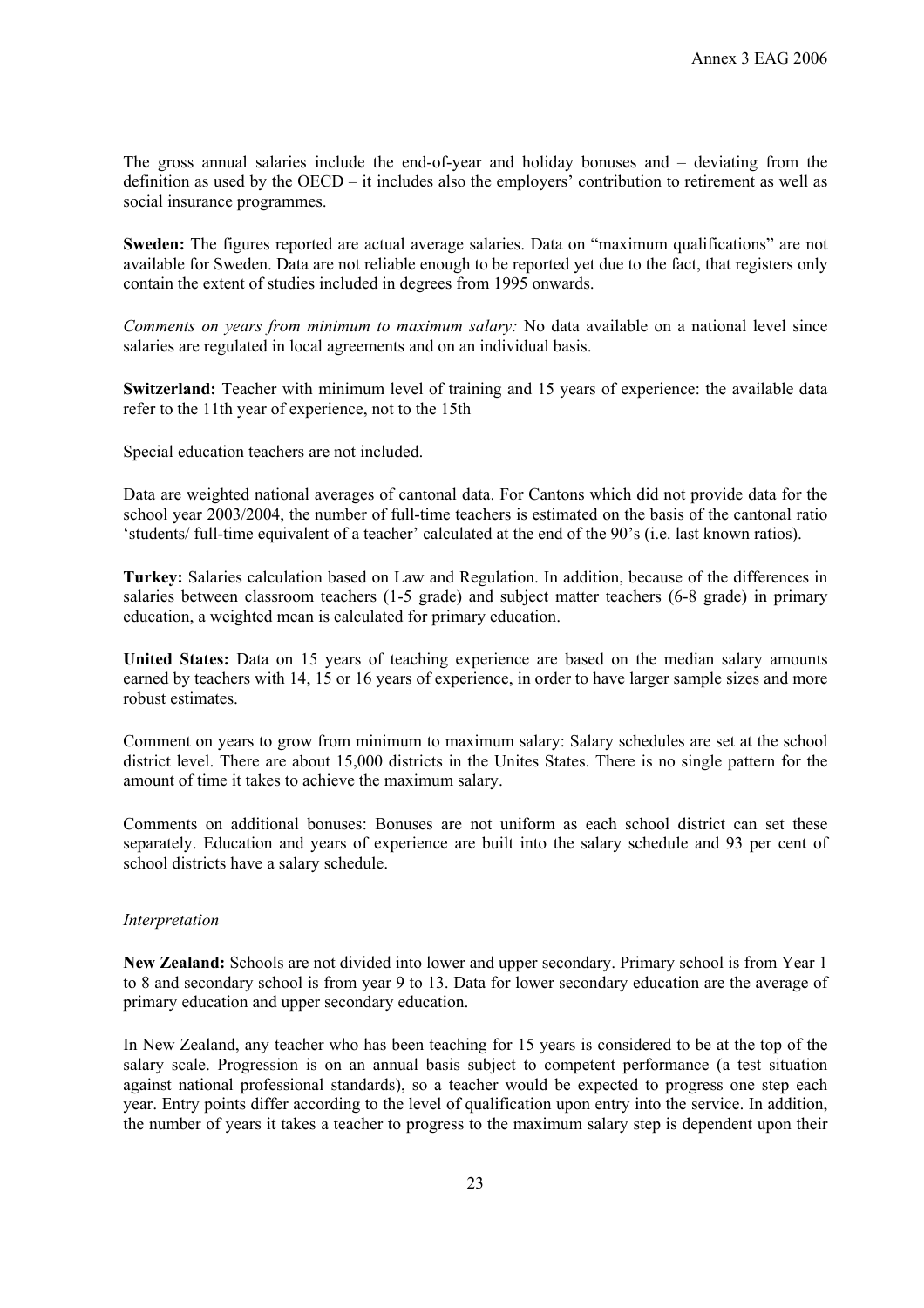qualifications. Teachers with a Bachelors' degree or higher could progress to a new maximum step form February 2003.

The number of years to grow from minimum to maximum salary is based on the assumption that there is an annual progression of one step a year on the salary scale from the entry at step 6 to step 14, introduced in February 2003. In practice the progression is subject to attestation against national professional standards.

Spain: Besides the "general" and "teaching" salary supplements, there are two other supplements related to the number of years of experience:

i) 'Trienios' - a small salary supplement added to the salary of teachers after every three-year period. In pre-primary and primary education the maximum years of experience is 43 (teachers beginning their career at 22), *i.e.* 14 trienios. In lower and upper secondary education, due to a longer initial training requirements, a maximum experience of 41 years is possible (teachers starting their career at 24), *i.e.* 13 trienios.

ii) 'Sexenios' - salary supplements added after each six-year period and related to the in-service training (a minimum of 100 hours of officially recognized in-service training activities). Typically, all teachers fulfil this in-service requirement to be awarded with a 'sexenio'. A maximum of 5 sexenios can be received. The 'sexenios' don't exist in all Autonomous Communities (i.e. not in Basque Country, Navarra and the Canary Islands).

No salary supplements for higher qualified teachers exist in pre-primary and primary education. In lower and upper secondary education, teachers with the 'catedrático condition' receive a salary supplement. 'Catedráticos' were formerly a distinct teacher level with the same qualifications but higher entry requirements. Since 1990, the 'catedrático condition' refers to a specific in-service attained qualification which entails a salary supplement for the rest of a teacher's career. Only about 15 per cent of the teachers have the 'catedrático condition'.

Two types of teachers teach at the lower secondary level: secondary education teachers and primary education teachers (25 per cent of the teachers in the first two years of lower secondary education). Secondary education teachers teach at both lower and upper secondary education, having the same pre-service an in-service training requirements and also receiving the same salaries.

Years to grow from minimum to maximum salary: In primary education it is assumed that teachers can start their professional career at age 22 and therefore accumulate a maximum of 14 'trienios' (salary supplement after every three-year period) in 42 years till the retirement age at 65. In general secondary education the initial training requirements are higher, so teachers can start their professional career at age 24, being able to accumulate a maximum of 13 'trienios' in 39 years.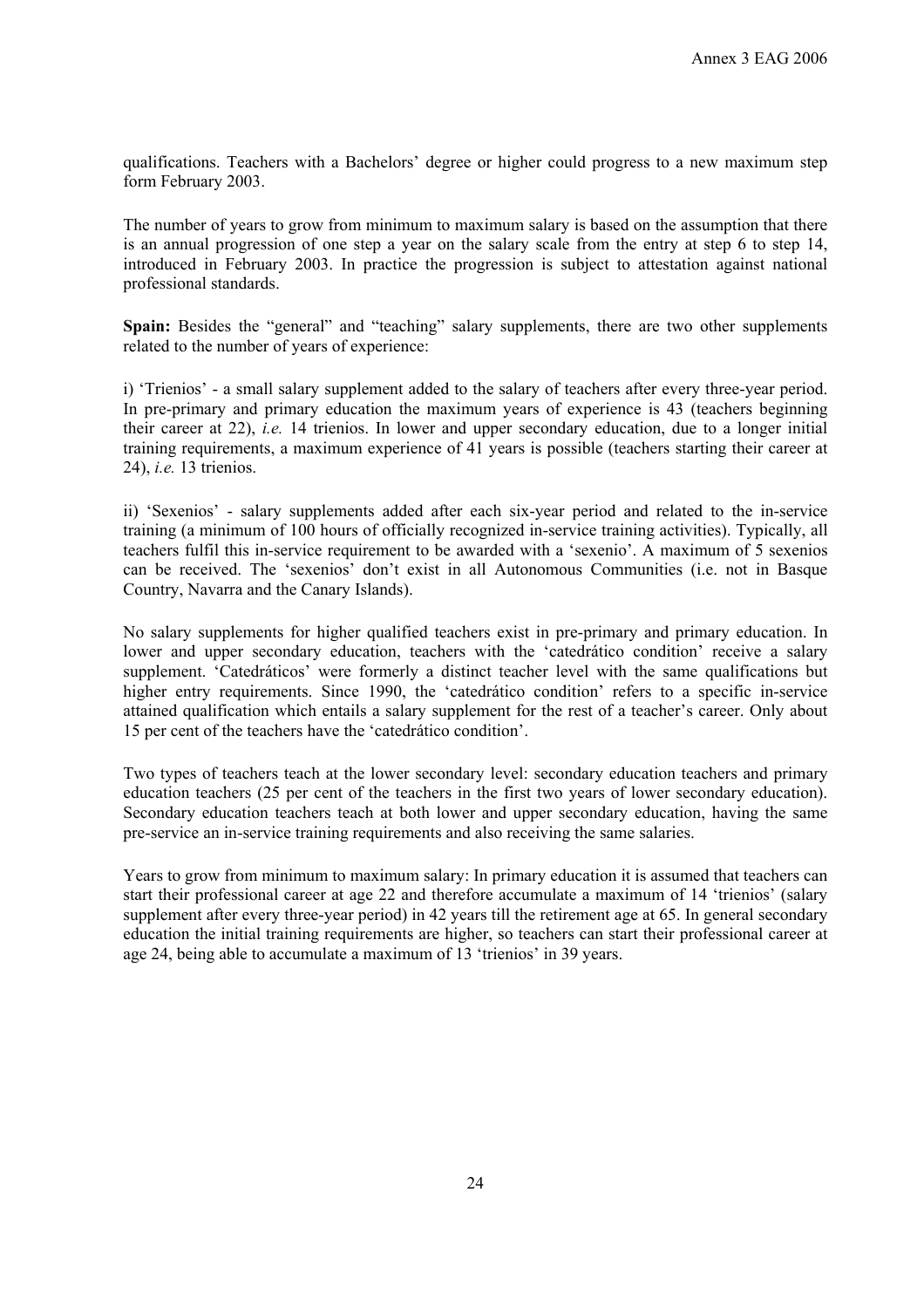Bonuses: Teachers in the Canary Islands, Balearic Islands, and Spanish North African cities (Ceuta and Mililla) receive an additional supplement to their salary as location allowances. Teachers in noncapital Canary Islands and Spanish North African cities also receive an extra three-year bonus (apart from the general three-year supplement, Ceuta and Mililla (pre-primary and primary education). As all teachers working in the mentioned areas receive these supplements, they were considered as a regular part of the salary of these teachers and, therefore, they were taken into consideration to calculate the national average salaries.

The figures for 'maximum additional bonuses' correspond to those bonuses received by teachers in Ceta and Melilla, which are the highest in the country. These teachers represent only 0.48 per cent of the teachers in primary education and 0.40% in secondary education. Teachers in the position of Head of Department (general secondary education) receive a bonus of  $\epsilon$  752.51 per year. This bonus has also been taken into consideration for the calculation of the 'maximum additional bonuses' to the base salary.

The criteria for additional bonuses are mostly the same in all Autonomous Communities (except for the location allowances and the family status), but the amount of the bonuses varies among Communities.

**Sweden:** A "starting teacher" has been interpreted as teachers having worked for 1-2 years. "Minimum level of training" has been interpreted as teachers with pedagogical qualifications. "Top of salary scale" has been interpreted as teachers belonging to the  $90<sup>th</sup>$  percentile, which means that 10 per cent of the teachers have higher or the same salary as the  $90<sup>th</sup>$  percentile. "Typical qualifications" has been interpreted as teachers with minimum level of training, *i.e.* fully qualified teachers with pedagogical education. The data for 2003 (reported in EAG 2005 and EAG 2006) are not directly comparable with the data provided for 2001, since the specifications of data have been changed in order to allow for better alignment to the data being asked for by OECD.

**Switzerland:** The methodology has changed compared to last year's data reporting. Teachers working at different levels of education are attributed to one particular level of education according to the number of students. In addition to this, the methodology used for the computation of the data 2004 for secondary education has been adapted. Therefore comparisons between the 2004 figures and data reported before are no longer possible.

**Turkey:** The additional teaching hour salary per week for preparation and planning duties is not included in the gross salary.

**United States:** Because salary schedules in the U.S. are set up by degree level as well as by years of experience, the salary for a beginning teacher with a bachelor's and no experience is the same for primary as for secondary teachers. But secondary teachers in the U.S. are more likely to have a master's degree as a beginning teacher than are primary teachers. The maximum salary for teachers with minimum credentials does not make sense in the Unites States, since, over teacher's careers, they are expected to attain at least a master's degree, if they do not start out with one. Few teachers end their career with only a bachelor's degree, which is the minimum credential.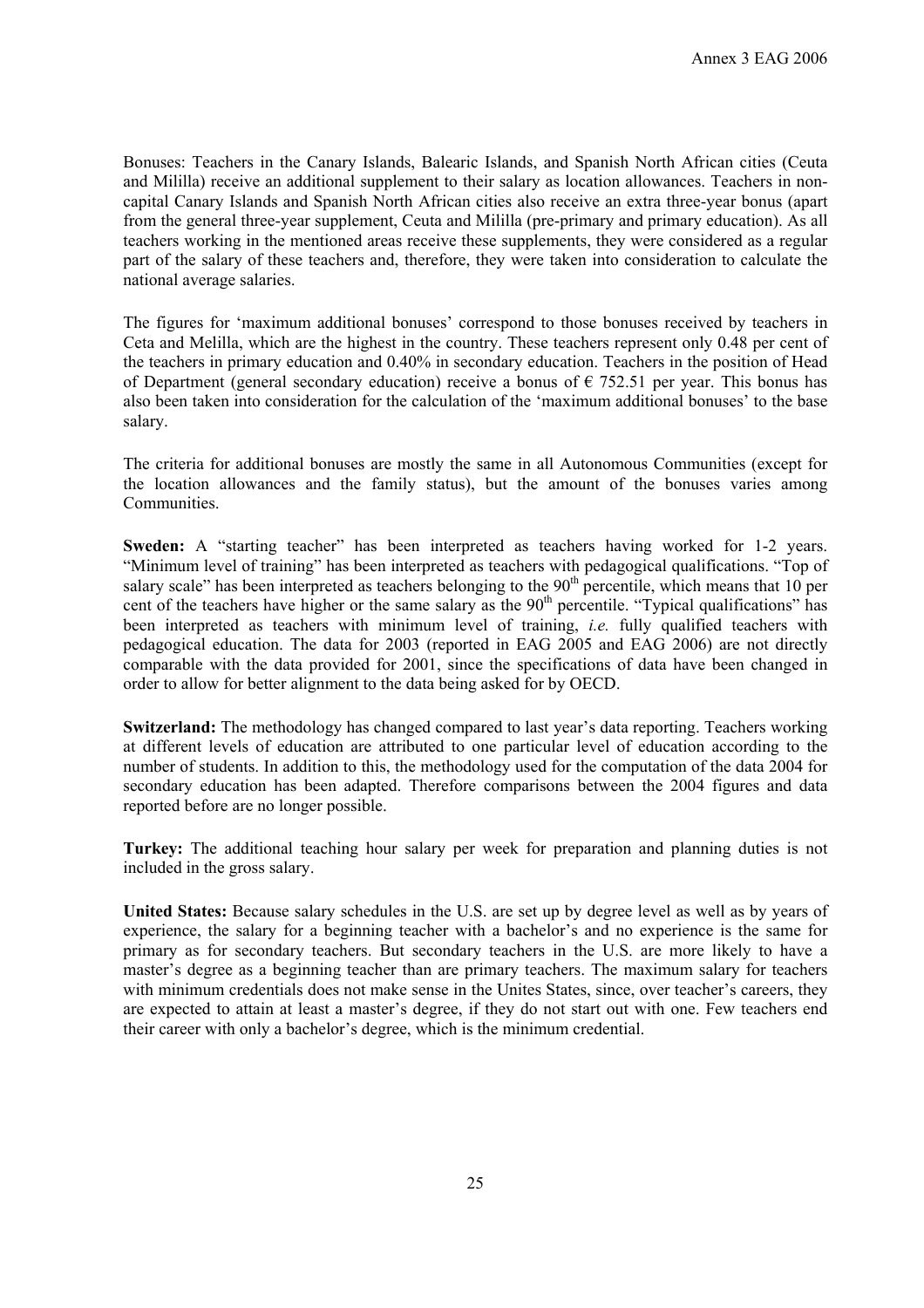#### ▀ **Table D3.2- Criteria for adjustments to base salary**

#### *Interpretation*

#### **Australia**

*Holding an initial educational qualification higher than the minimum qualification required to enter the teaching profession:* Teachers with higher than minimum qualifications may have a higher starting salary. For example teachers with a post graduate qualification are likely to start on a higher pay schedule. A longer duration of initial training (*i.e.* 5 years rather than 4 years) may result in a higher commencing salary.

*Holding an initial educational qualification in multiple subjects:* One state/territory indicated that a local authority may provide extra pay under this criterion

*Successful completion of professional development activities:* One state/territory indicated that a local authority may provide extra bonus under this criterion.

*Outstanding performance in teaching:* One state/territory rewards teachers for exemplary practice.

*Management responsibilities in addition to teaching duties*: Management responsibilities may be associated with promotion. Specific management positions may have associated extra payments or bonus type payments.

*Holding a higher than minimum level of teacher certification or training obtained during professional life:* Remuneration varies by State and Territory, with some regions granting higher increments or commencing salaries due to postgraduate qualifications, industry or practical experience.

*Teaching students with special education needs:* Allowance in special school or special students in a regular school.

*Teaching more classes or hours than required by full-time contract:* Additional time and classes are handled in a number of ways by states and territories. For extended hours/classes the teacher can be compensated by either extra payment of salary or the teacher may agree to extended hours of duty as time in lieu. School teachers involved in rostered after hours student supervision may also receive an annual allowance to compensate for additional duties.

*Special activities:* One state/territory provides allowances for special activities.

*Special tasks:* Teacher university education commonly requires successful in-school experience to complete their qualifications. The training teacher may either be paid on a daily or annual allowance either by the universities supervising the student. Home School Liaison Officers and Aboriginal Student Liaison Officers receive additional recreation leave to compensate for after hours work and travel time. Annual allowances may be paid to teachers who take on additional welfare responsibilities, *e.g.* year advisors and supervisors of female staff.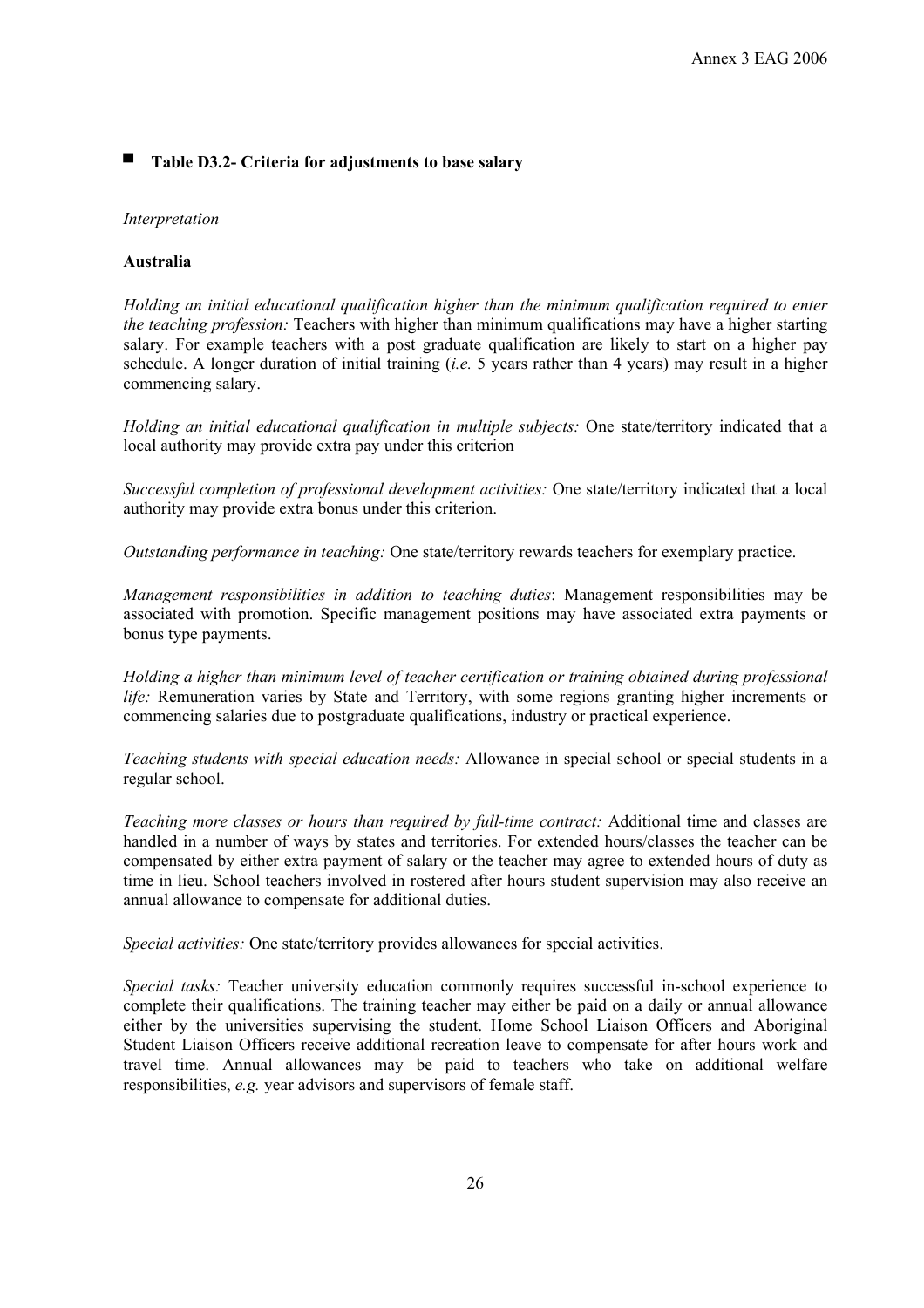*Teaching in a disadvantaged, remote or high cost area:* Allowance given mainly for teaching in schools that are considered remote or isolated. Occasionally allowances are given for teaching in difficult to staff schools.

*Family status:* Some family allowance due to remote areas.

*Other Experienced Teacher or Senior Teacher*: On achieving prescribed number of years teaching a teacher may apply to become Experience or Senior Teacher.

#### **Austria**

*Holding an initial educational qualification higher than the minimum qualification required to enter the teaching profession*: In a limited number of subjects different scales may apply depending on the level of educational qualification.

*Holding an initial educational qualification in multiple subjects:* the multiple subject qualification is a standard requirement.

*Management responsibilities in addition to teaching duties*: Appointments to management positions are decided by the regional or national authorities depending on the type of school involved; the appointee has a statutory right to a reduction of the teaching load (or exemption from teaching obligation) and to an allowance depending on the salary scale, seniority and the size of the school (with a supplement for long term exercise of the function). Teachers entrusted with more limited administrative or coordinating functions are remunerated by a flat rate compensation or a reduction of teaching load which are fixed centrally and apply whenever such a function is assigned (normally by the principal). There is a certain pool of extra pay (flat rate remuneration) for extra duties available for assignment by the principal. For specific projects the Ministry for Education, Science and Culture may grant a reduction of the teaching load.

*Outstanding performance in teaching:* Outstanding performance or involvement in a particular successful project may be rewarded with a lump sum bonus if means are available.

*Teaching more classes or hours than required by full-time contract (e.g. overtime compensation):* Statutory bonus for regular over time teaching assignments and for substituting for absent colleagues.

*Special activities (e.g. sports and drama clubs, homework clubs, Summer school etc.):* Statutory bonus only for specific out of school activities complementing the curriculum.

Special tasks (*e.g.* training student teachers, guidance counselling): Statutory allowance for training student teachers

Family status (*e.g.* married, number of children): Statutory allowance for each dependent child.

*Age (independent of years of teaching experience):* Supplement to the allowance for principals for long-term exercise of the function.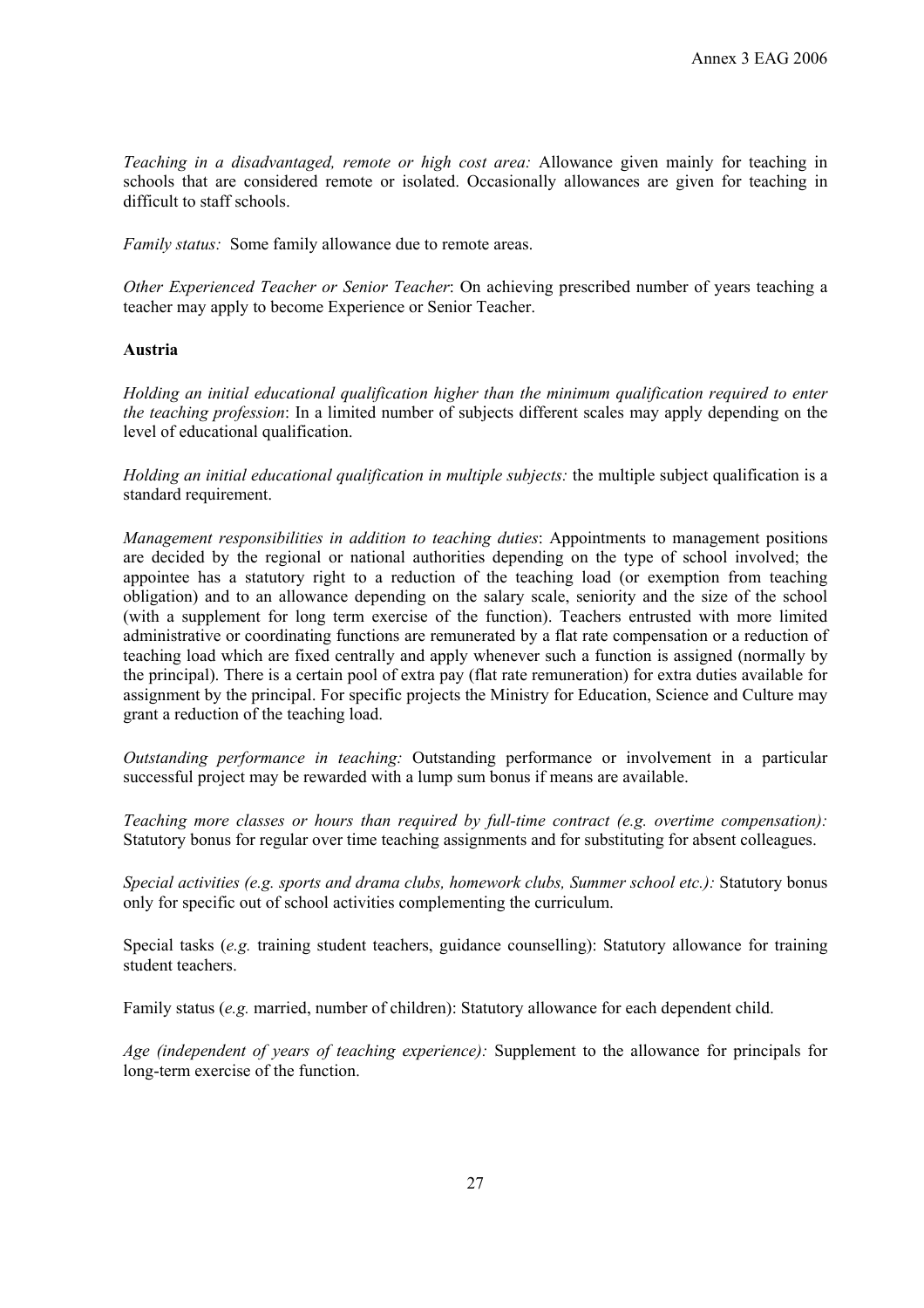*Other:* Some other criteria exist, *i.e.* statutory allowance for teaching classes with pupils of different grades, statutory allowance for teaching pupils of different performance groups and statutory bonus for special counselling duties.

#### **Belgium (Flemish Community)**

*Holding a higher than minimum level of teacher certification or training obtained during professional life* (this specific bonus is integrated for the first time in this category; in previous editions of EAG, the bonuses covered here have been integrated in the category "other")*:* There are specific bonuses for teachers who have a specific diploma (for instance Diploma of Higher Educational Studies or a Certificate of Advanced Educational Studies).

*Teaching more classes or hours than required by full-time contract (e.g. overtime compensation):* The hours achieved above the maximum hours of a duty are paid in the same way as the hours within the duty. This regulation applies only on the total number of periods allocated by the Flemish Community for funding purposes. The school head or the group of school divides the total number of periods allocated for funding purposes among the teaching staff. This regulation applies to all the teachers of secondary education and those of primary education with a duty of education at home (Flemish parliament act of 8 June 2000 laying down various urgent measures concerning the teaching profession).

*Other (Family status combined with gross salary):* The Flemish Community decided not to include the 'haard- en standplaatsvergoeding' ('home and local allowance') in the gross salaries. These allowances are awarded under certain conditions if the index-linked gross salary does not exceed a fixed sum. Only the index-linked gross salaries of teachers in pre-primary, primary and lower secondary education at the beginning of their teaching careers are below the fixed sum. Consequently, only those teachers receive a 'haard- en standplaatsvergoeding'.

*Other (Special status of Brussels Capital):* Teachers working in primary education in the bilingual area Brussels Capital may receive a bonus. In order to receive this bonus they need to have a specific certificate concerning a profound knowledge of the compulsory second language, French, in primary education. This bonus is  $\epsilon$  565.10 a year. This bonus was implemented for the first time in September 2002.

*Other (Specific diploma or certificate in special education):* Teachers with a specific diploma or certificate who have a teaching job in the special education receive a bonus.

#### **Belgium (French Community)**

*Special tasks:* The French Community grants an allowance to the teachers who welcome trainees of the Schools of Formation of the Teachers. The concerned schools must have concluded a contract of collaboration.

*Other:* The French Community provides young teachers with a supplementary allowance (allowance) of home or residence) according to the family situation provided that his gross income doesn't pass a fixed sum.

#### **Czech Republic**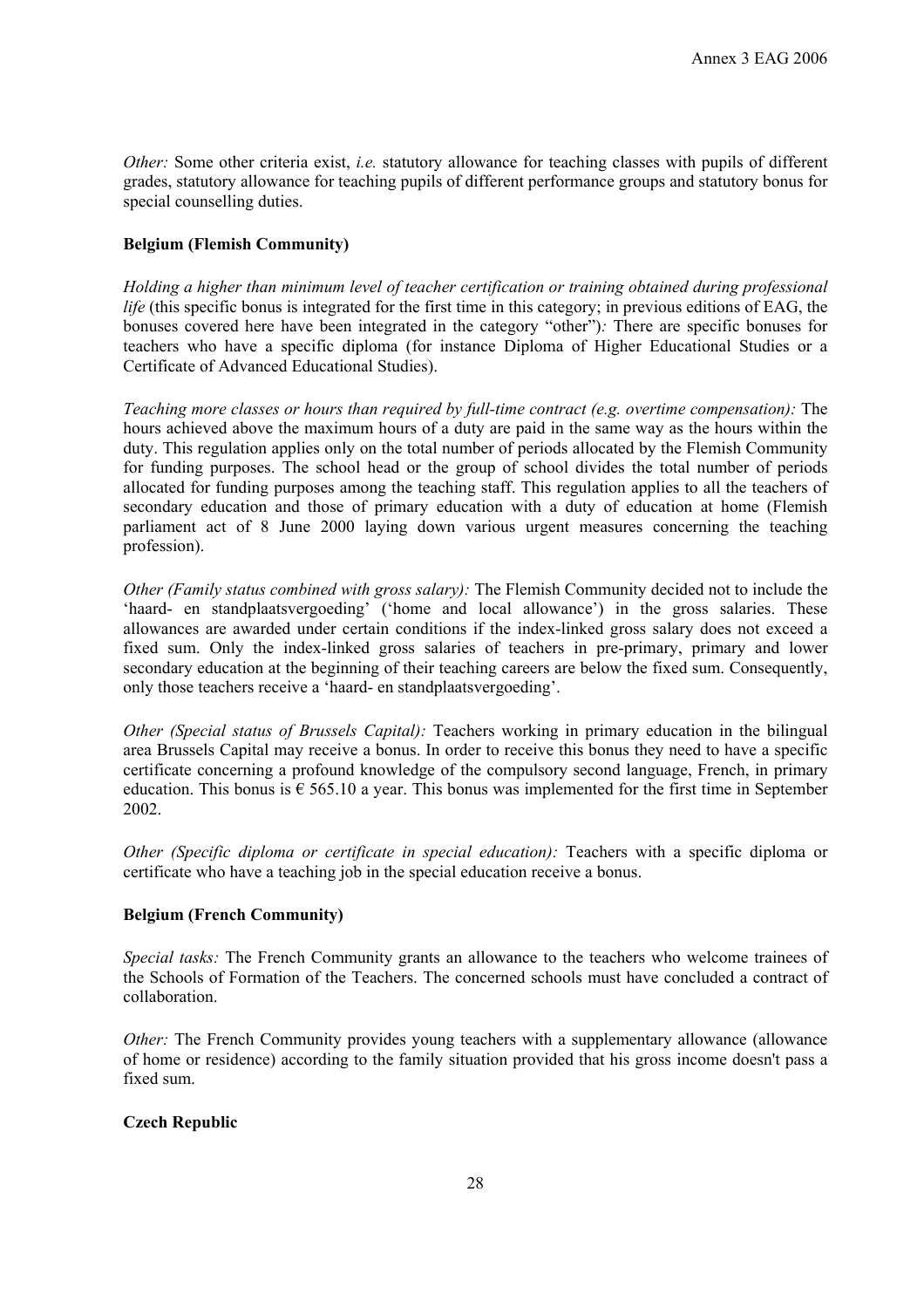*Reaching high scores in the qualification examination:* No official examination system is used in Czech Republic.

*Management responsibilities in addition to teaching duties:* This bonus is awarded to deputy school principal. Law states the range of the amount of this bonus, however only as a range.

*Teaching students with special educational needs:* This bonus is paid to teachers of special classes within regular schools.

*Teaching more classes or hours than required by full-time contract:* Law dictates the amount of this bonus.

*Age*: The head teacher decides if a single bonus is awarded to a teacher when he/she reaches 50 yearsof-age or retires.

#### **Denmark**

*Management responsibilities in addition to teaching duties:* Teachers' teaching hours will be reduced and sometimes an extra payment over the period of work will be given for serving as a member of the school-management team.

#### **England**

*Outstanding performance in teaching:* It is possible, though very unusual, to "double jump" points on the main scale, for excellence.

*Teaching courses in a particular field*: In the sense that schools can pay recruitment and retention allowances for scarce subject skills though few do.

*Teaching in a disadvantaged, remote or high cost area:* There are nationally agreed supplements for London. Schools can pay recruitment and retention supplements in disadvantaged areas (but in other areas too).

#### **Finland**

*Outstanding performance in teaching:* According to the General Agreement, the local authorities and education providers have an opportunity to encourage individual teachers in their work by personal cash bonuses on the basis of individual professional proficiency and performance at work (*e.g.* exceptional cooperation skills, special responsibility and other locally regulated criteria).

#### **Germany**

*Management responsibilities in addition to teaching duties*: Teachers with management responsibilities can enter a higher salary group or receive allowances as part of the basic salary.

*Teaching more classes or hours than required by full-time contract (e.g. overtime compensation):* Bonuses are awarded only for teaching more hours.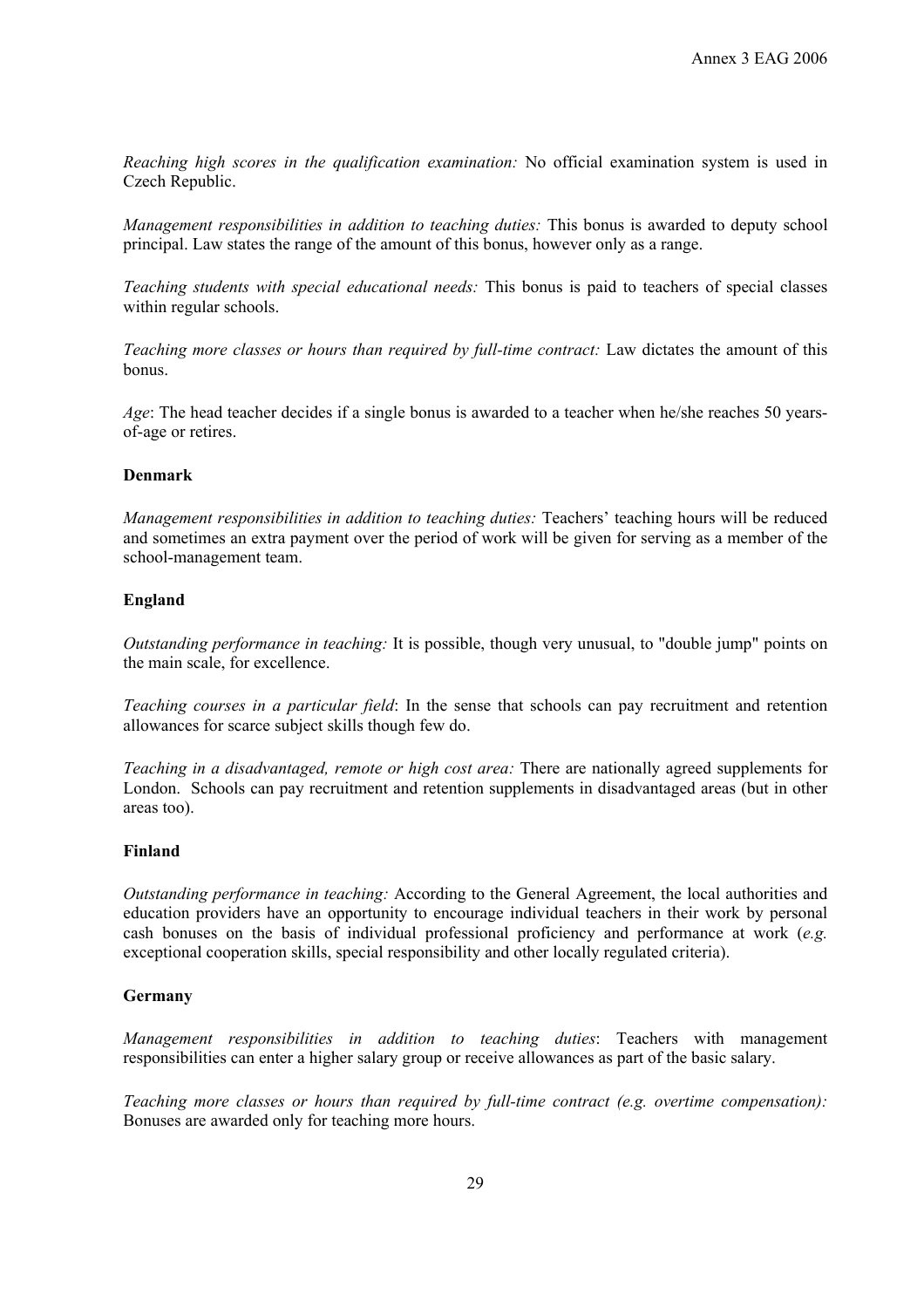*Family status:* Family allowance is included in the salary. The family allowance varies according to the salary group and the family circumstances of the civil servant (*e.g.* married and widowed civil servants without children fall under level 1, while married and widowed teachers with one child fall under level 2).

*Age:* The basic salary depends on the salary group and the seniority grade. The seniority grade is based on the age of the teacher at the time that he/she became a civil servant, with the teacher's training period also being taken into account.

*Note:* Teachers are entitled to have a reduction in the number of periods for performing certain duties, such as administrative work in the case of head teachers or their deputies. The number of periods is also reduced for members of staff carrying out special tasks, such as teacher training, preparation of timetables and running of libraries.

#### **Greece**

*Holding an initial educational qualification higher than the minimum qualification required to enter the teaching profession:* All teachers must have acquired a university degree, with the exception of some categories of teachers in Technological and Vocational Schools (TEE-ISCED 3) in which they may have degrees from Technological Education Establishments (ISCED 5B).

*Holding a higher than minimum level of teacher certification or training obtained during professional life (e.g. master teacher; holding an advanced certificate rather than an ordinary certificate):* There is a salary adjustment for teachers with a master's degree or Ph.D. If a teacher has a master's degree s/he takes an additional benefit of  $\epsilon$  352 per year and if s/he has a Ph.D degree s/he takes  $\epsilon$  634 per year.

*Teaching more classes or hours than required by full-time contract (e.g. overtime compensation):* There is overtime compensation when a teacher teaches more hours than required in a normal situation.

*Special tasks:* Teachers receive additional bonuses for teaching seminars or training programmes, depending on the time and the subject.

*Teaching in a disadvantaged, remote or high cost area (location allowance):* There are three categories of location allowances for teachers in Greece. (a) Disadvantaged regions of category B:  $\epsilon$  387 per year (b) Disadvantaged regions of category A:  $\epsilon$  528 per year and (c) Disadvantaged and borderland regions:  $\epsilon$  880 per year.

*Family status:* Teachers receive additional bonuses, depending on marital status and the number of children: marriage  $\epsilon$  423 per year, first child  $\epsilon$  211 per year, second child  $\epsilon$  211 per year, third child € 423 per year, forth child  $∈$  563 per year and above the fifth child  $∈$  880 per year.

#### **Hungary**

*Successful completion of professional development activities:* Participation in in-service training is compulsory for teachers once every seven years. Teachers who have met this requirement can increase by one category in the salary scale a year earlier.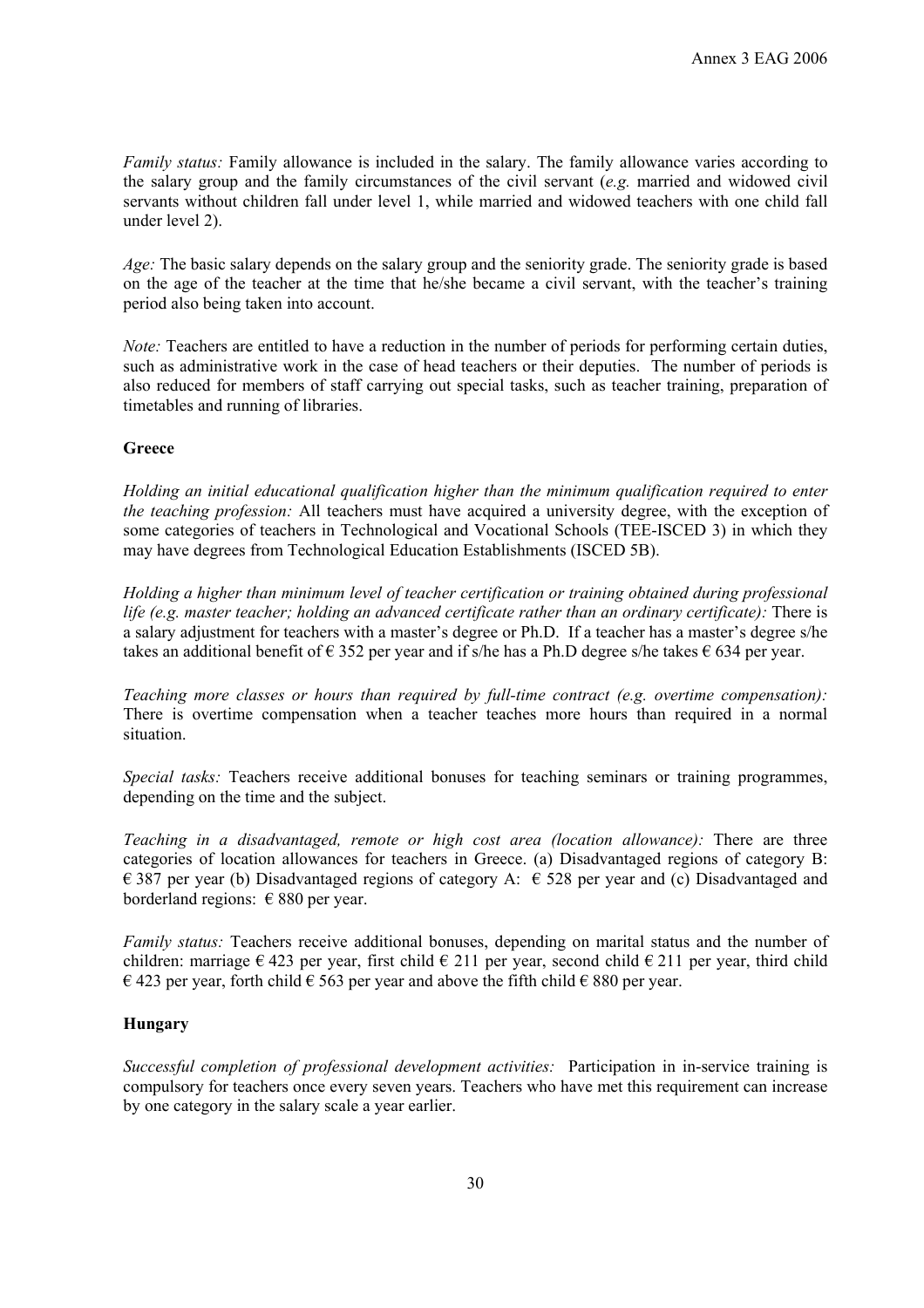*Management responsibilities in addition to teaching duties:* Teachers are entitled to this additional bonus by the Government Decree (138/1992.). However, the school principals take a decision about the amount of additional bonuses within the given financial category.

*Outstanding performance in teaching*: This additional bonus is awarded only for the definite period of time.

*Teaching courses in a particular field:* This additional bonus is awarded only for the definite period of time.

*Teaching students with special educational needs (in regular schools):* Teachers are entitled to this additional bonus by the Government Decree (138/1992.). However, the school principals take a decision about the amount of additional bonuses within the given financial category.

*Special activities:* This additional bonus is awarded only for the definite period of time.

*Special tasks:* Teachers are entitled to this additional bonus by the Government Decree (138/1992.). However, the school principals take a decision about the amount of additional bonuses within the given financial category.

*Teaching in a disadvantaged, remote or high cost area (location allowance):* The local authorities ensure the sum of money for the additional bonus within the framework defined by the central budget.

*Other (non-compulsory adjustments, e.g. catching up, teaching in merged class, dormitory teachers):*  Teachers are entitled to this additional bonus by the Government Decree (138/1992.). However, the school principals take a decision about the amount of additional bonuses within the given financial category.

*Other:* (Financial aid for purchasing professional literature).

#### **Iceland**

All applicable criteria: The level of decision depends on the ISCED level. In general, decisions at ISCED levels 0, 1 and 2 are generally made by local or regional authorities, while decisions at ISCED level 3 are generally made by the national authority.

#### **Ireland**

*Holding an initial educational qualification higher than the minimum qualification required to enter the teaching profession:* All teachers have a common basic salary scale; point of entry is determined by number of years training.

*Management responsibilities in addition to teaching duties*: Additional payments are paid to principals, deputy principals, holders of posts of responsibility (assistant principals, special duties teachers).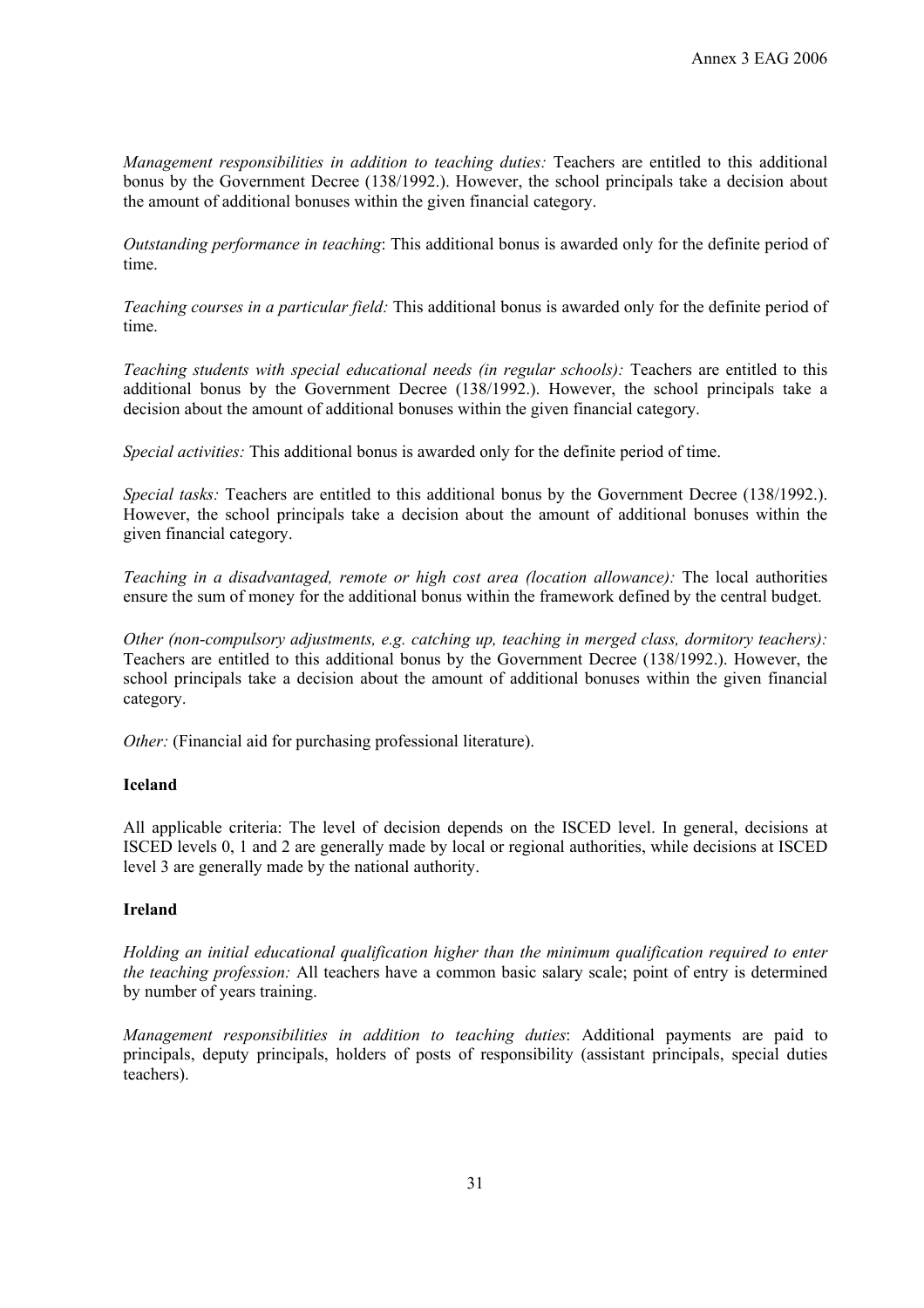*Holding a higher than minimum level of teacher certification or training obtained during professional life:* Extra payments are made for additional academic qualifications, *e.g.* a Master's or doctorate degree.

*Teaching in a disadvantaged, remote or high cost area (location allowance):* Payable to teachers in Gealtacht (Irish speaking) districts and on offshore islands.

*Other* (long service): 35 years of service = 10 years at maximum of the scale.

#### **Italy**

*Management responsibilities in addition to teaching duties*: Criteria are decided by the teaching staff in each school.

*Teaching more classes or hours than required by full-time contract (e.g. overtime compensation):* According to the Teacher National Collective Contract.

*Special activities (e.g. sports and drama clubs, homework clubs, Summer school etc.):* Criteria are decided by the teaching staff in each school.

*Special tasks (e.g. training student teachers, guidance counselling.):* Criteria are decided by the teaching staff in each school.

*Teaching in a disadvantaged, remote or high cost area:* According to the Teacher National Collective Contract.

*Family status:* According to the Teacher National Collective Contract.

#### **Japan**

 *Management responsibilities in addition to teaching duties*: An allowance of 200 yen per day is allocated to chief teachers, who are in charge of management.

*Teaching students with special educational needs:* This allowance is allocated to teachers who are in charge of special classes or who work in Special Education Schools (about 6 per cent of salary).

*Special activities:* This allowance is allocated to teachers who take emergency work in case of disaster (3 200 yen/time).

*Teaching in a disadvantaged, remote or high cost area (location allowance):* Allowances are paid to teachers living in areas with a high cost of living.

*Family status:* This allowance is allocated to teachers with dependants.

*Other:* All teachers receive an allowance, which is equivalent to 4.40 months' salary, an allowance for teaching more classes or hours than required (about 4 per cent of their salary), and an allowance for teaching in compulsory education (about 3.5 per cent of their salary).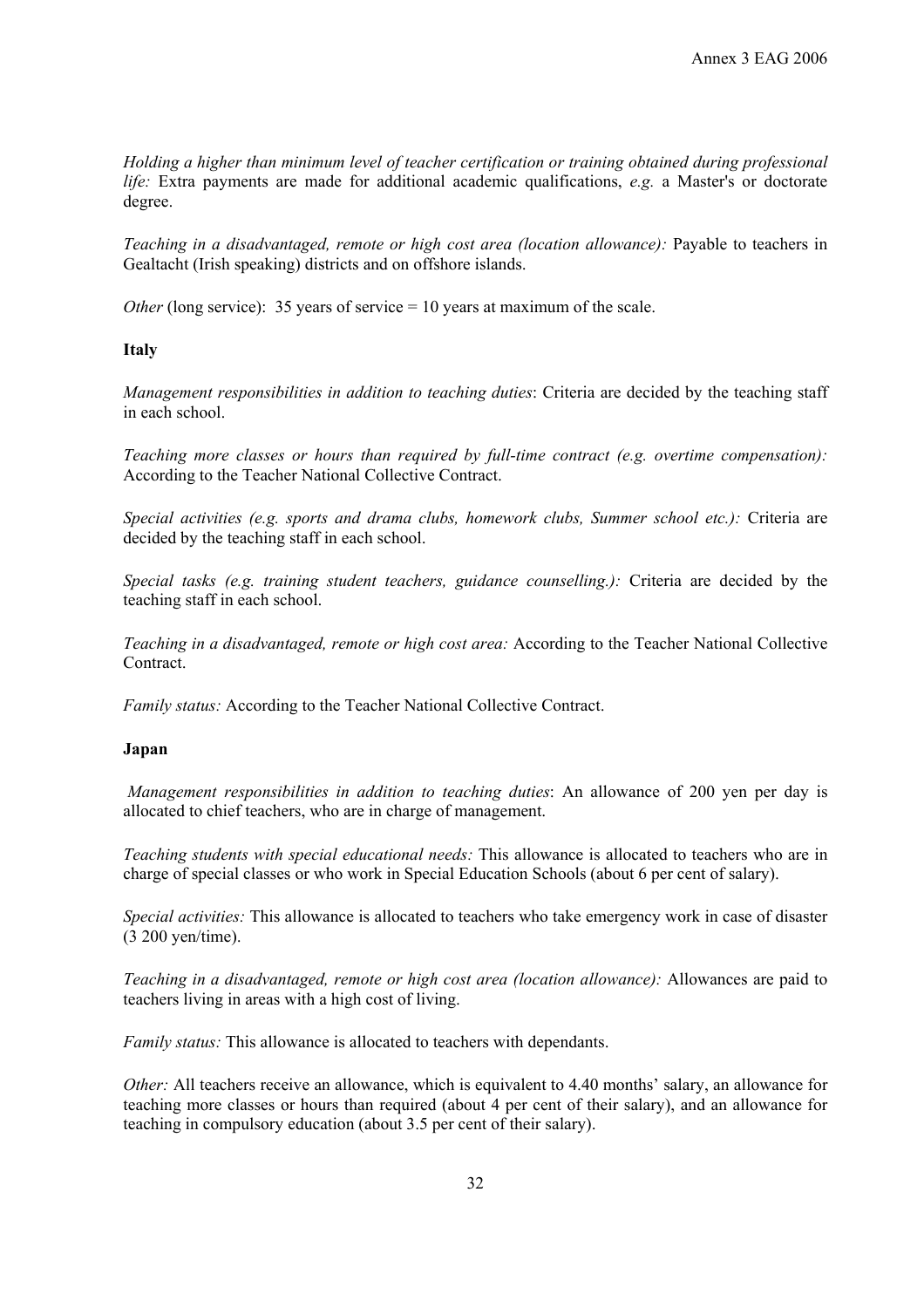An allowance is available for teachers who commute from a distance over 2 km or remote area work or take posts in a city that is more than 60 km from home; a housing allowance is provided to teachers if their rent is more than 12 000 yen; an allowance is allocated to the teachers of multi-grade classes; a cold area allowance is provided, an allowance is provided to teachers on day and night duty, an allowance is allocated to the high school teachers who are in charge of industrial education of agriculture, fisheries, industry and merchant vessel; and an allowance is allocated to the high school teachers who are in charge of day/evening and correspondence education. The amount of allowance for each of the latter two conditions is 10 per cent of the salary.

#### **Mexico**

*Holding an initial educational qualification higher than the minimum qualification required to enter the teaching profession:* Primary and lower secondary education: Teachers receive additional bonuses for academic level, or the maximum level of studies attained by the teacher, and seniority, or the years of performance in the Basic Education teaching service. Upper secondary education: Bonuses are based on the academic grade of the Program of Evaluation and Allocation of the Stimulus to the Educational Performance.

*Reaching high scores in the qualification examination:* Primary and lower secondary education: This corresponds to the knowledge required by the teacher to perform his/her duties. It is evaluated by means of an instrument designed and applied by educational authorities. Upper secondary education: Performance programme

*Successful completion of professional development activities:* Primary and lower secondary education: This corresponds to the knowledge required by the teacher to perform his/her duties. It is evaluated by means of an instrument designed and applied by educational authorities.

*Management responsibilities in addition to teaching duties*: Upper secondary education: Management Position Compensation.

*Holding a higher than minimum level of teacher certification or training obtained during professional life*: Primary and lower secondary education: Additional bonuses are provided for completing modernisation courses and professional development, which are run at state and national levels. Upper secondary education: Teacher promotion process.

*Outstanding performance in teaching*: Primary and lower secondary education: Bonuses to teachers are based on evaluations of learning achievement of students in the class or subject. Upper secondary education: Bonuses are based on the academic grade of the Program of Evaluation and Allocation of the Stimulus to the Educational Performance...

*Teaching courses in a particular field:* Upper secondary education: Linked courses, courses imparted from teachers to other teachers. Long distance education programme (Master degree of basic sciences).

Teacher more classes or hours than required: Upper secondary education: Working hours on Saturday or Sunday.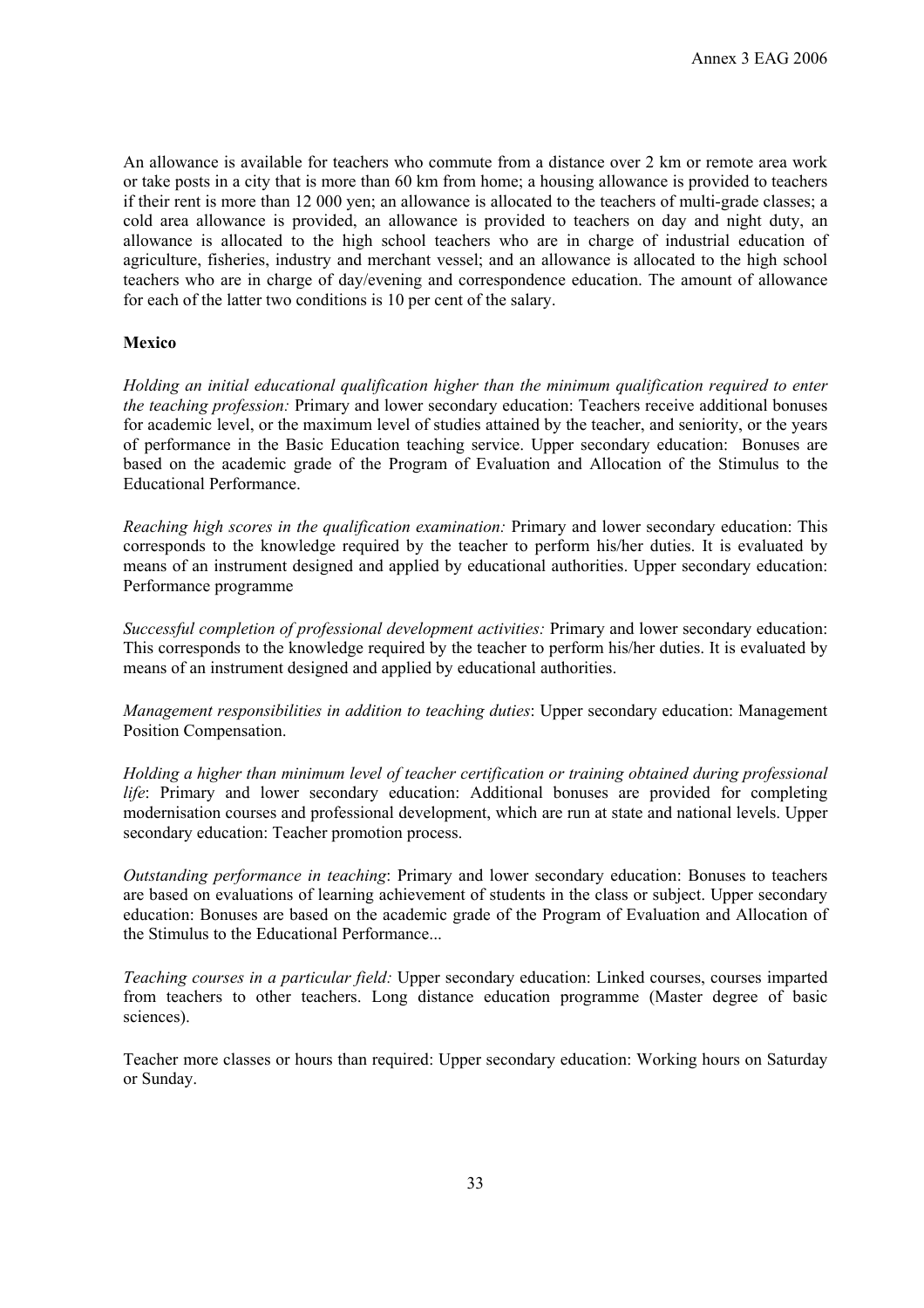*Special tasks:* Upper secondary education: The bonuses are based on special tutorials, instruction assessment of teachers of partial time and on the factor of dedication to teaching. The last one is part of the Program of Evaluation and Allocation of the Stimulus to the Educational Performance.

*Teaching in a disadvantaged, remote or high cost area*: at primary and lower secondary education, additional bonuses are provided for teachers that work in areas of low development in the country.

*Other*: Primary and lower secondary education: Remuneration are provided for teachers involved in educational support, which refers to the research, updating and material preparation activities that contribute to improving the teaching-learning process and procedures.

#### **Netherlands**

*Teaching students with special educational needs (in regular schools):* These teachers are placed on a higher salary scale in primary education.

#### **New Zealand**

*Holding an initial educational qualification higher than the minimum qualification required to enter the teaching profession:* Higher starting salaries are available to teachers with higher than the minimum required level of teacher training qualification.

*Management responsibilities in addition to teaching duties*: Schools are able to allocate a certain number of "units" dependent upon size and level of the school to recognise management responsibilities. Each unit is worth \$3000 p.a. (as at 5/2/2004) to the teacher. Teachers can receive a multiple number of units.

*Holding a higher than minimum level of teacher certification or training obtained during professional life:* Teachers who improve their qualifications may be entitled to progress to a higher qualifications maximum salary. Teachers in upper secondary education (and some primary teachers) can receive the Service Increment Allowance under some circumstances if they have improved their qualifications since entering the service.

*Outstanding performance in teaching:* Units may be awarded to reward individual teachers for performance.

*Teaching courses in a particular field*: Teachers of an approved Mäori language immersion programme, who teach a minimum of 31 per cent of their classes in Te Reo Mäori, are entitled to the Maori Immersion Teacher Allowance of 1 unit (\$3000).

*Teaching students with special educational needs:* Designated teachers of students with special educational needs may receive the Special Duties Increment Allowance at the value of one salary step (variable) or \$995 p.a. when the teacher is at their qualification maximum.

*Special activities:* Teachers may be awarded one or more Units in recognition of their undertaking specific activities related to extra-curricular or pastoral duties.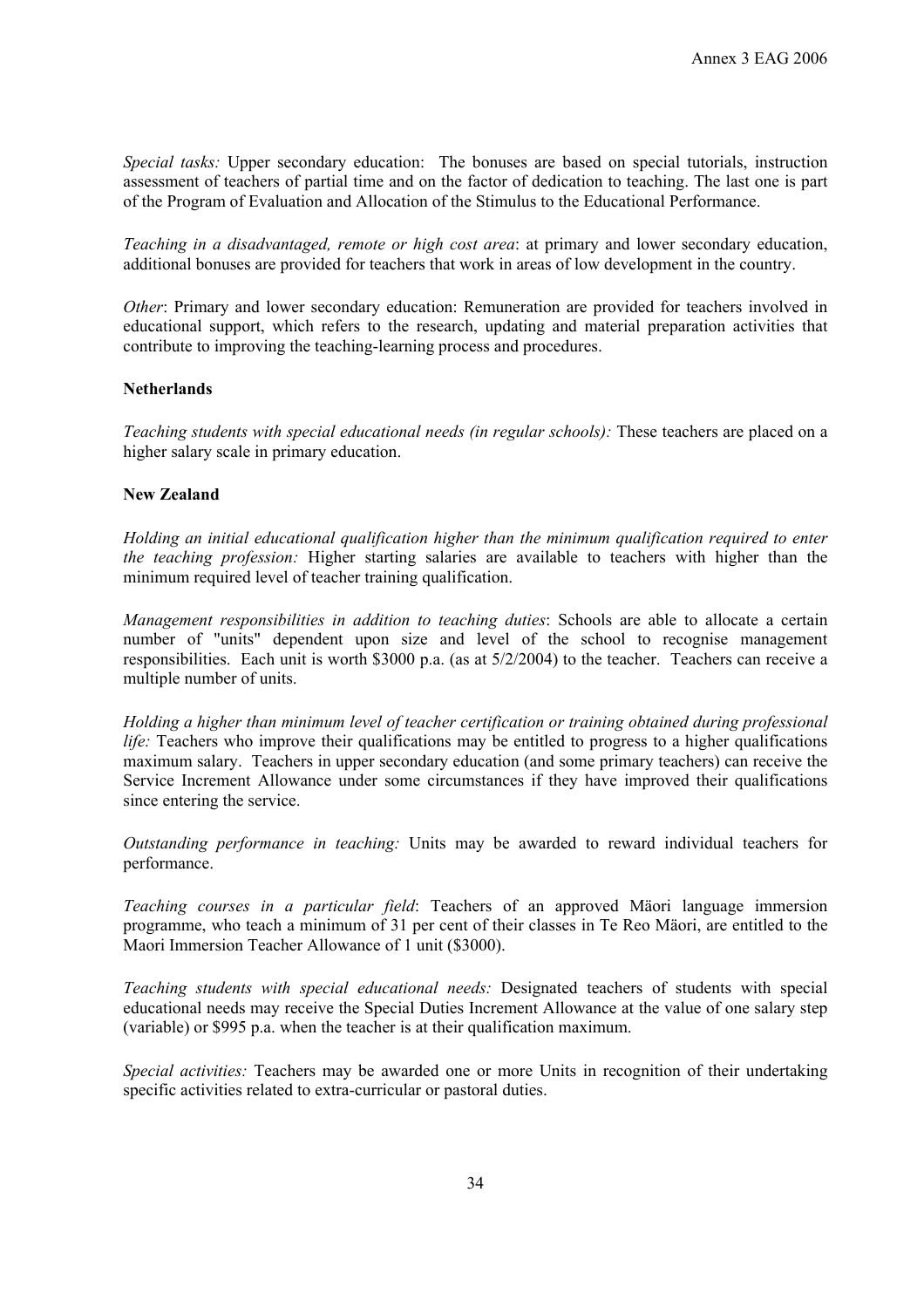*Special tasks:* An associate teacher allowance is available to primary teachers (\$5.160 per week) or to secondary teachers (\$3.19 per hour) who are responsible for overseeing trainee teachers on placement. A Careers Adviser Allowance (\$1054 p.a.) is payable to secondary teachers appointed as a careers adviser.

*Teaching in a disadvantaged, remote or high cost area (location allowance):* A location allowance (up to \$3032 p.a.) is available to primary teachers employed in remote schools. The Staffing Incentive Allowance (\$966 p.a. in Secondary/ \$995 in Primary) is available to teachers in schools able to demonstrate difficulties in attracting staff.

*Other:* Teachers in Normal or Model Schools (*i.e.* primary schools that have a relationship to a specific teacher--training provider) are eligible for the Normal School Allowance \$1636 p.a.

*N.B.* Some allowances are available under the terms of the national employment agreements, but eligibility relates to (school) level decisions.

#### **Norway**

*Holding an initial educational qualification higher than the minimum qualification required to enter the teaching profession:* Teachers can gain one or more increments.

*Management responsibilities in addition to teaching duties*: Teachers may gain one or more increments and obtain a reduction in working hours, for example as a main teacher for a class. Local authorities can give additional bonuses for example for coordinators in special education needs.

*Holding a higher than minimum level of teacher certification or training obtained during professional life:* Teachers may gain one or more increments.

*Teaching more classes or hours than required by full-time contract:* Teachers are paid at an hourly rate.

*Special tasks:* Teachers who are training student teachers are given a reduction in teaching hours.

*Teaching in a disadvantaged, remote or high cost area (location allowance):* Teachers in certain areas, particularly in northern Norway, receive a fixed amount in addition to their salary.

#### **Poland**

*Other bonuses:* Motivation bonus.

#### **Portugal**

*Holding an initial educational qualification higher than the minimum qualification required to enter the teaching profession:* Teachers' career is structured in ten levels. Undergraduate teachers begin their career in level one, while graduate teachers begin in level three.

*Successful completion of professional development activities:* Teachers must complete a certain amount of professional development credits in order to progress in their careers.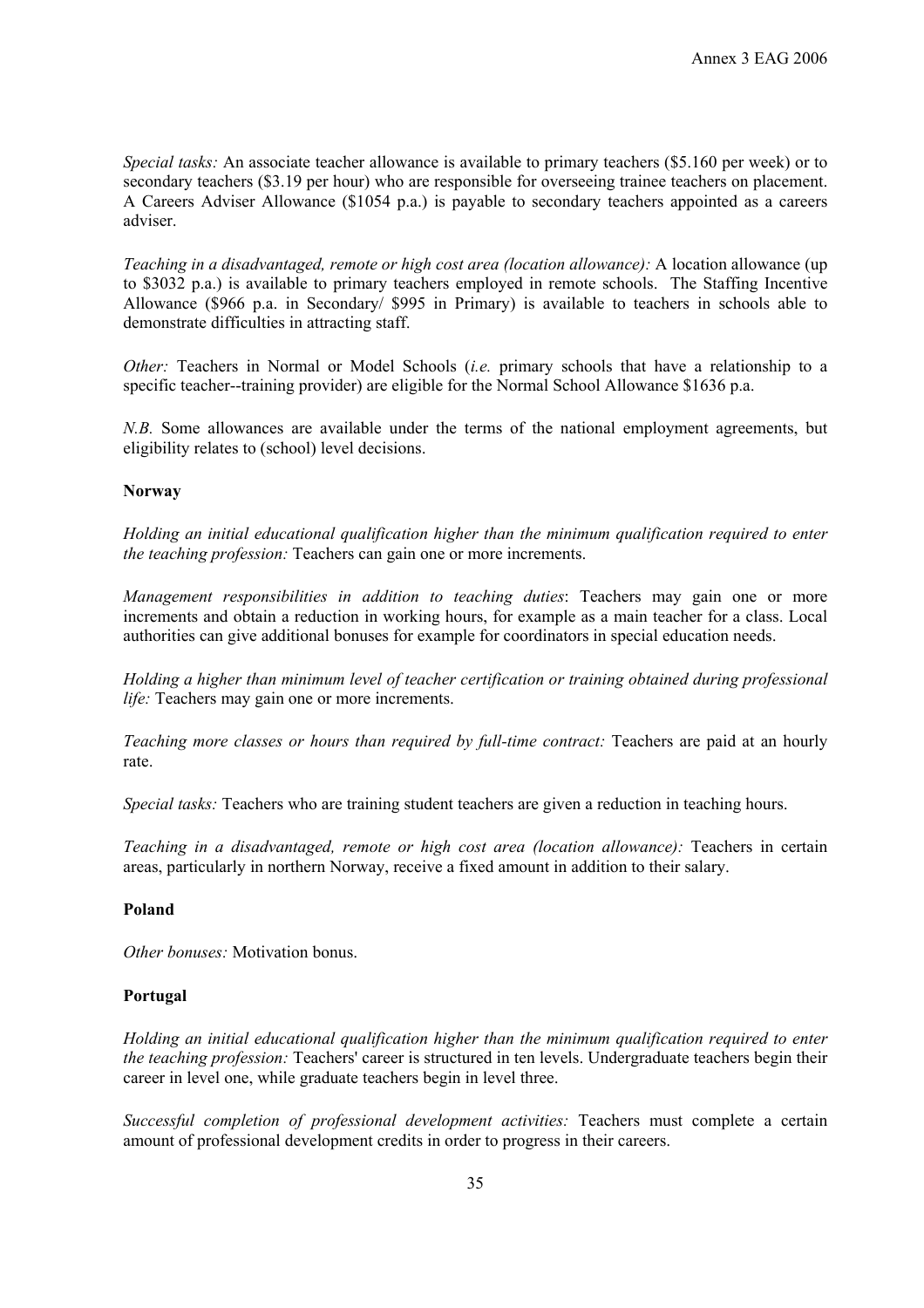*Management responsibilities in addition to teaching duties*: While in position, principals receive an increase in salary, whereas educational guidance managers (heads of curriculum departments, class tutors' co-ordinators and tutors) receive a reduction of their teaching time. The school board defines the criteria to distribute the statutory available amount of time among the educational guidance structures.

*Holding a higher than minimum level of teacher certification or training obtained during professional life:* In addition to the requirement of a university degree, a master's degree adds a bonus corresponding to four years of career progression; a doctorate adds a bonus corresponding to 6 years of career progression.

*Outstanding performance in teaching:* After 15 years of teaching and after receiving an appraisal of 'good' by the school, teachers may apply for a special appraisal of their *curriculum vitae* and receive an increase of two years in their career progression. However, teachers apply seldom to this bonus possibility.

*Teaching students with special educational needs (in regular schools):* Teachers holding a certified qualification in special needs teaching are rewarded with a bonus corresponding to one year in their career progression, when teaching special needs children. Very often, they have a reduction in the teaching time.

*Teaching more classes or hours than required by full-time contract:* Teachers are paid extra for the classes/hours taught beyond teachers' statutory working time. In general, this situation occurs due to the difference between individual teaching load and the curriculum hours to teach. The first extra hour is paid 25 per cent above the cost of the ordinary hour and each of the following extra hours is paid 50 per cent above the ordinary one.

*Special activities:* Teachers in charge of school non-curricular activities can be given a reduction in the teaching time. The School Pedagogic Council defines the criteria for the distribution of the global time credit among the teachers in charge of these activities.

*Special tasks:* Teachers responsible for teacher training receive a salary increase and a reduction in teaching time.

*Family status:* Family status is not specific to teachers, but corresponds to a social allowance to every family with children.

N.B. Bonuses are given on a monthly basis and they are supposed to last for the whole school year.

#### **Scotland**

*Holding a higher than minimum level of teacher certification or training obtained during professional life:* August 2003 saw the introduction of the Chartered Teacher Programme. A qualification-based grade of teacher categorisation which awards additional salary increments if teachers undertake voluntary study modules and developmental activities, in addition to their contractual hours of Professional Development. A salary increment is awarded for every second module completed. Previous learning and experience can be accredited.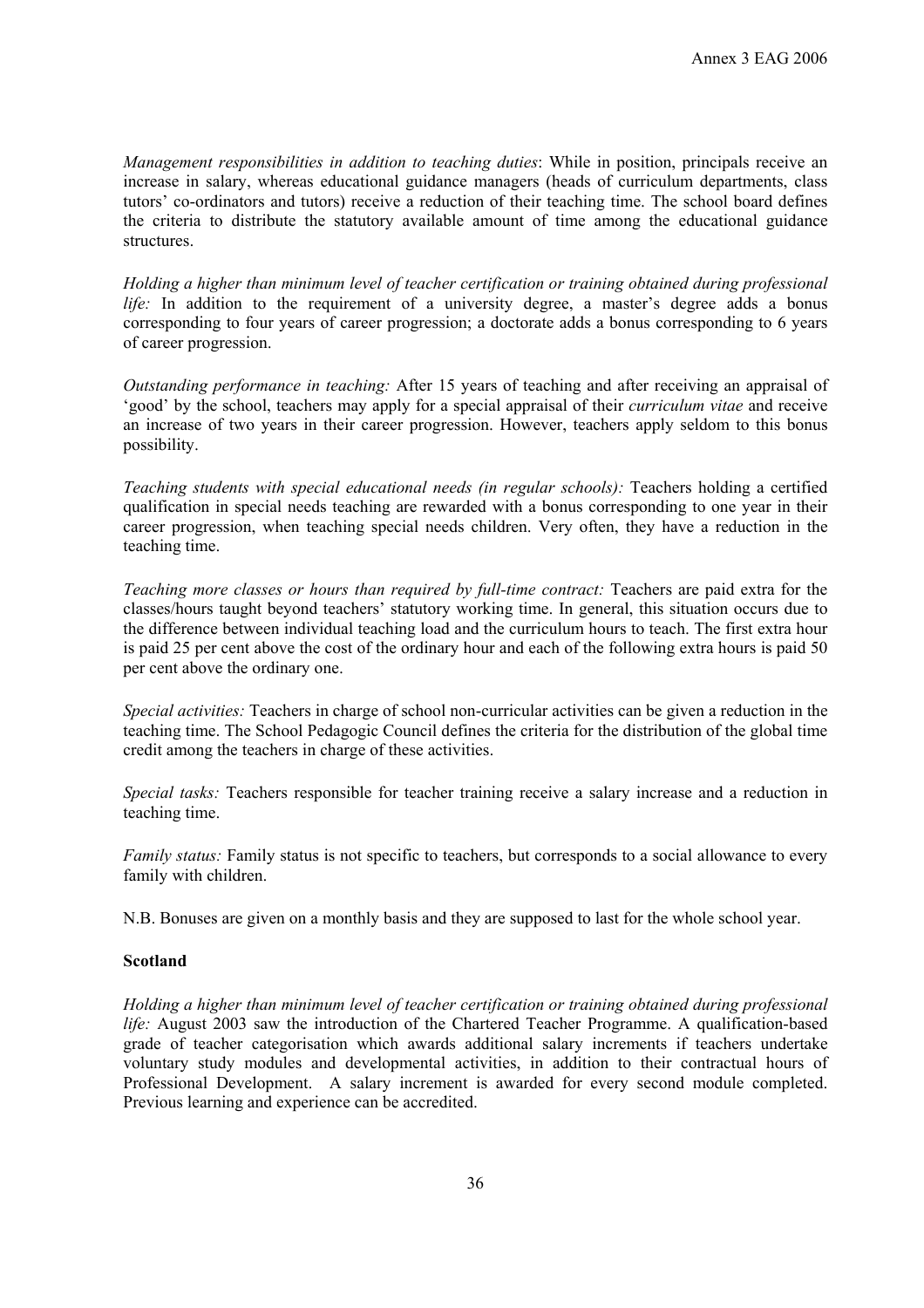*Teaching in a disadvantaged, remote or high cost area (location allowance):* Within the Scheme of Salaries and Conditions of Service document for teachers employed in education authority schools, there is provision for such allowances to be made in respect of remote schools and distant islands. These figures are updated by the Scottish Negotiating Committee for Teachers (SNCT) and set out in SNCT Circulars. With reference to Part 5 of the Scheme the annual allowances payable under the following headings are:

(a) Remote schools: £918 per annum or £1,716 per annum

(b) Distant Islands: £1,479 per annum

A distant island is any of the Orkney Islands, of the Shetland Islands, or of the Outer Hebrides and the islands of Colonsay, Tiree, Coll, Muck, Eigg, Rhum, Canna and Soay.

#### **Spain**

*Successful completion of professional development activities:* For public schools' teachers a supplement called 'sexenio' does exit. It is a salary supplement added after each period of six years of experience and related to in-service training (teachers must complete 100 hours of in-service training courses recognized by the educational administration during each six-year period to receive this supplement). Typically, all teachers fulfil this requirement to be awarded with a 'sexenio', so that these supplements were computed to calculate the statutory salaries. A maximum of five sexenios are recognized.

*Management responsibilities in addition to teaching duties:* In lower and upper secondary education there is a Head in each Didactical Department. In case there is a teacher with a recognized senior teaching position ("Catedrático condition") he/she is the Head of the Department. In case there are more than a "catedrático", the Department may suggest to the school principal one of these teachers to be the Head but, in any case, the school principal makes the definitive nomination and the high local education authority makes the final decision. In case there is not any teacher with the "catedrático condition" in a certain Department, any of the other teachers can become Head of Department (usually teachers rotate in this position). All the Department Heads receive a fixed salary supplement during the time they have that responsibility. The standard duration of each 'mandate' as Department Head is four years. In primary education any teacher can be the co-ordinator of the teachers in the cycle, and this position can also be awarded with any salary supplement.

*Special tasks:* In some communities the schools are allowed to designate a teacher for the coordination of ICT. Teachers with this responsibility receive a salary supplement. In some communities, such as the North African Spanish cities (Ceuta and Melilla), tutorial duties entitle for a small supplement too.

*Teaching in a disadvantaged, remote or high cost area*: These location allowances are a fixed amount paid to all teachers in Canary Islands, Balearic Islands and North African cities (Ceuta and Melilla). Location allowances are sometimes paid also to teachers in some rural schools or working with disadvantaged population (itinerary population, immigrants...).

*Family status:* Only in the Autonomous Community of Navarra teachers receive a salary supplement when they are married or have children or handicapped children. The teachers in this Community represent 1.48 per cent of the total in primary education and 1.33 per cent in secondary education.

*Note:* The criteria for additional bonuses are the same in all the Autonomous Communities (except for the location allowances and the family status), but the amounts of the bonuses vary among Communities.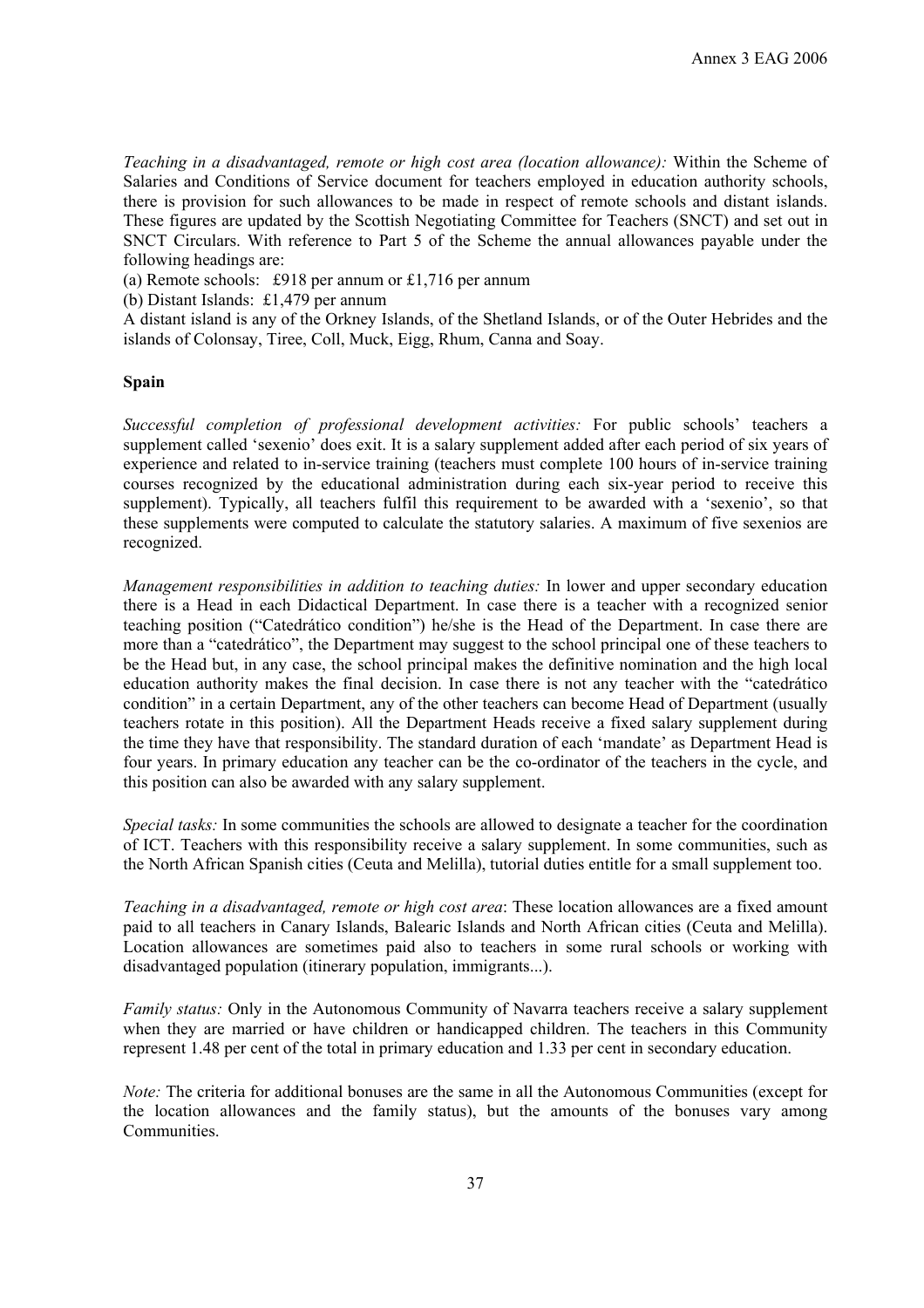#### **Sweden**

In Sweden, teachers are awarded individual salaries and there is no fixed salary scale. Additional bonuses in the true sense of the concept are rare and difficult to isolate because of the individual setting of salaries.

#### **Switzerland**

*Management responsibilities in addition to teaching duties:* This criterion does not apply in all cantons.

*Teaching students with special educational needs (in regular schools):* This criterion does not apply in all cantons.

*Teaching more classes or hours than required by full-time contract (e.g. overtime compensation):* This criterion does not apply in all cantons.

*Special activities*: This criterion does not apply in all cantons.

*Special tasks:* This criterion does not apply in all cantons.

*Family status*: This criterion applies in all cantons.

*Note:* The salary scale - determined by the years of experience - is not applied. Teachers receive less than the base salary for a given number of years of experience. This criterion does not concern all cantons (temporary measure).

#### **Turkey**

*Holding an initial educational qualification higher than the minimum qualification required to enter the teaching profession:* A teacher who holds a Master's or PhD qualification from any department of the faculty of education is placed on the upper degree of the first-year salary scale. In addition, teachers with a master's degree are awarded an additional 25 per cent per teaching hour if they teach additional hours, and an extra 40 per cent per teaching hour for teachers with a PhD.

*Successful completion of professional development activities:* A teacher reaching a level (A, B, C) from National Public Staff Foreign Language Exam gets additional bonus according to the level.

*Outstanding performance in teaching:* Teachers who achieve high levels of success in their profession are evaluated by the Provincial Directorate of National Education and by the Ministry, and are awarded an additional bonus.

*Teaching more classes or hours than required by full-time contract:* Teachers must teach more hours than that which is stated in the full-time contract if it is required by the school administration. Any additional teaching hours are paid to the teachers per teaching hour/lesson hour.

*Special activities:* In grades six to eight in primary and secondary education, teachers are paid for three additional teaching hours if involved in special activities.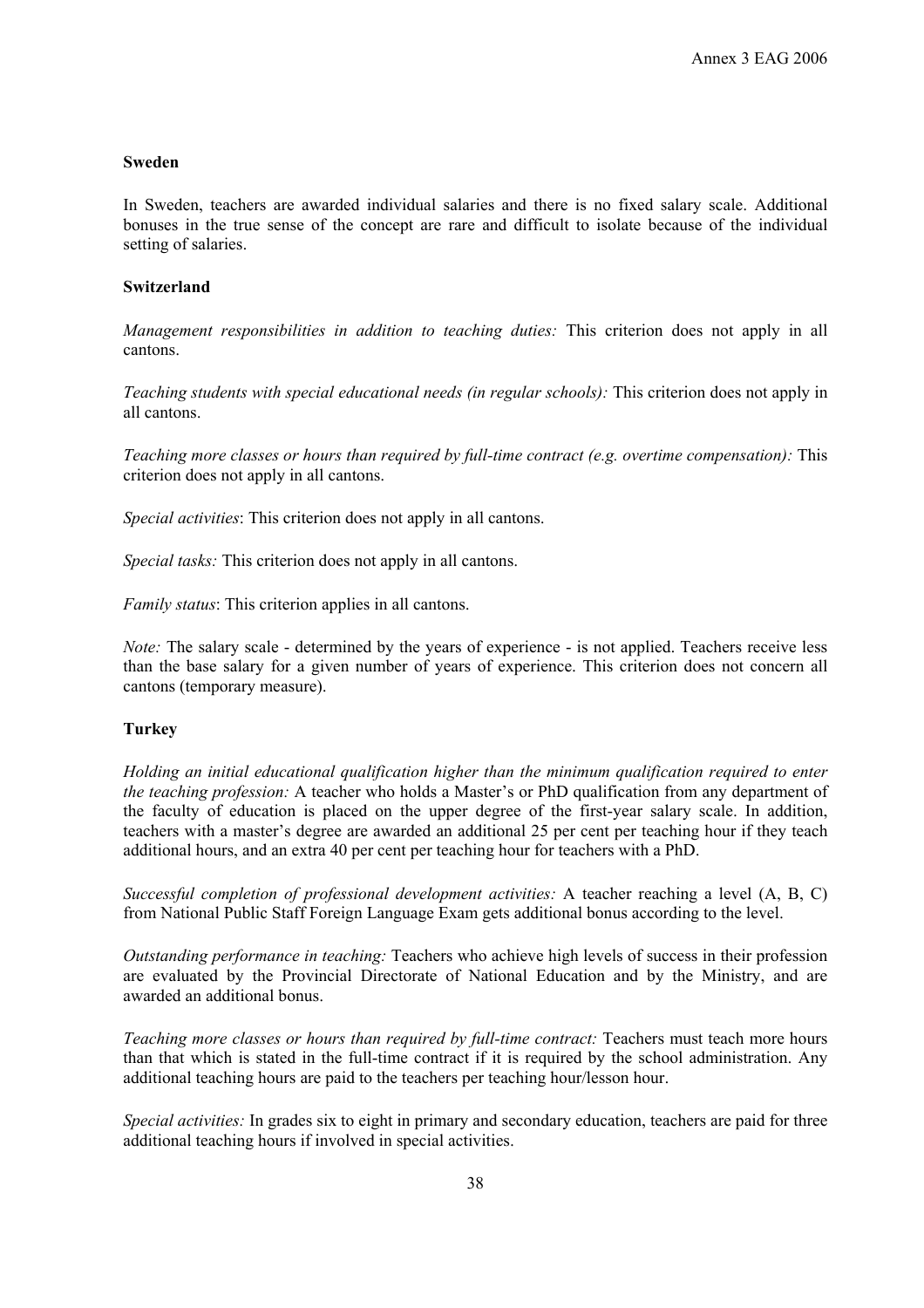*Special tasks:* Teacher trainers are paid per teaching hour if appointed as a lecturer in courses or seminars, although these take place outside of education and training time.

*Teaching in a disadvantaged, remote or high cost area (location allowance):* Additional bonuses are paid to teachers working in areas that have been given priority with regard to development.

*Family status:* An additional bonus is paid to a teacher if the teachers' wife or husband is unemployed or has children (maximum of two children who are less than 18-year-olds).

*Other:* A teacher who doesn't live in a flat belonging to government takes contribution to live in a rented flat monthly.

#### **United States**

*Holding an initial educational qualification higher than the minimum qualification required to enter the teaching profession:* Teachers with a master's degree or Ph.D. would have higher base salaries than teachers with a bachelor's degree.

*Management responsibilities in addition to teaching duties:* This concerns additional duties as specified in a contract.

*Holding a higher than minimum level of teacher certification or training obtained during professional life:* Master's degree rather than bachelor's degree, or additional graduate credits beyond master's degree, or a Ph.D. degree.

*Outstanding performance in teaching:* Achieving the National Board for Professional Teaching Standards certification or for increase in student achievement test scores.

*Teaching courses in a particular field*: Based on determination of subjects that are in teaching shortage.

*Teaching students with special educational needs* Based on determination of special education areas that are in teaching shortage.

 *Special activities:* Additional activities may, but not always, be specified for additional pay in contracts. For example, coaching a sports team or summer school duty are usually paid; while club sponsors are not.

*Teaching in a disadvantaged, remote or high cost area:* Depends upon designation of teaching shortage area.

*Sources and references* 

# Indicator D3- Teachers' salaries: Sources and references

*Country Sources Reference period*  **Australia** Data are sourced from the respective State and Territory education departments. *Teacher compensation:* 2004

Age reference: 30/06/2004.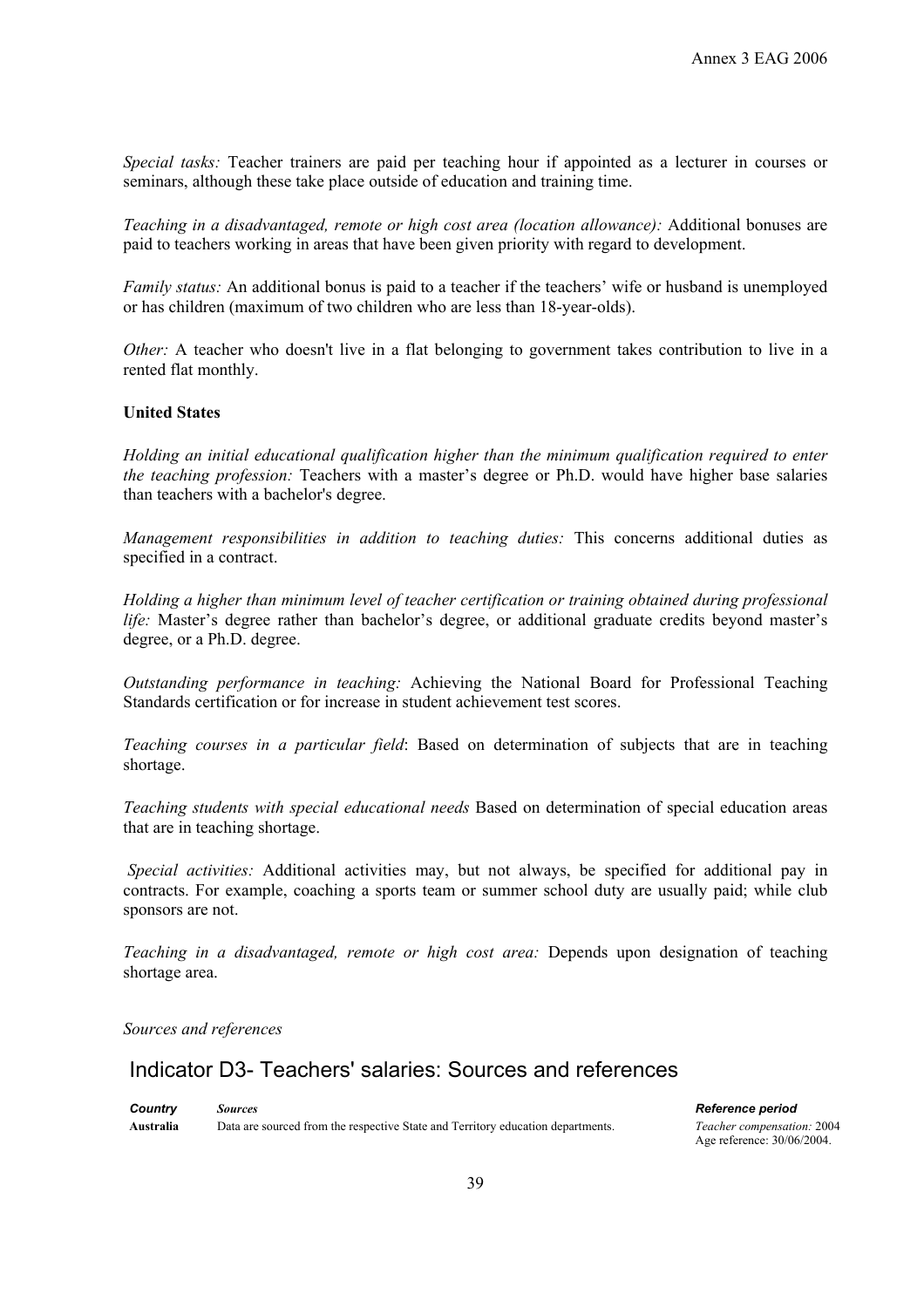| Austria                                  | Legal documents (statutory pay schemes).                                                                                                                                                                                                                                                                                                                                    | School year 2003/2004.                                                    |
|------------------------------------------|-----------------------------------------------------------------------------------------------------------------------------------------------------------------------------------------------------------------------------------------------------------------------------------------------------------------------------------------------------------------------------|---------------------------------------------------------------------------|
| <b>Belgium</b><br>(Flemish<br>Community) | Education Department, Ministry of the Flemish Community.                                                                                                                                                                                                                                                                                                                    | School year 2003-2004.                                                    |
| <b>Belgium</b><br>(French<br>Community)  | Entreprise publique des Technologies Nouvelle de l'Informatique de la Communication<br>(ETNIC)                                                                                                                                                                                                                                                                              | School year 2003-2004.                                                    |
| Czech<br>Republic                        | Institute for Information on Education; Government decree.                                                                                                                                                                                                                                                                                                                  | School year 2003-2004.                                                    |
| Denmark                                  | Collective agreements with teacher-unions.                                                                                                                                                                                                                                                                                                                                  | 2004                                                                      |
| England                                  | National pay agreement (pay scales).                                                                                                                                                                                                                                                                                                                                        | January 2004.                                                             |
| Finland                                  | Teacher compensation: Statistics Finland, salaries of Teachers in the Municipal sector.<br>Total data base<br>Bonuses: General agreement for teachers 2003-2004.                                                                                                                                                                                                            | October 2004.                                                             |
| France                                   | Nature of Law and policy documents based on law, national statistics.                                                                                                                                                                                                                                                                                                       | School year 2003-2004.                                                    |
| Germany                                  | Secretariat of the Standing Conference of the Ministers of Education and Cultural Affairs of<br>the Länder in the Federal Republic of Germany. Nature of Law and policy documents based<br>on law, national statistics.                                                                                                                                                     | School year 2003-2004.                                                    |
| Greece                                   | Teacher compensation: Salary Reform Act 2470/1997.<br>Years to grow from minimum to maximum salary: Nature of Law and policy documents<br>(data on formal arrangements).                                                                                                                                                                                                    | Fiscal Year 2003 (1 January to<br>31 December).<br>School Year 2003-2004. |
| Hungary                                  | Teacher compensation: Annual statistical survey on individual earnings, carried out in May                                                                                                                                                                                                                                                                                  | 2004.                                                                     |
|                                          | each year<br>Years to grow from minimum to maximum salary: Act XXXIII on Public Employees 1992.<br>Additional bonuses: Public Education Act 1993, Act XXXIII on Public Employees 1992,<br>138/1992 Government Decree.                                                                                                                                                       |                                                                           |
| <b>Iceland</b>                           | Wage contracts in effect 01.01.2001: a) between the Icelandic Teachers' Union<br>(pre-primary school teachers) and the Wage Committee of Municipalities, b)<br>between the Icelandic Teachers' Union (compulsory school teachers) and the Wage<br>Committee of Municipalities, c) between the Icelandic Teachers' Union (upper<br>secondary school teachers) and the State. | 2003/2004.                                                                |
| <b>Ireland</b>                           | Department of Education and Science payroll/salary agreements and circulars.                                                                                                                                                                                                                                                                                                | 2003/2004.                                                                |
| <b>Israel</b>                            | Ministry of education. Data are based on formal arrangements                                                                                                                                                                                                                                                                                                                | 2003/2004.                                                                |
| Italy                                    | Salaries: C.C.N.L. Comparto Scuola 2002-2005.<br>Bonuses: Teacher National Collective Contract 2002-2005, DPR 275/1999                                                                                                                                                                                                                                                      | 2004.                                                                     |
| Japan                                    |                                                                                                                                                                                                                                                                                                                                                                             | School year 2003/2004.                                                    |
| Korea                                    | 1) The presidential degree of public servant compensation and allowance, 2) the reference<br>for compilation of the national budget.                                                                                                                                                                                                                                        | 2004                                                                      |
| Luxembourg                               | Salaries: Ministry of Education, service du Personnel, Ministry of Education, service<br>adminstratif                                                                                                                                                                                                                                                                       | 2003/2004.                                                                |
| Mexico                                   | Teacher salaries were calculated on information from the Secretariat of Public Education.                                                                                                                                                                                                                                                                                   | School year 2003/2004.                                                    |
| Netherlands                              | Salaries: Publicatie: Financiele arbeidsvoorwaarden per 1 maart 2003. Ministerie van<br>OCenW.                                                                                                                                                                                                                                                                              | 1 January, 2004                                                           |
| <b>New Zealand</b>                       | Bonuses: Rechtspositiebesluit Onderwijs<br>Relevant National Employment Agreements: Secondary Teachers Collective Employment<br>Contract 2002; Primary Teachers Collective Employment Contract 2002.                                                                                                                                                                        | 1 January 2004                                                            |
| Norway                                   | Agreements between government and the Teachers' unions.                                                                                                                                                                                                                                                                                                                     | 2003/2004                                                                 |
| Poland                                   | Law and regulations (after the last stage of teachers' salary reform).                                                                                                                                                                                                                                                                                                      | School year 2003/2004.                                                    |
| Portugal                                 | Salaries: Gabinete de Gestão Financiera do Ministério de Educação (Office for Financial<br>Management).<br>Additional bonuses: Office for Financial Management, Law/policy document: Decreto-Lei<br>n° 139-A/90 and Decreto-Lei n° 1/98 – Teachers' Career Statute; Decreto Regulamentar n°<br>10/99.                                                                       | School year 2003/2004.                                                    |
| Scotland                                 | Salaries: The 2001 teachers agreement: Ä Teaching Profession for the 21 <sup>st</sup> Century"<br><i>Bonuses:</i> Circulars SNCT/27 and SNCT/29 issued by Scottish Negotiating Committee for                                                                                                                                                                                | School year 2003/2004.                                                    |
| Spain                                    | Teachers.<br>Official Bulletins and salary tables provided by the Education Departments of the<br>Autonomous Communities.                                                                                                                                                                                                                                                   | 2003/2004.                                                                |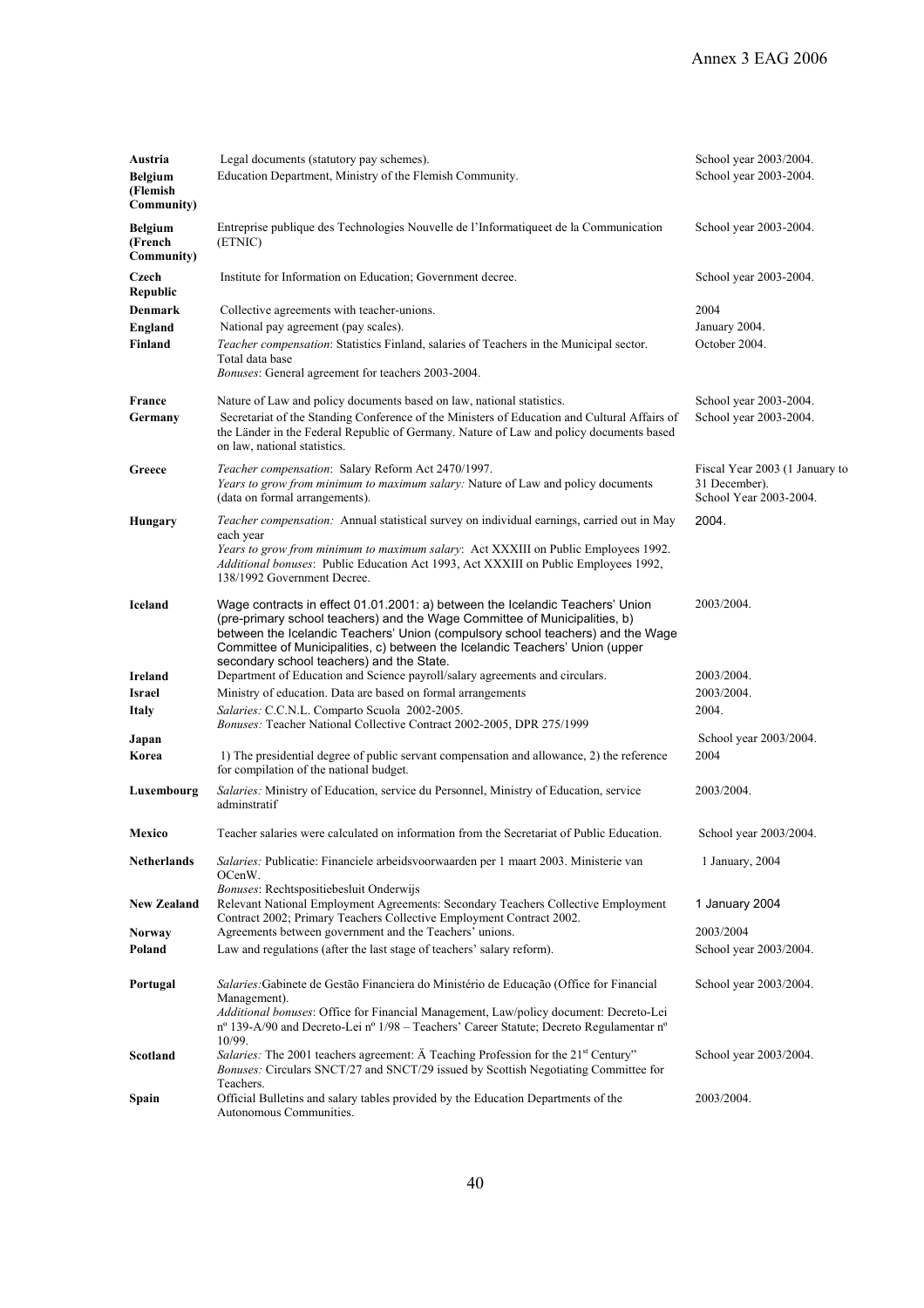| Sweden               | <i>Salaries:</i> Data on actual teacher salaries are reported.<br>The main source is the Register of Teachers managed by Statistics Sweden (SCB),<br>combined with other data on salaries also managed by Statistics Sweden. Data from the two<br>registers are combined using a personal code for each individual. Teachers on ISCED level<br>0 were not included in the register in 1999. Therefore the data on this level are not as<br>reliable as for the other ISCED levels.<br><i>Bonuses:</i> Communications with Teachers' unions and the Swedish Association of Local<br>Authorities. | Salaries: 2003.<br>Bonuses: 2003/2004. |
|----------------------|-------------------------------------------------------------------------------------------------------------------------------------------------------------------------------------------------------------------------------------------------------------------------------------------------------------------------------------------------------------------------------------------------------------------------------------------------------------------------------------------------------------------------------------------------------------------------------------------------|----------------------------------------|
| Switzerland          | i) Lehrkräftestatistik, Bundesamt für Statistik, ii) LCH Dachverband Schweizer<br>Lehrerinnen und Lehrer.<br><i>Nature of sources:</i> i) National statistics (data on populations), ii) law or policy documents<br>(data on formal arrangements).                                                                                                                                                                                                                                                                                                                                              | i) $2003/2004$ , ii) $2004$ .          |
| Turkey               | The Law Numbered 657 of Public Staff - MNE Fundamental Principals Related to Salaried<br>Teaching Hours of Teachers and Administers.                                                                                                                                                                                                                                                                                                                                                                                                                                                            | School year 2003/2004.                 |
| <b>United States</b> | 2003/2004 Schools and Staffing Survey; Public school teacher questionnaire. (sample<br>survey of self-administered questionnaires to a representative sample of public school<br>teachers)                                                                                                                                                                                                                                                                                                                                                                                                      | School year 2003-2004.                 |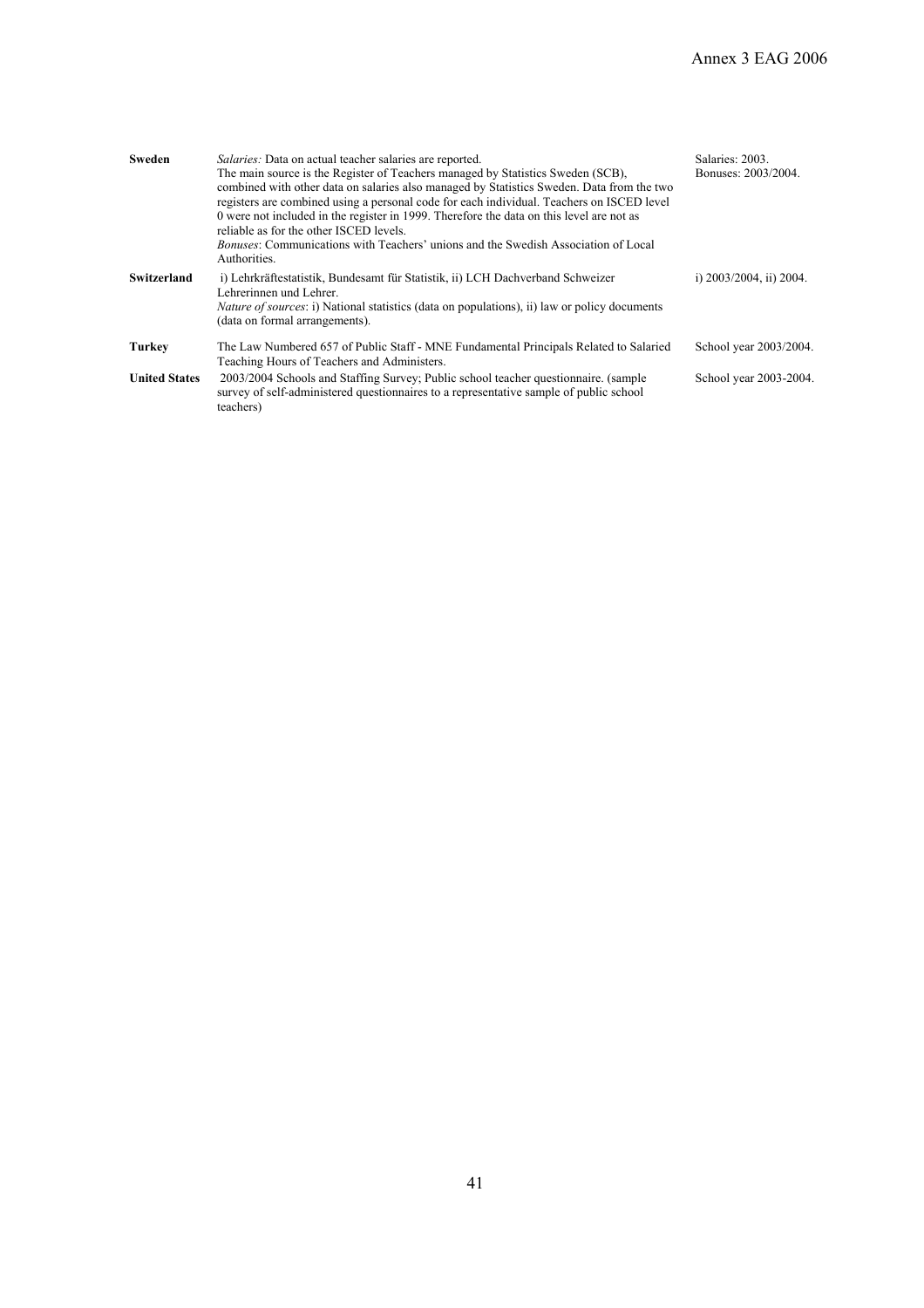### **INDICATOR D4: Teachers teaching and working time**

#### ■ **General note**

The indicator draws on data from the annual system level data collection of Network C on Teachers and the curriculum, data sheet

CURR 2: Teaching and working time of teachers by level of education

#### *Interpretation*

**Austria**: From the beginning of the school year 2001/02 a new legal framework was introduced for teachers employed by the Länder (compulsory school system), which defines not only the teaching time but also the total working time on a yearly basis. Teachers working for the federal state (advanced schools) still work on the basis of a legally defined weekly teaching time only.

**Belgium (Flemish Community):** Only hours of teaching are formally set. The additional nonteaching hours within the school are set at the school level. There are no regulations regarding lesson preparation, correction of tests and marking students' papers, etc. The government defines the minimum and maximum number of teaching periods (of 50 minutes each) per week at each level of education. Teaching time consists of a minimum of 24 and a maximum of 27 lessons per week in preprimary and primary education, 22 to 24 lessons per week in lower secondary education, 21 to 23 lessons in the first two years of upper secondary education, and 20 to 22 lessons in the last two years of upper secondary education.

Teachers have a special statute, not comparable to civil servants.

**Belgium (French Community):** The data on teaching time refer to the maximum numbers of lessons of 50 minutes each: 28 lessons in pre-primary education and in primary education, 24 lessons in lower secondary education, and 22 lessons in upper secondary education (general subjects).

**Czech Republic:** The teaching duties of school principals and deputies are reduced according to school size and vary between 13 and 24 hours in pre-primary education, 5 to 16 lessons in primary and lower secondary education and 2 to 6 lessons in upper secondary education.

Teaching time and total working time of teachers is prescribed by law. Teachers' working time at school is determined by the school head and differs from school to school.

**England:** Statutory working hours comprise 1265 hours a year. Teachers are required to work 195 days a year, of which 190 must be spent in school and available to teach; the other 5 days (32.5 hours) are training days and can be worked in school or elsewhere. No statutory teaching hours or contact time is established on the national level.

**Finland:** Teaching and working time have bee agreed in the Collective agreement for teachers.

**Germany:** The reported data refer to 15 Oct 2003. In most of the German Länder working time has increased beginning from 1 Feb 2004.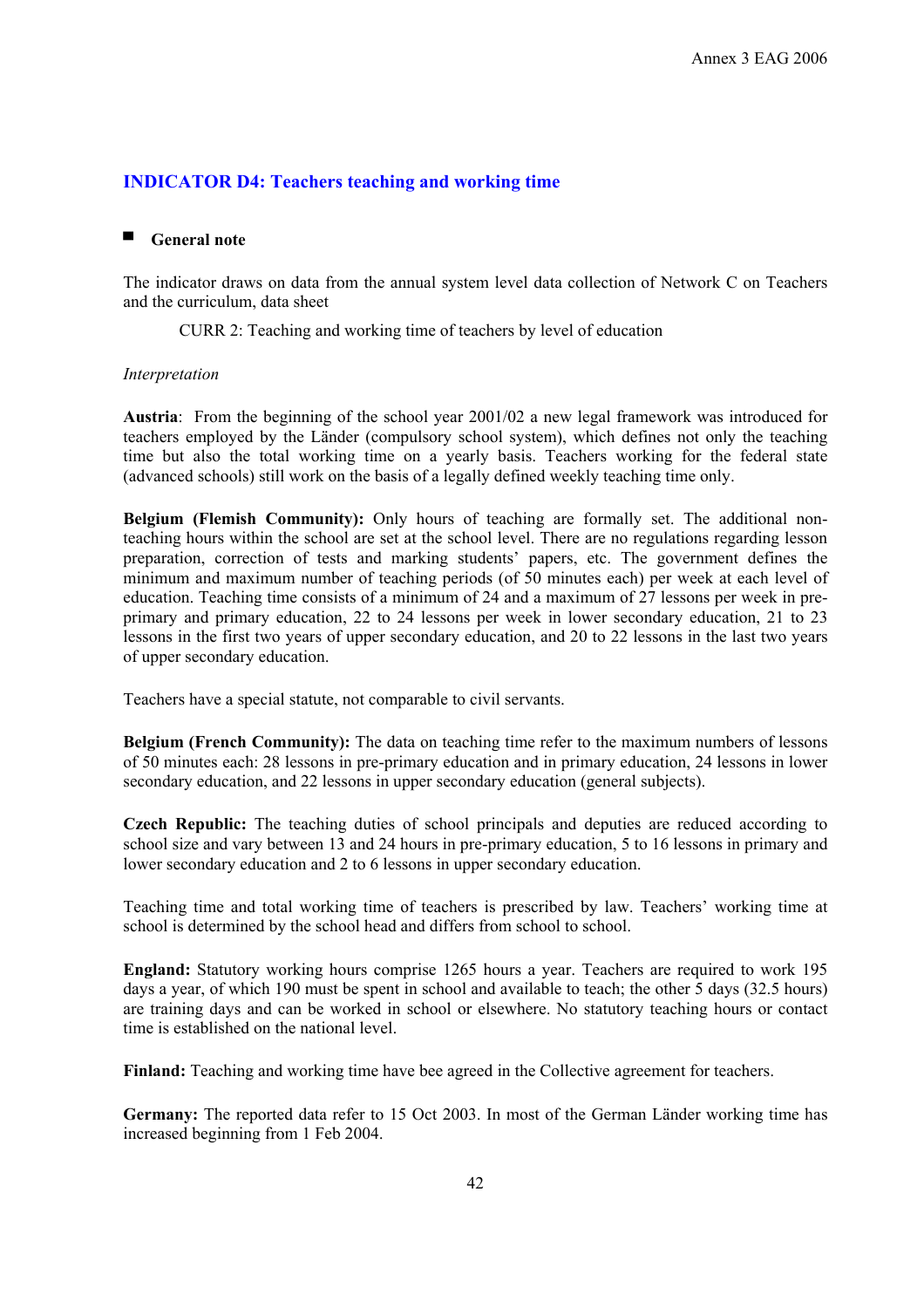**Greece**: There is a reduction of teaching hours in line with years of service. When the teachers are appointed the teaching time is 21 teaching hours per week. After 6 years the teaching time is 19 teaching hours per week. After 12 years the teaching time is 18 teaching hours per week and finally after 20 years the teaching time is 16 teaching hours per week. However, the remaining hours of the working time of teachers' obligation have to be spent within school (The legislation is: Degree 1566/85 and 2413/96).

**Iceland**: For teachers in primary and lower secondary education there are 150 hours assigned for inservice education each year.

**Ireland:** Number of days a teacher teachers per annum: minimum length of school year for preprimary and primary education = 183 days; for the school year for secondary education = 167 days. In actual terms, minimum = maximum.

Number of hours a teacher teaches per day: primary education: (5 hours 40 min). – (30 mins. recreation) = (5hrs 10 min) = 5.17 hrs; For pre-primary one hour less teaching is required, so 4.17 hrs. For secondary education 22 hours per week (maximum) is required  $= 4.4$  teaching hours on average per day

Working time at school: In pre-primary and primary education all teachers are required to be in attendance for full pupil day of 5 hrs. 40 mins. and responsible for teaching and supervisory duties; teachers in pre-primary education use the additional one hour non-teaching time for classroom management and preparation activities.

**Israel:** Short breaks are included for all educational levels.

**Italy:** Instruction time and teachers' teaching time don't correspond: instruction time, *i.e.* time pupils attend lessons, is usually spread over 6 days per week, while teachers' teaching time is spread over 5 days per week.

The reported scheduled non-teaching time of 80 hours is the maximum time. The minimum is 40 hours.

**Korea:** There is no policy on how many hours teachers should teach in a week or a month or a year. The data on teaching time is based on the annual administrative data collection and refer to the time teachers usually teach per week during the school year. Teachers are civil servants and their working time is regulated within that framework. Whereas there are national regulations on the length of the school year and on the working hours of civil servants, which apply to teachers during the school year period, teachers work during the summer and winter vacations following self-regulated schedules of professional developmental training. These self-regulated schedules are excluded from the figures.

**Mexico**: In upper secondary education different kinds of services exist with different organizations of teaching time and working time. The data refer to averages: teaching time per day varies from 4.0 – 6.5 hours with a mean of 4.9 and a standard deviation of 1.1; working time at school varies from 692 to 1600 hours per year with a mean of 971 and a standard deviation of 422.

**Netherlands**: School boards for secondary education have a large degree of autonomy on decision making, including on teaching time. An increasing number of secondary schools have introduced a maximum number of 750 clock hours per year for teaching. Almost all schools now have this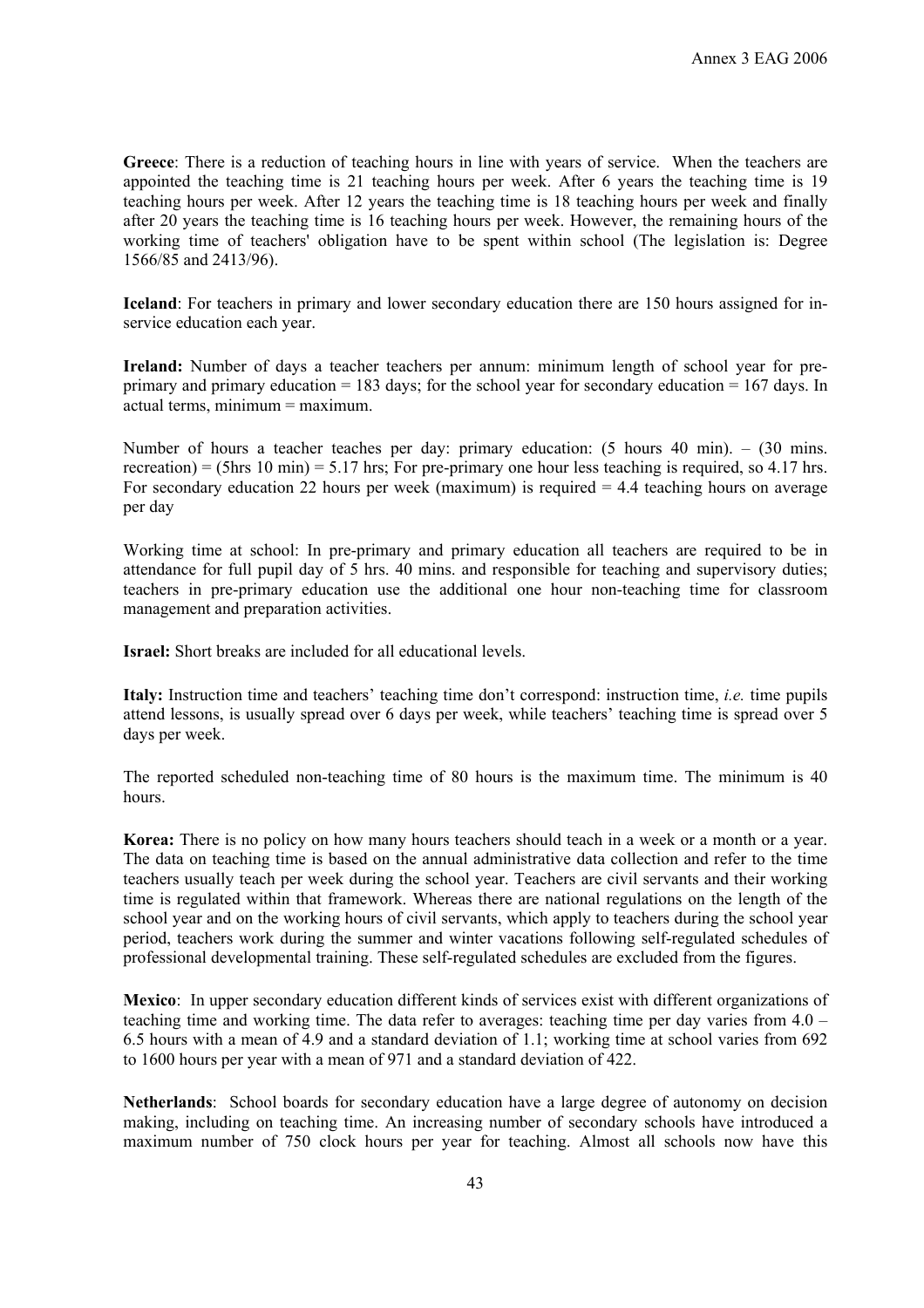maximum. This has been interpreted as 180 days a year with an average of 5 class sessions of 50 minutes each per day. This is less than before. The total working time is regulated on the national level.

A teacher can work more hours than a full-time appointment, with a maximum of 120 per cent of a full-time appointment and a corresponding higher salary.

**Portugal**: Pre-school and first cycle primary school teachers (students aged 6-9 years) have a teaching load of 25 hours per week, while second cycle primary school teachers and the first two grades of lower secondary school teachers (students aged 10-11 years and 12-13 years, respectively) have twelve 90 minute-sessions and the third grade of lower secondary school teachers and upper secondary school teachers (grades 9 and higher; students aged 14 years and more) twenty 50 minutes sessions. In upper secondary education, teachers who teach  $12<sup>th</sup>$  grade students have less teaching weeks, due to national examinations.

Primary school teachers (first cycle, grades 1-4) usually supervise students' breaks by turns, according to the schools' internal regulations.

Concerning teachers' scheduled teaching time for lower secondary education, the reported data of 18.75 hours per week refers to grades 7 and 8 (students aged 12-13). In grade 9, teachers teach 18.33 hours per week, i.e. 645 hours per annum.

Teachers in lower- and upper secondary education who have a reduced teaching time (due to their age, number of years in the career, appointment to a position, etc.) have their teaching schedule distributed over four days a week very often. Due to this, their daily working load may be above the calculated mean.

The calculation of the number of instruction days was based on the intended 176 days of instruction for pre-primary, primary and lower and upper secondary education and 166 days for upper secondary education12<sup>th</sup> grade. In the least demanding upper secondary education programme, it is compulsory that teachers fulfil the statutory amount of time allocated to each subject, which requires 37 working weeks. The total working hours per annum was calculated on a basis of 223 working days, common for all education levels.

**Scotland**: The school is open for 39 working weeks per year, but each teacher undertakes 5 days of inservice training per year. A 35-hour working week for all teachers was introduced in August 2001, as set in the Teachers Agreement "A Teaching Profession for the 21<sup>st</sup> Century". The agreement also set out a phased reduction in the maximum class contact time to 22.5 hours per week by 2006, equalised across all sectors. In school year 2003/2004, the maximum class contact time in Primary, Secondary and Special education is 25 hours, 23.5 hours and 22.5 hours respectively. There is no distinction between upper and lower secondary.

During the phasing period, the class contact commitment of a teacher will be complemented by an allowance, no less than one third of the teacher's actual class contact time, of personal time for preparation and correction. The use of remaining time, that is, beyond class contact commitment and preparation and correction time, is subject to agreement at school level. It will include, for example, activities such as parents meetings, staff meetings, formal assessment and additional supervised pupil activities.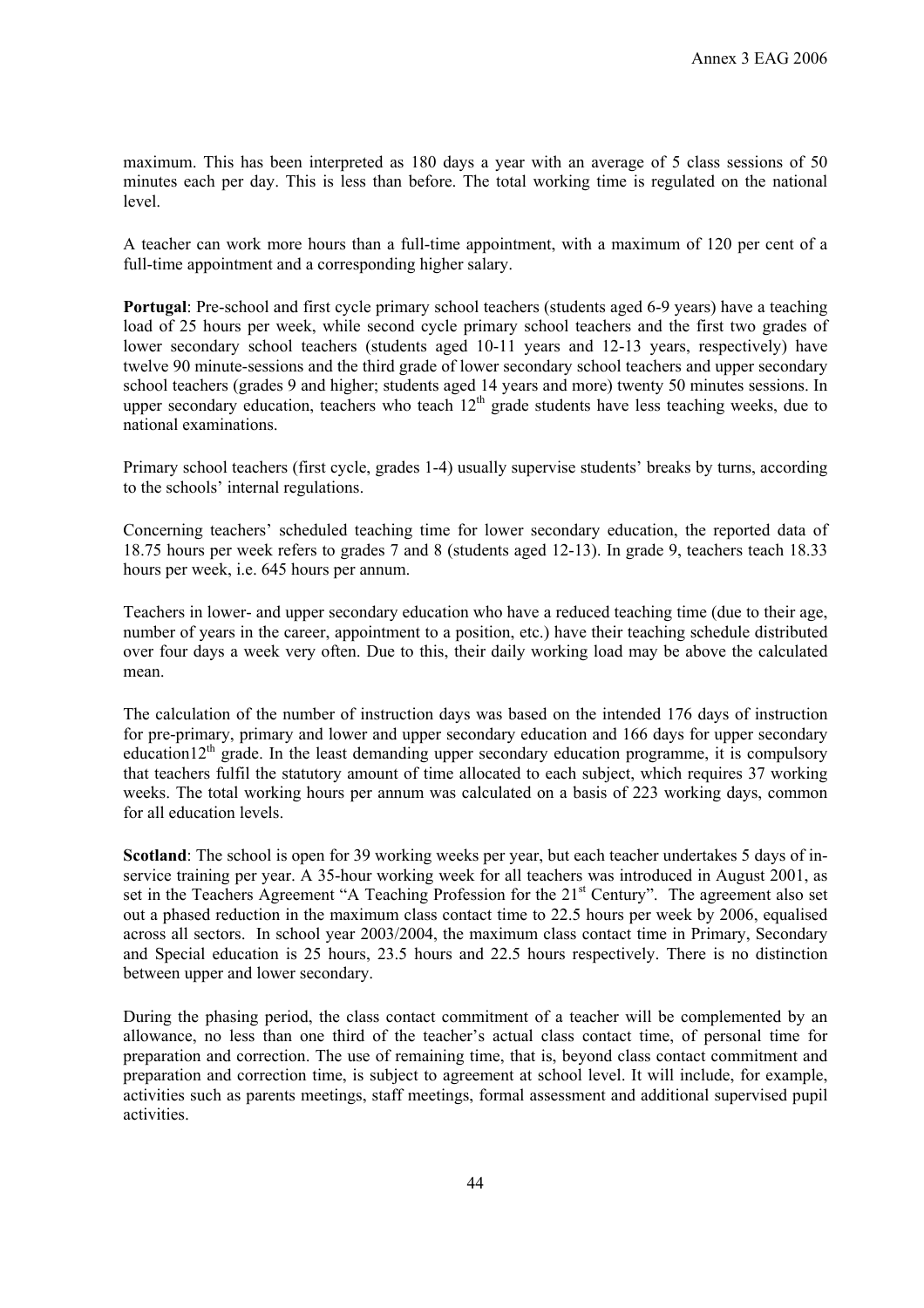All tasks which do not require the teacher to be on school premises can be carried out a time and a place the teacher's choosing, giving appropriate notification to line management.

**Spain**: In 2002 was approved the ORGANIC LAW 10/2002, of December 23rd , for the Quality of Education (LOCE), which modifies the past ORGANIC LAW 1/1990, of October 3rd, of the General Ordination of the Educational System (LOGSE). The new law establishes a general new calendar for the Education, raising the number of days that a teacher teaches per annum in lower secondary education up to the same amount of days than in primary education. This regulation has not affected anyway the total number of class sessions per year, due to the fact that these sessions were already de facto above the educational legislation.

**Sweden:** Working time is regulated in formal agreements between the Swedish Association of Local Authorities and teachers' unions. There may be local agreements that differ from this, especially in "förskoleklassen", which is the last year of the pre-primary school. The usual agreement for "förskoleklassen" is the same as the national agreement for primary schools.

#### *Coverage and methodology*

**Australia:** Data are based on weighted average State and Territory responses, which derive the data from relevant industry awards. The weights are based on the number of public school teachers for each State or Territory. Missing data are excluded from the calculation and weights are based on States or Territories who responded.

**Austria***:* Teaching time: For all the teachers at different educational levels the teaching time is defined in legal documents. But it has to be noted that the legal frameworks for teachers at the compulsory school system and for teachers at the medium and advanced schools are different. For the first group the teaching time (but also the total working time) is defined on a yearly basis. The teachers of the other group are employed on the basis of a weekly defined teaching time (but there is no total working time defined). In primary education only teachers of the first group can be found. In secondary education both systems occur. Therefore a weighted mean was calculated on the basis of the distribution of the teachers on the two systems.

Working time at school: In neither of the two systems is the working time at school defined.

Total working time: The total working time is only defined for teachers working in the compulsory school system. As this applies to 100% of the teachers in primary education the respective figure is given. In lower secondary education, both systems can be found but more than 75% of the teachers work at compulsory schools (Hauptschulen). Therefore, the total working time is given at this level. Also in upper secondary education the two systems apply. However, only a very small minority of the teachers at this level work according to a legally defined total working time. Thus code "a" is the most appropriate option.

**Belgium (Flemish Community):** *Primary education:* Teaching time consists of minimum 24 and maximum 27 lessons of 50 minutes per week. The school assignment consists of maximum 26 hours (60 minutes) per week. Teaching time = (maximum lesson hours  $(22.5 * 60 \text{ minutes}) * (37 \text{ teaching})$ weeks – 1.33 weeks of festivities = 35.67 weeks). *Lower secondary education:* Teaching time consists of minimum 22 and maximum 24 lessons of 50 minutes per week. Teaching time is calculated as the (maximum lesson hours (20\* 60 minutes) \* (37 teaching weeks – 1.11 week of festivities). *Upper*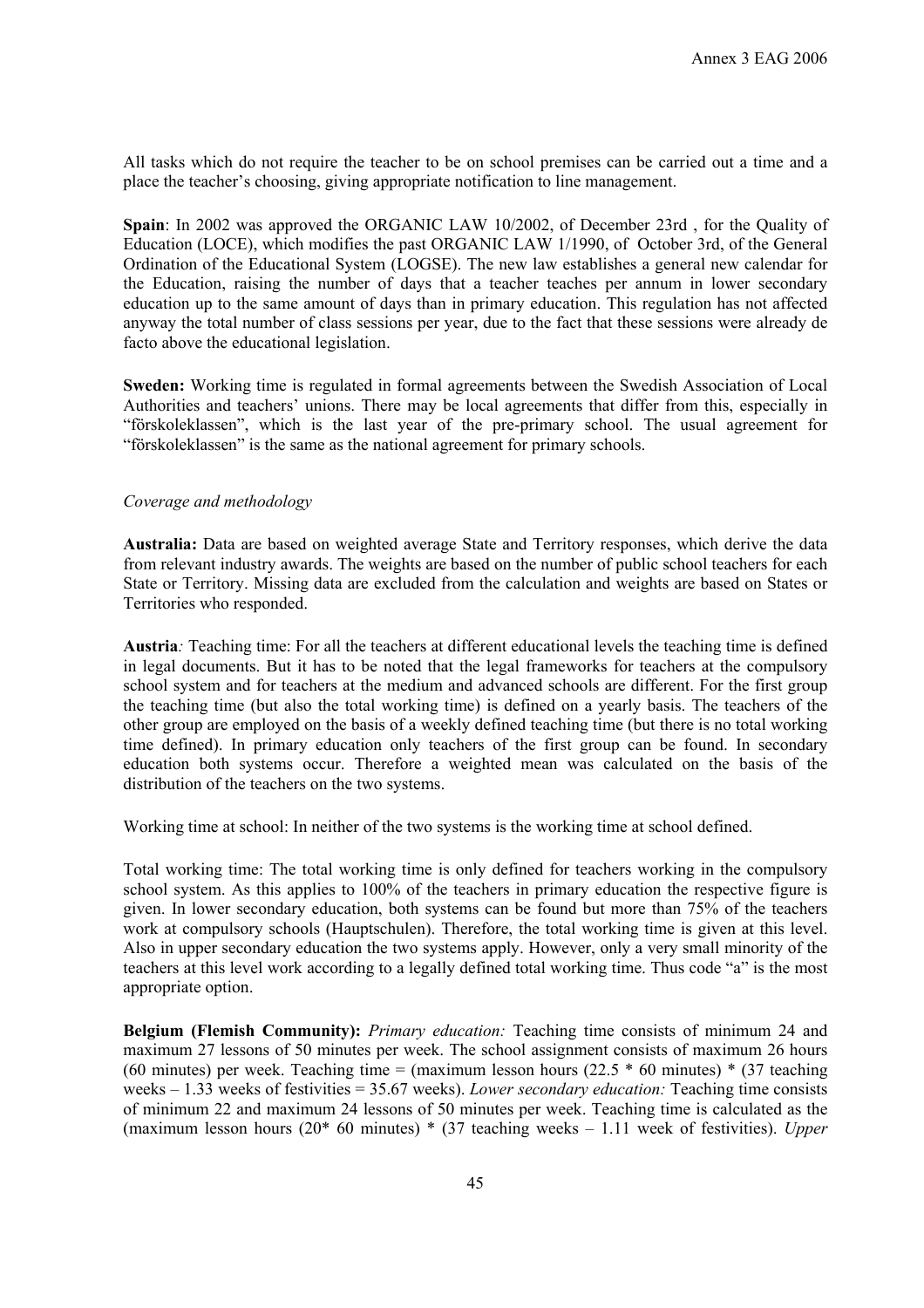*secondary programmes (general programmes):* Teaching time consists of minimum 21 and maximum 23 lesson hours (50 minutes) per week in the first two years of general upper secondary education (the so called 'second stage'). In the last two years ('third stage') teaching time consists of minimum 20 and maximum 22 lesson hours (50 minutes) per week. The numbers 21/23 in the second stage become 20/22 when the person involved has at least a half assignment in the third stage. The average maximum assignment is 22.5 hours per week (50 minutes)  $*$  (37 teaching weeks – 1.11 week for festivities).

The number of days a teacher teaches per week has been reported as 4.5 days, whereas it has been reported as 5 days in previous years (in the French Community, the reported number of days a teacher teaches per week is 5, which explains the difference comparing both Communities). This concerns only a more realistic description of the situation because no real changes have taken place. Consequently the number of days a teacher teaches per annum is lower than before, although the number of hours a teacher teaches per year did only change marginally, because of a different number of days the school is closed for festivities.

**Czech Republic**: Teaching duties are set in number of lessons per week. The duration of one lesson is 45 minutes, except for pre-primary education, where it is 60 minutes.

For pre-primary education, it is 31 lessons per week.

For primary education it is 22 lessons per week, with exception of teachers that teach 1st class (20-22 lessons per week). Short breaks are added to this for the computation of the teaching time.

For lower secondary education the formal teaching duty is 21 lessons, but the actual teaching duty is usually higher. For upper secondary general education the formal teaching duty is 20 lessons per week, but the actual teaching duty is usually higher. For lower- and upper secondary education an estimate of the actual teaching time is reported.

**Denmark:** The data are estimated by the Ministry of Finance in cooperation with the Ministry of Education based on collective agreements for the teachers and on national statistics.

**Finland:** Based on legislation the schools are closed for festivities 3 days per year if the festivities are not on Saturday or Sunday. In 2003/2004 the school was closed because of that for only one day. (Note: In previous years the days closed for festivities have not been reported).

The number of hours a teacher teaches per annum is an average of the minimum and maximum amount and does not describe the real situation of all teachers. There is great variation between teachers according to the subject they are teaching. Teaching time in lower secondary education varies between 513 – 684 hours and in upper secondary education between 456 – 655.5 hours per annum. In addition teachers make on average 3 - 4 extra hours per week and for joint planning teachers use much more hours than is stated in the collective agreement.

**Germany:** Data are based on computation of weighed means.

**Greece:** According to the legislation every teacher (in pre-primary, primary and secondary education) must work 37.5 working hours per week and must teach 25 teaching hours per week for (pre-) primary education and 21 teaching hours per week for secondary education. The examinations period (about 2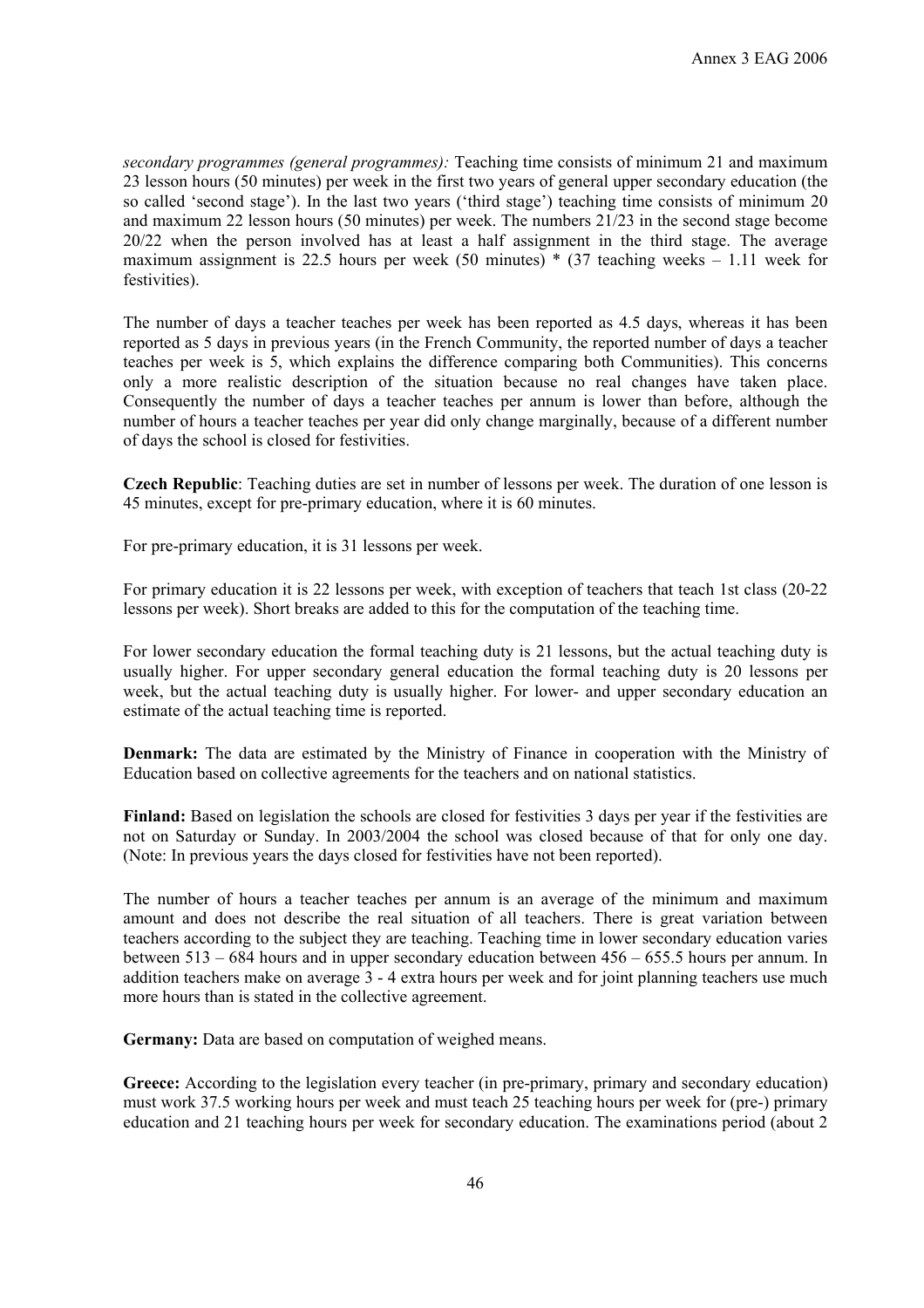weeks for lower and upper secondary education), Christmas and Easter holidays (about 4 weeks), are not included in the number of weeks of instruction.

**Italy:** Regions have some flexibility on the closure of schools for holidays and festivities. Therefore the number of days closed for festivities have been calculated in the number of weeks a teacher teaches per annum. The number of 33 weeks corresponds to an estimated average based on legislation, which foresees a minimum of 200 days of instruction per year for schools where instruction time is spread over 6 days/week. As teaching time is spread over 5 days/week for full time teachers and time pupils attend lessons (instruction time) is mostly spread over 6 days/week, the number of teaching days/weeks has been coded as missing.

**Japan:** In the 1<sup>st</sup> grade of primary education a teacher teaches 34 weeks per annum.

Number of hours a teacher teaches per annum is derived from the number of hours a teacher teaches per week according to the 'Survey Report on School Teachers' plus an additional number of hours for moral education and special activities (class activities). Short breaks are not included in teaching time. The number of days a teacher teaches per annum is estimated from survey data as 200 days. In order to preserve consistency between the regulated number of days a teacher teaches per week and the number of weeks a teacher teaches per annum, this indicator has been coded as missing ('m').

Statutory working time includes periods of school holidays/vacations.

**Korea:** Since there is no formal policy on how many hours teachers should teach in a week or a month or a year, the data on teaching time was prepared on the basis of the annual administrative data collection which was designed for the entire teaching staff in Korea and refers to the actual time teachers usually teach per week during the school year.

For the working hours of teachers, only the working hours during the school year were included. The calculation of working hours during the school year was based on the national regulations on the length of the school year and the working hours of civil servants, which apply to teachers during this period. The working hours during the summer and winter vacations was excluded because teachers work on the self-regulated schedules of professional developmental training during this period, making it very hard to estimated the exact working time in this period.

**New Zealand:** Data reported are based on the translation of the number of half-days on which schools are required by law to be open for instruction. One half day represents 2.5 hours (under the Education Act a half-day is a minimum of 2 hours, but in practice it is usually 2.5 hours). Schools are closed on public holidays ('festivities') so these are not included as days on which the school is open for instruction.

Twenty-five hours per week is the most common number of timetabled hours for teachers - though it is up to individual school boards to develop school and teacher timetables and they do not have to be based on a 25-hour week.

There is no data available on the number of non-teaching hours.

New Zealand schools are not divided into lower and upper secondary - primary school is from Year 1 - 8 and secondary school is from years 9-13. Therefore the midpoint between primary and upper secondary has been used for lower secondary data.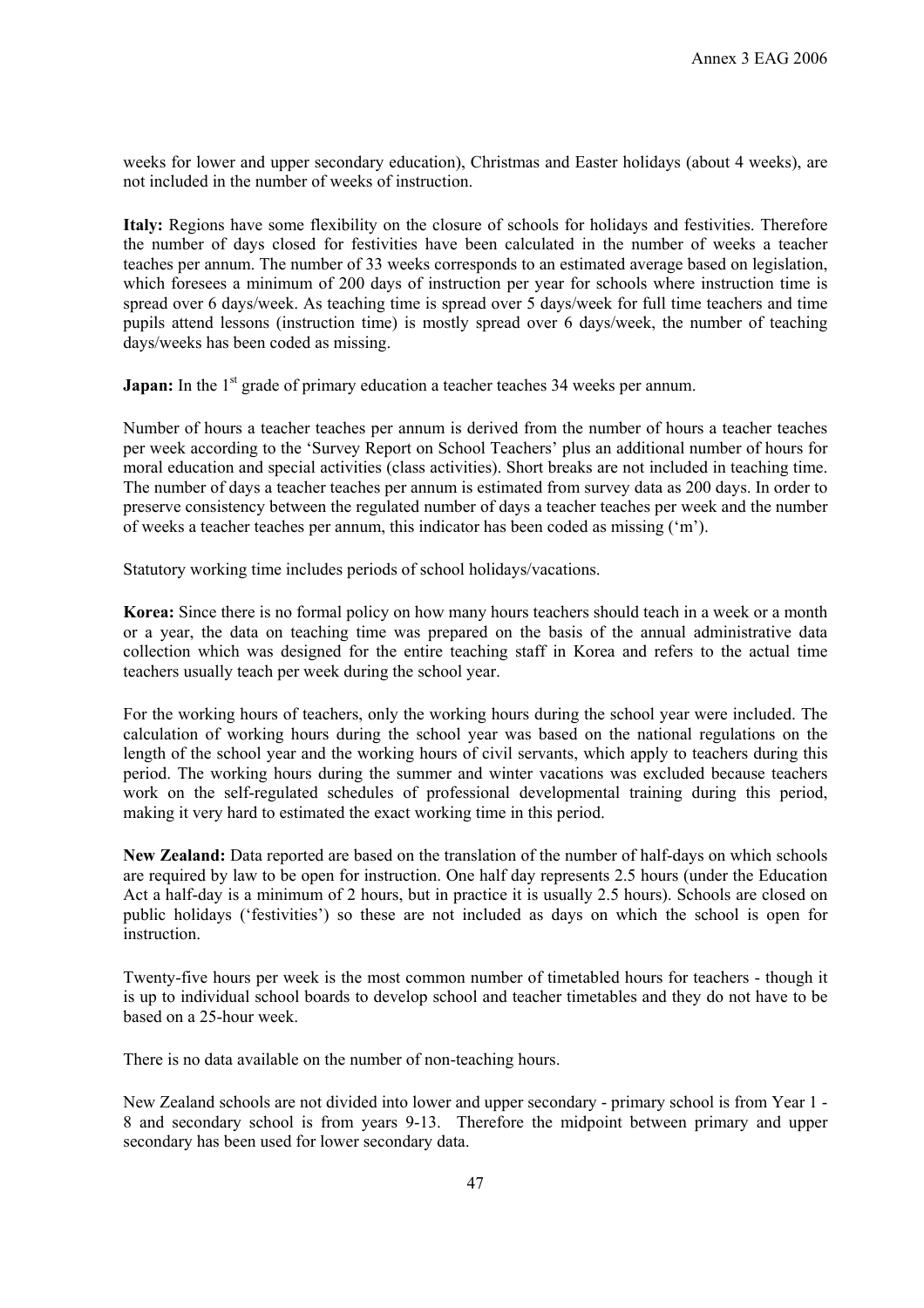**Poland:** Only hours of teaching are formally set, and do not depend on the level of education. The daily teaching hours are set at the school level. There are no regulations regarding lesson preparation, corrections, assignments and tests, etc. At each level of education teachers are required to work 40 hours a week.

At each level of education the breaks are counted as teaching time because the teachers are responsible for the class.

**Scotland:** The figures shown are approximations based on the assumption that teachers teach for close to their maximum number of hours, as specified in the Teachers Agreement "A Teaching Profession for the 21<sup>st</sup> Century".

**Slovak Republic:** In primary education, teaching time includes 15 minutes before the lesson begins plus two short 5 minutes breaks during which the teacher is in the classroom and supervises the students. The civil servants' working time was calculated for teachers at the secondary level.

There were only 2 public holidays, all other public holidays are as a rule prolonged by an additional few days for students, and according to the national legislation, they are considered as school holidays.

**Spain:** Teachers of all levels are required to be at school for 30 hours per week from September 1st to June 30th (excluding the holiday periods and the days the schools are closed for festivities); in total, 38 weeks per year. Calculation of working time: 38 weeks \* 37.5 hours per week= 1425 working hours per year.

The information provided is based on the general national regulations. The Autonomous Communities may have made some adaptations to these regulations for their own teachers.

**Sweden:** See the text on Sweden under the heading "Interpretation".

**Turkey**: For primary education, the information provided is a weighted mean of classroom teachers' teaching time and subject teachers' teaching time for the number of hours a teacher teaches per day. As primary education is continuous in Turkey and it also includes lower secondary education, 6, 7 and 8th grade teachers (*i.e.* math, science etc.) who are not classroom teachers but subject teachers.

**United States:** The data are based on a sample survey that is representative of each state in the United States and of each type of private school. The data reported in the 2003-04 survey are for selfreported hours worked per week and instructional hours per week. In each case, the hours per week were multiplied by the typical number of instructional weeks per year. A direct question on instructional hours taught was added in the 2003/2004 SASS. For previous EAG reports, the data did not come from a direct question about the number of instructional hours: rather, time spent on lunch or planning was subtracted from the total hours required to work each week, and that was multiplied by the typical number of instructional hours per year. The new data show fewer hours per year than the previous data but there should not be any inference made that this was due to a major change in instructional practices. Rather, the 2003-04 data are based on a more direct measure of teachers' instructional time and may take into account the amount of non-instructional time in the school week more accurately than the previous estimates.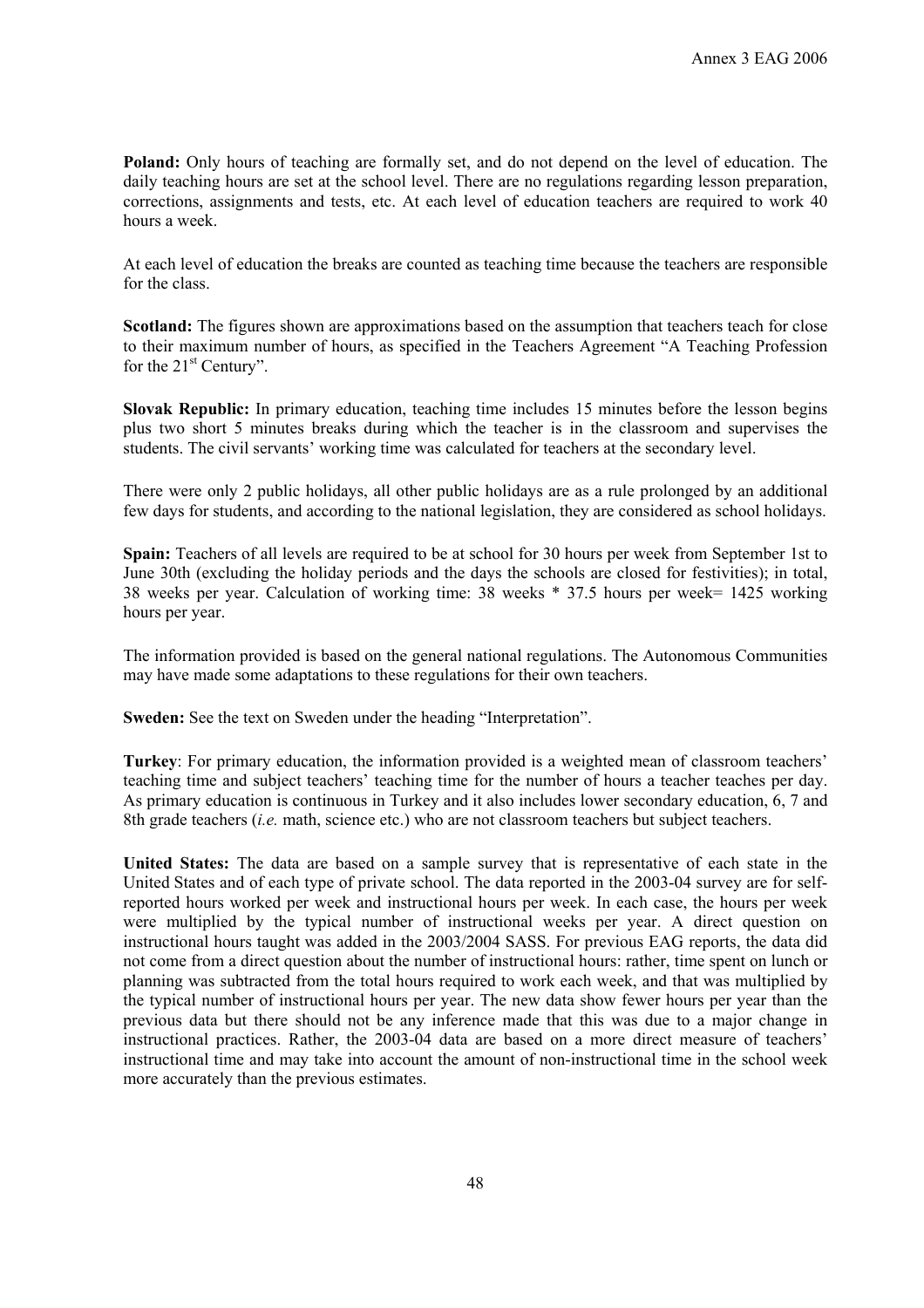*Sources and reference period* 

# Indicator D4- Teachers' teaching and working time: Sources and references

| Country                                  | <b>Source</b>                                                                                                                                                                                                                                                                                                                                                                                                                                                                                                          | Reference period       |
|------------------------------------------|------------------------------------------------------------------------------------------------------------------------------------------------------------------------------------------------------------------------------------------------------------------------------------------------------------------------------------------------------------------------------------------------------------------------------------------------------------------------------------------------------------------------|------------------------|
| Australia                                | Respective State and Territory education departments.                                                                                                                                                                                                                                                                                                                                                                                                                                                                  |                        |
| Austria                                  | Legal documents.                                                                                                                                                                                                                                                                                                                                                                                                                                                                                                       | School year 2003/2004. |
| <b>Belgium</b><br>(Flemish<br>Community) | Decrees and resolutions.                                                                                                                                                                                                                                                                                                                                                                                                                                                                                               | School year 2003/2004. |
| <b>Belgium</b><br>(French<br>Community)  | Décret de la Communauté française du 13/07/98.                                                                                                                                                                                                                                                                                                                                                                                                                                                                         | School year 2003/2004. |
| Czech<br><b>Republic</b>                 | Government decree.                                                                                                                                                                                                                                                                                                                                                                                                                                                                                                     | School year 2003/2004. |
| Denmark                                  | Kvalitet i uddannelsessystemet, Finansministeriet 1998.                                                                                                                                                                                                                                                                                                                                                                                                                                                                | 1997.                  |
| England                                  | National pay agreements. No statutory regulation.                                                                                                                                                                                                                                                                                                                                                                                                                                                                      |                        |
| Finland                                  | Basic Education Act (1998/628). Collective agreement for teachers (based on<br>legislation).                                                                                                                                                                                                                                                                                                                                                                                                                           | School year 2003/2004. |
| France                                   | Nature of the sources: Law and policy document based on law; national<br>statistics.                                                                                                                                                                                                                                                                                                                                                                                                                                   | School year 2003/2004. |
| Germany                                  | Secretariat of the Standing Conference of the Ministers of Education and Cultural<br>Affairs of the Länder in the Federal Republic of Germany.                                                                                                                                                                                                                                                                                                                                                                         | School year 2003/2004  |
| Greece                                   | Law and policy documents based on law, data on formal arrangements.                                                                                                                                                                                                                                                                                                                                                                                                                                                    | School year 2003/2004. |
| Hungary                                  | Public Education Act 1993; The Amendment of the Public Education Act 1996.,<br>Act XXXIII of 1992 on Public Employees; The order of the school year 200//02,<br>Act XXXIII. Of 12992 on Public Employees.                                                                                                                                                                                                                                                                                                              | School year 2003/2004. |
| <b>Iceland</b>                           | Wage contracts in effect 01.01.2001: a) between the Icelandic Teachers' Union<br>(pre-primary school teachers) and the Wage Committee of Municipalities, b)<br>between the Icelandic Teachers' Union (compulsory school teachers) and the<br>Wage Committee of Municipalities, c) between the Icelandic Teachers' Union<br>(upper secondary school teachers) and the State.                                                                                                                                            | School year 2003/2004. |
| Ireland                                  | Department of Education and Science circulars; Primary Curriculum -<br>Introduction.                                                                                                                                                                                                                                                                                                                                                                                                                                   | School year 2003/2004. |
| Israel                                   | Ministry of Education, data based on formal arrangements                                                                                                                                                                                                                                                                                                                                                                                                                                                               | School year 2003/2004  |
| Italy                                    | <b>Teacher National Collective Contract.</b>                                                                                                                                                                                                                                                                                                                                                                                                                                                                           | School year 2003/2004. |
| Japan                                    | Number of weeks a teachers teaches per annum: Shogakko-Gakushu-Shido-<br>Yoryo (The Course of Study in Elementary Schools 2002), and Chugakko-<br>Gakushu-Shido-Yoryo (The Course of Study in Lower Secondary Schools 2002),<br>and Kotogakko-Gakushu-Shido-Yoryo (The Course of Study in Upper Secondary<br>Schools 1989), Ministry of Education, Culture, Sports, Science and Technology.<br>Civil servants' working time: Law concerning Working Hours and Leave of<br>Absence of Employees in the Regular Service. | School year 2003/2004. |
| Korea                                    | Ministry of Education & Human Resources Development Republic of Korea &<br>Korean Educational Development Institute (2004). Statistical Yearbook of<br>Education/ Korean Educational Statistics Database System.                                                                                                                                                                                                                                                                                                       | 2004.                  |
| Luxembourg                               | Ministry of Education, Horaires et Programmes.                                                                                                                                                                                                                                                                                                                                                                                                                                                                         | School year 2003/2004. |
| Mexico                                   | Teaching time: Secretaría de Educación Pública (SEP), Calendario escolar<br>2003-2004, Agosto 2003, México.                                                                                                                                                                                                                                                                                                                                                                                                            | School year 2003/2004. |
| Netherlands                              | CAO, decentralised per school board.                                                                                                                                                                                                                                                                                                                                                                                                                                                                                   | School year 2003/2004. |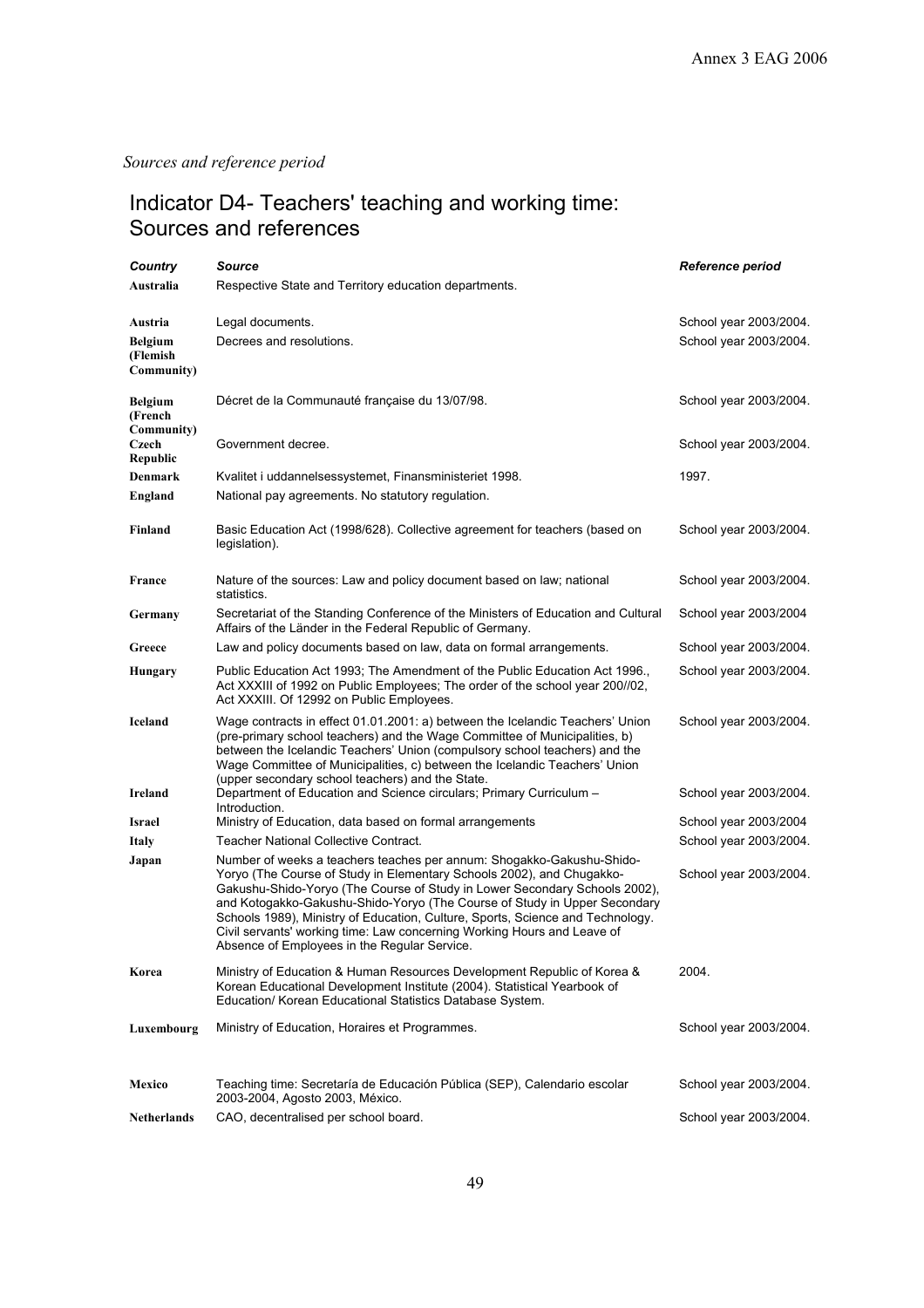| <b>New Zealand</b>      | Education Act 1989, Secondary Teachers' Collective Agreement 2002, Primary<br>Teachers' Collective Agreement 2002.                                                                                                                                                                                                                                                                                                                                                                                                                                                                                                                                                                                                                                                                                                                           | School year 2004.      |
|-------------------------|----------------------------------------------------------------------------------------------------------------------------------------------------------------------------------------------------------------------------------------------------------------------------------------------------------------------------------------------------------------------------------------------------------------------------------------------------------------------------------------------------------------------------------------------------------------------------------------------------------------------------------------------------------------------------------------------------------------------------------------------------------------------------------------------------------------------------------------------|------------------------|
| <b>Norway</b>           | Agreement between the Ministry of Education and the Teachers' Unions on<br>working hours and teaching conditions.                                                                                                                                                                                                                                                                                                                                                                                                                                                                                                                                                                                                                                                                                                                            | School year 2003/2004. |
| Poland                  | Teaching and working time are based on law and regulations.                                                                                                                                                                                                                                                                                                                                                                                                                                                                                                                                                                                                                                                                                                                                                                                  | School year 2003/2004. |
| Portugal                | Law/Policy document: i) Decreto-Lei nº 139-A/90 and Decreto-Lei nº 1/98-<br>Teachers' Career Statute; ii) Despacho nº 13781/2001 - Teachers'schedule<br>(ISCED 1 grades 5 and 6, ISCED 2/3), iii) Despacho Normativo nº 24/2000,<br>Despacho nº 12 110/2000, Despacho nº 10 317/2001 - Organization of the<br>Schoolyear; 1v) Decreto-Lei 100/99, Decreto-Lei nº 157/2001- public servants'<br>holidays.                                                                                                                                                                                                                                                                                                                                                                                                                                     | School year 2003/2004. |
| Scotland                | The 2001 Teachers Agreement "A Teaching Profession for the 21st Century".                                                                                                                                                                                                                                                                                                                                                                                                                                                                                                                                                                                                                                                                                                                                                                    | School year 2003/2004. |
| Spain                   | RESOLUTION of April 27, 1995 of the Secretary of State for the Public<br>Administration, giving instructions about the working time and time schedules of<br>the civil servants of the National General Administration (National Official<br>Bulletin, May 10, 1995). // ORDERS of June 29, 1994, giving instructions which<br>requiate the organization and functioning of pre-primary, primary and secondary<br>education schools (National Official Bulletin, July 5, 1994). // ORDER of<br>February 29, 1996, which modifies the Orders of June 29, 1994. (National<br>Official Bulletin, March 9, 1996). // ORGANIC LAW 10/2002, of December 23 <sup>ro</sup> ,<br>for the Quality of Education (LOCE), which modifies ORGANIC LAW 1/1990, of<br>October 3 <sup>rd</sup> , of the General Ordination of the Educational System (LOGSE). | School year 2003/2004. |
| Sweden                  | Collective agreement between the Swedish Association of Local Authorities and<br>teachers' unions.                                                                                                                                                                                                                                                                                                                                                                                                                                                                                                                                                                                                                                                                                                                                           | School year 2003/2004  |
| <b>Turkey</b>           | Working Calendar for Formal and Non-Formal Educational Institutions, 2002;<br>Regulations Related Secondary Education, 1983; Regulations Related Primary<br>Education Institutions, 1992; Regulations Related Pre-Primary Education<br>Institutions, 1999, The Law Numbered 657 of Public Staff, MNE Fundamental<br>Principals Related to Salaried Teaching Hours of Teachers and Administers.                                                                                                                                                                                                                                                                                                                                                                                                                                               | School year 2003/2004. |
| United<br><b>States</b> | Schools and Staffing Survey 2003/2004, Teacher questionnaire data                                                                                                                                                                                                                                                                                                                                                                                                                                                                                                                                                                                                                                                                                                                                                                            | School year 2003/2004. |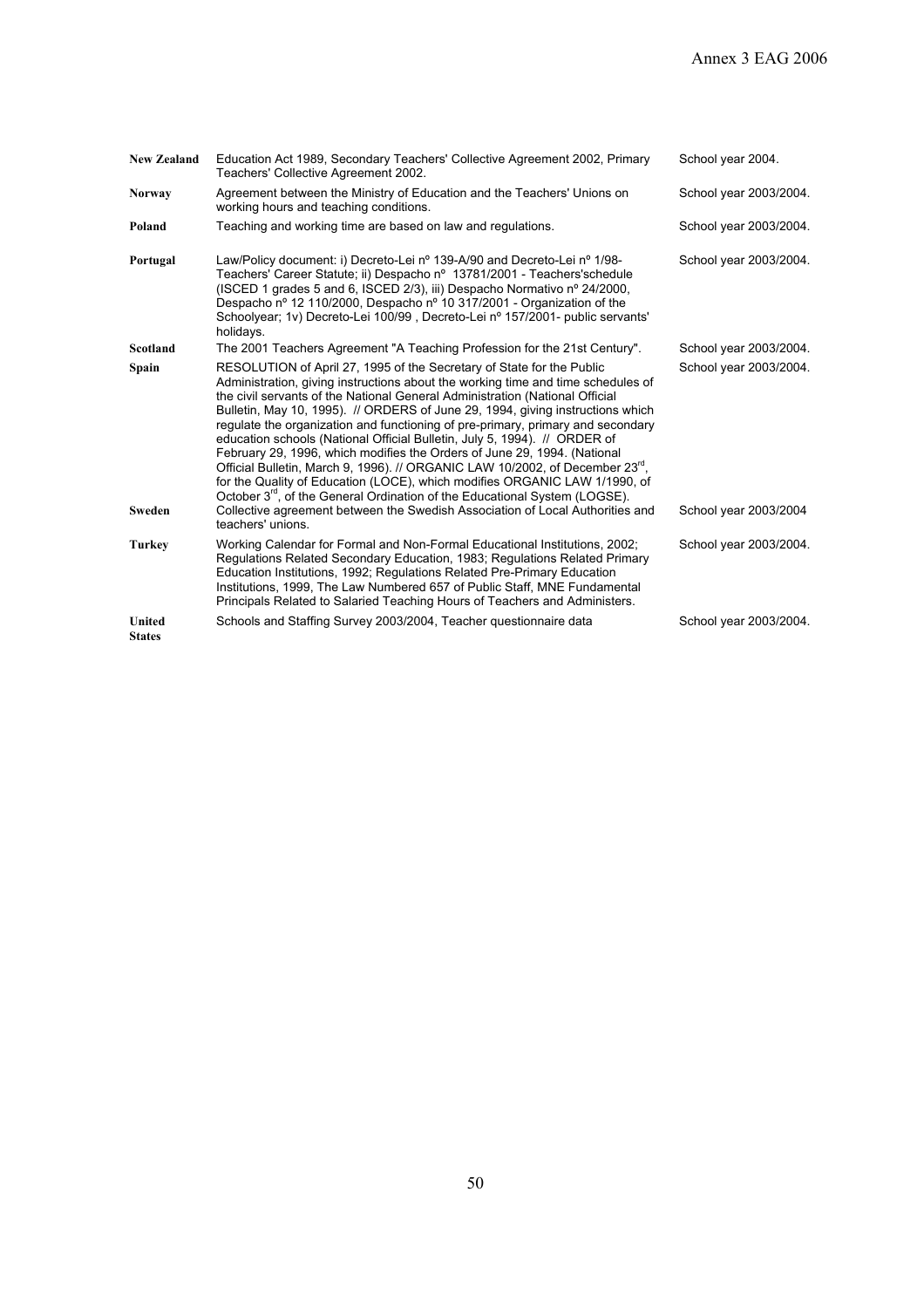# **INDICATOR D5: Access to and use of ICT**

## ■ **General note**

The reported figures are taken from Figures 2.8, 2.9, and 3.2 of the report *Are students ready for a technology rich world? What PISA Studies Tell Us* (OECD, 2006). Questions relating to ICT were an option in PISA 2003. All OECD countries except for France, Luxembourg, Netherlands, Norway and Spain participated in this option.

For more information on the methodology involved in the survey, please see the above report or the *PISA 2003 Technical Report* (OECD 2005). PISA data are also available on the PISA website: www.pisa.oecd.org*.*

# ■ **Notes on specific countries**